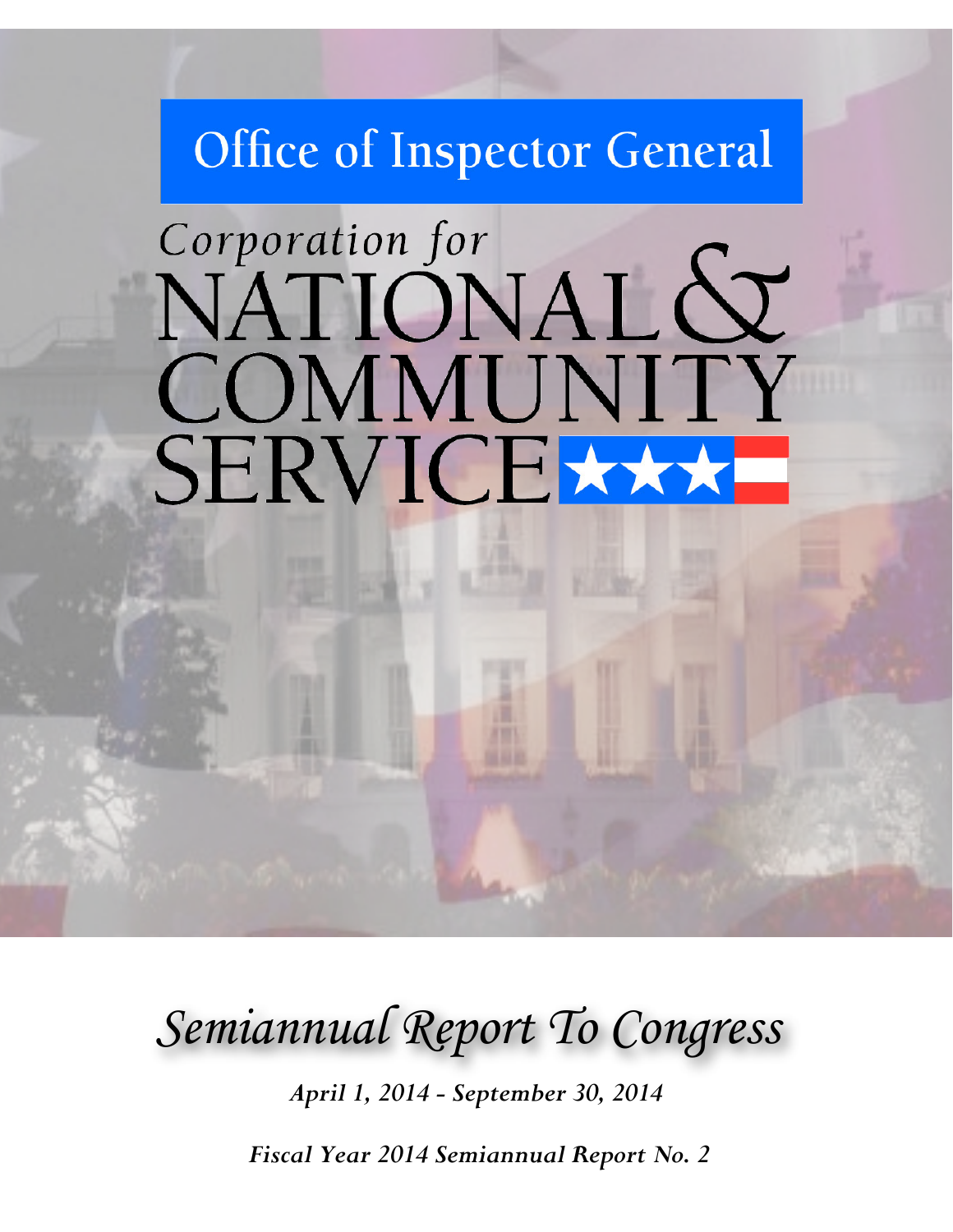## *Table of Contents*

| ABOUT THE CORPORATION FOR NATIONAL AND COMMUNITY SERVICE 4                                              |
|---------------------------------------------------------------------------------------------------------|
|                                                                                                         |
|                                                                                                         |
|                                                                                                         |
|                                                                                                         |
| PROBLEMS PERSIST IN CORPORATION'S COMPLIANCE WITH IMPROPER PAYMENTS ELIMINATION AND RECOVERY            |
|                                                                                                         |
|                                                                                                         |
| Lack of Background Checks Results in Questioned Costs in Grants Awarded to Nevada Volunteers 13         |
| Corporation Initiates Extraordinary Criminal History Check Compliance Program, with Overbroad Amnesty13 |
| Corporation Issues Demand Letter for \$895,000 by Senior Corps Grantee AHR Based on OIG Audit16         |
|                                                                                                         |
|                                                                                                         |
| . 17                                                                                                    |
| Corporation Revises its Management Decision for the Fixed Amount Grant Program17                        |
| Corporation Allows Costs Questioned Related to Untimely and Improperly Performed Background Checks18    |
|                                                                                                         |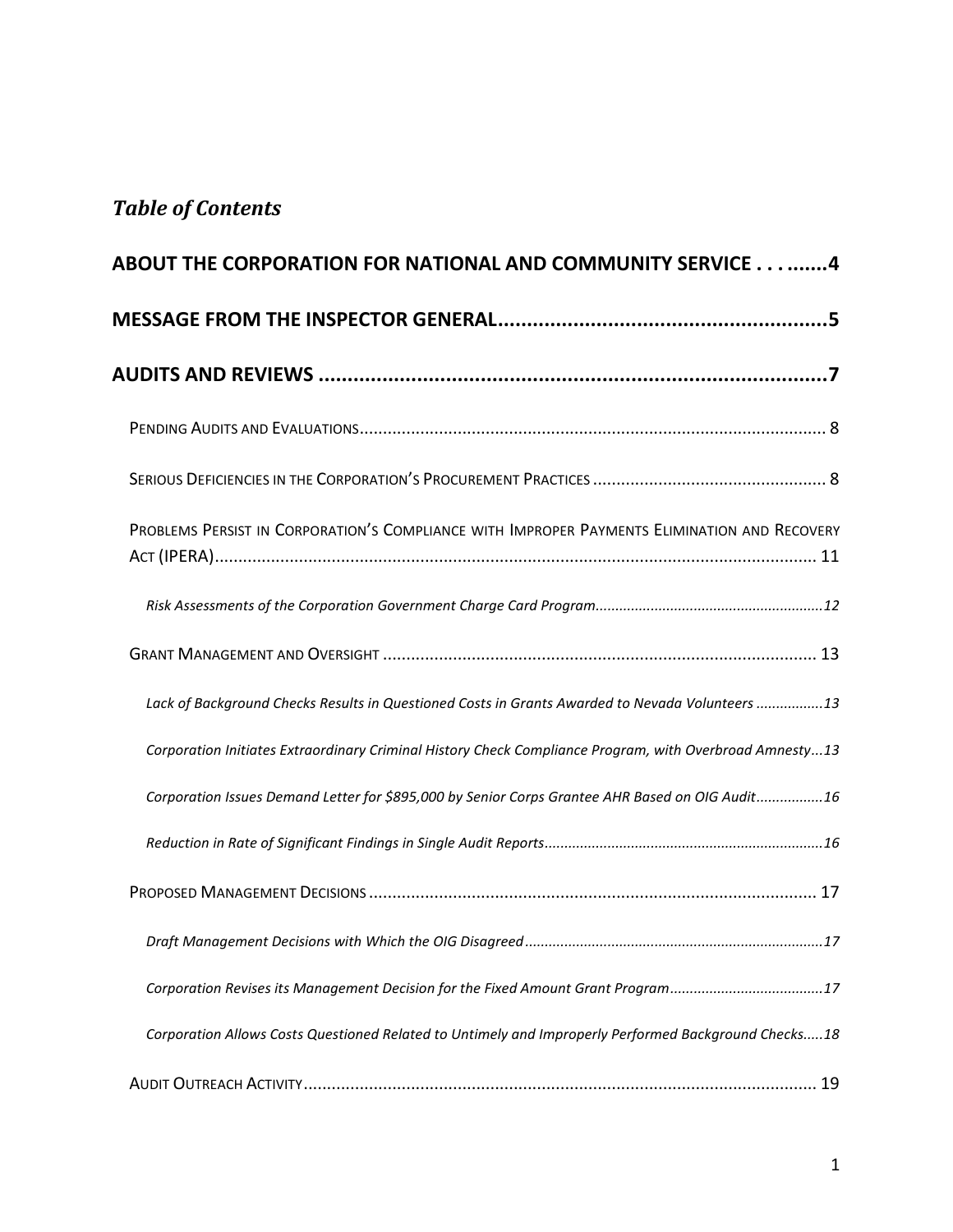| Corporation Retroactively Approved Use of Veterans Initiative Grant for Services to Non-Veterans22 |  |
|----------------------------------------------------------------------------------------------------|--|
| Corporation Retroactively Expands Grant Scope After OIG Discovers Unauthorized Activities25        |  |
| Corporation Ratifies Use of AmeriCorps Members Not Contemplated by Grant Terms27                   |  |
|                                                                                                    |  |
|                                                                                                    |  |
| Corporation State Director Misuses Government Credit Card and Submits False Travel Vouchers30      |  |
|                                                                                                    |  |
|                                                                                                    |  |
|                                                                                                    |  |
|                                                                                                    |  |
|                                                                                                    |  |
|                                                                                                    |  |
|                                                                                                    |  |
|                                                                                                    |  |
|                                                                                                    |  |
|                                                                                                    |  |
|                                                                                                    |  |
| PEER REVIEW OF FEDERAL LABOR RELATIONS AUTHORITY OFFICE OF INSPECTOR GENERAL  40                   |  |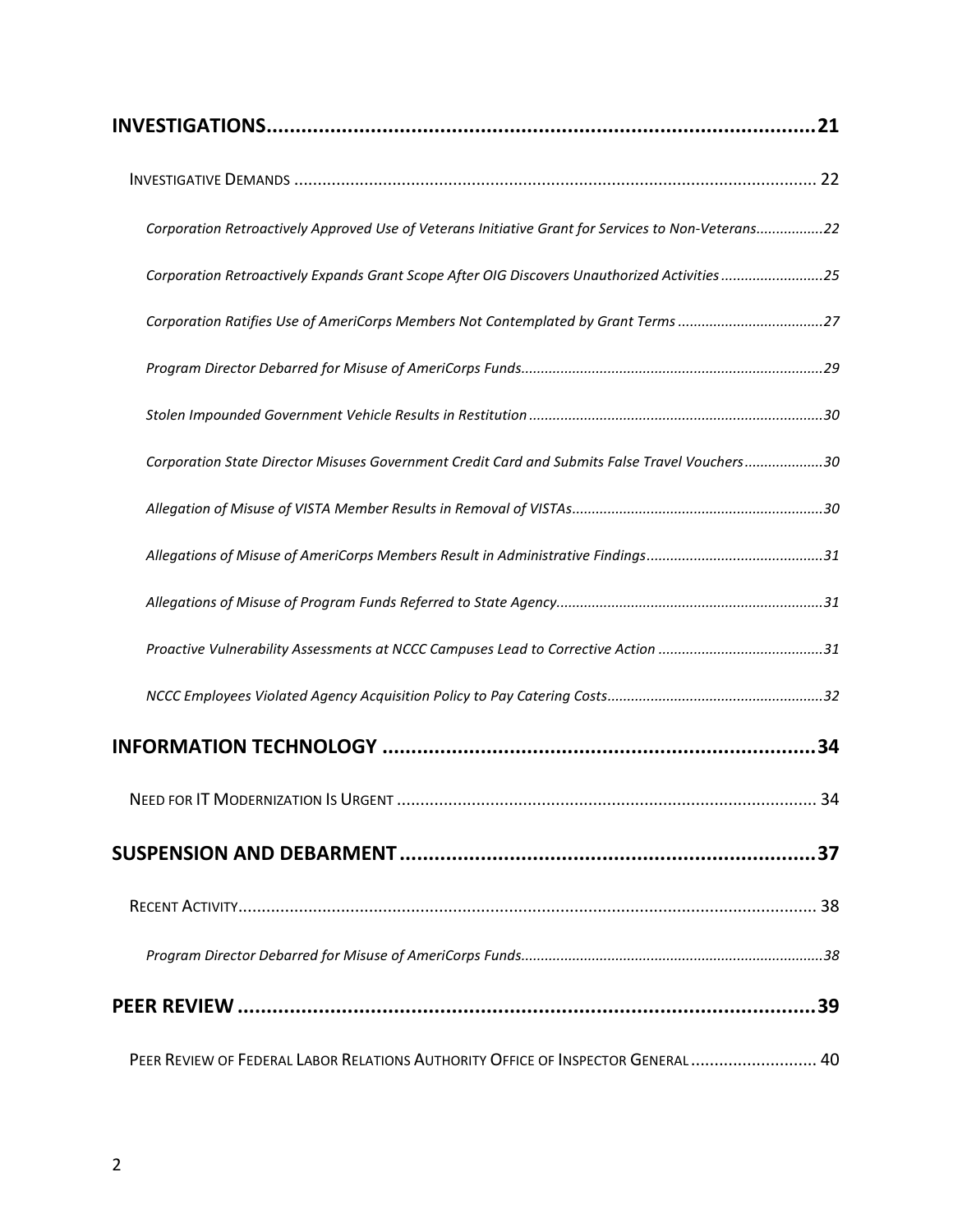| CEO Promises to Reaffirm Duty to Cooperate with OIG Inquiries after Program Official Threatens to Direct |
|----------------------------------------------------------------------------------------------------------|
| Program Staff Told to Discontinue Vetting Grantees' Proposed Responses to OIG Information Requests44     |
|                                                                                                          |
| I.                                                                                                       |
| ΙΙ.                                                                                                      |
| III.                                                                                                     |
| REPORTS DESCRIBED IN PRIOR SEMIANNUAL REPORTS WITHOUT FINAL ACTION  50<br>IV.                            |
| V.                                                                                                       |
|                                                                                                          |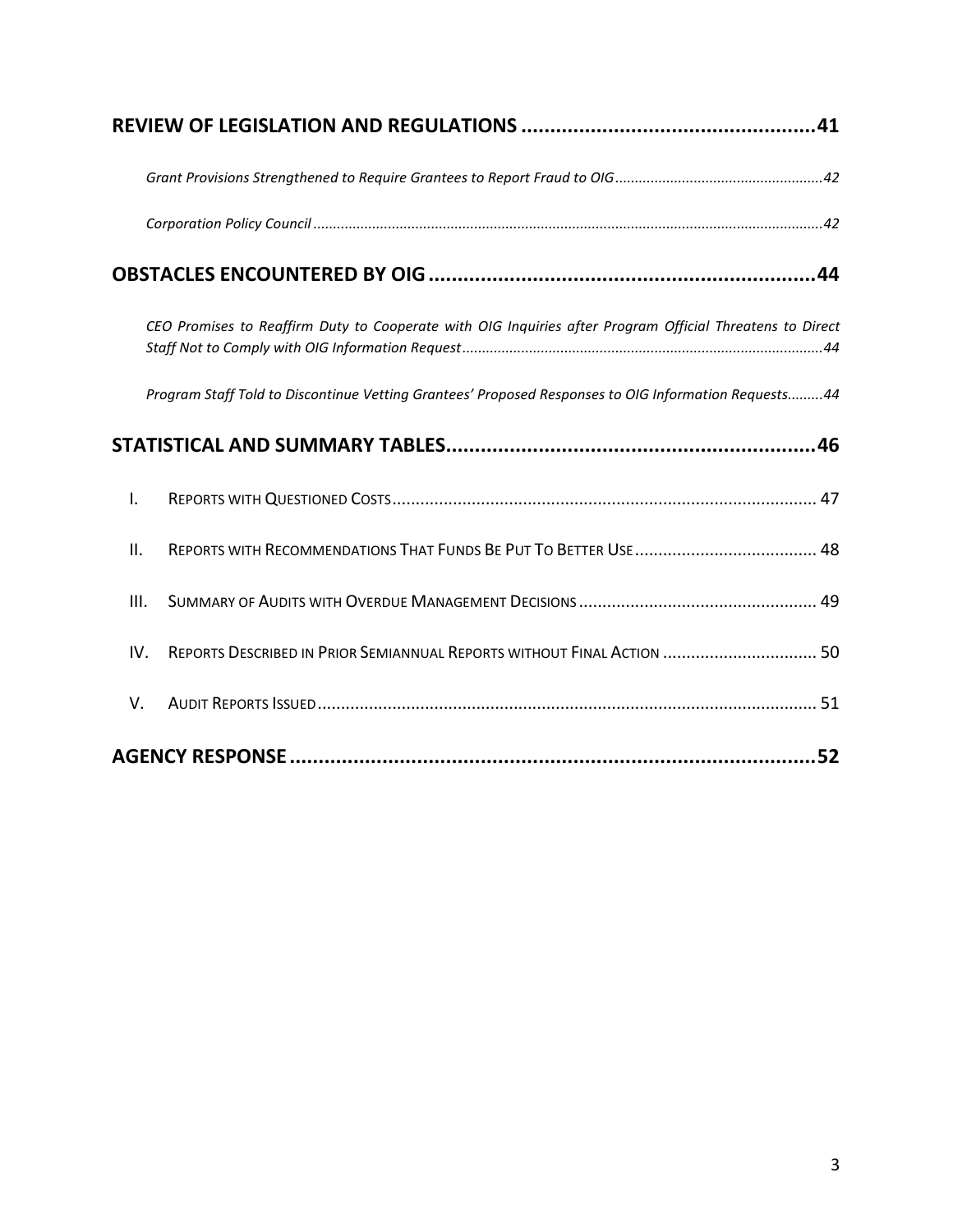#### <span id="page-4-0"></span>*About the Corporation for National and Community Service . . .*

The Corporation for National and Community Service (Corporation) provides grants and technical assistance to volunteer organizations throughout the United States to strengthen communities, foster civic engagement, and improve the lives of all Americans serving their local communities and the Nation. For Fiscal Year (FY) 2013, the Corporation invested \$840 million in these service organizations: AmeriCorps, Volunteers in Service to America (VISTA), the National Civilian Community Corps, and Senior Corps. The Corporation also distributed a substantial portion of funding through public service commissions in each U.S. state and territory.

## *and the Office of Inspector General . . .*

Established along with the Corporation in 1993, the Office of Inspector General (OIG or the Office) was created to promote economy, efficiency and effectiveness in administering the Corporation's programs. The Office also prevents and detects waste, fraud, and abuse within the Corporation or from the entities that receive and distribute Corporation grant funds. OIG is an independent organization, led by a Presidential appointee, which operates separately of the Corporation and submits its reports and recommendations to the Corporation's Chief Executive Officer and to the Congress.

Pursuant to the Inspector General Act of 1978, as amended, this semiannual report summarizes OIG's work for the last six months of FY 2014. It is being transmitted to the Corporation's Chief Executive Officer, Board of Directors, and Members of Congress.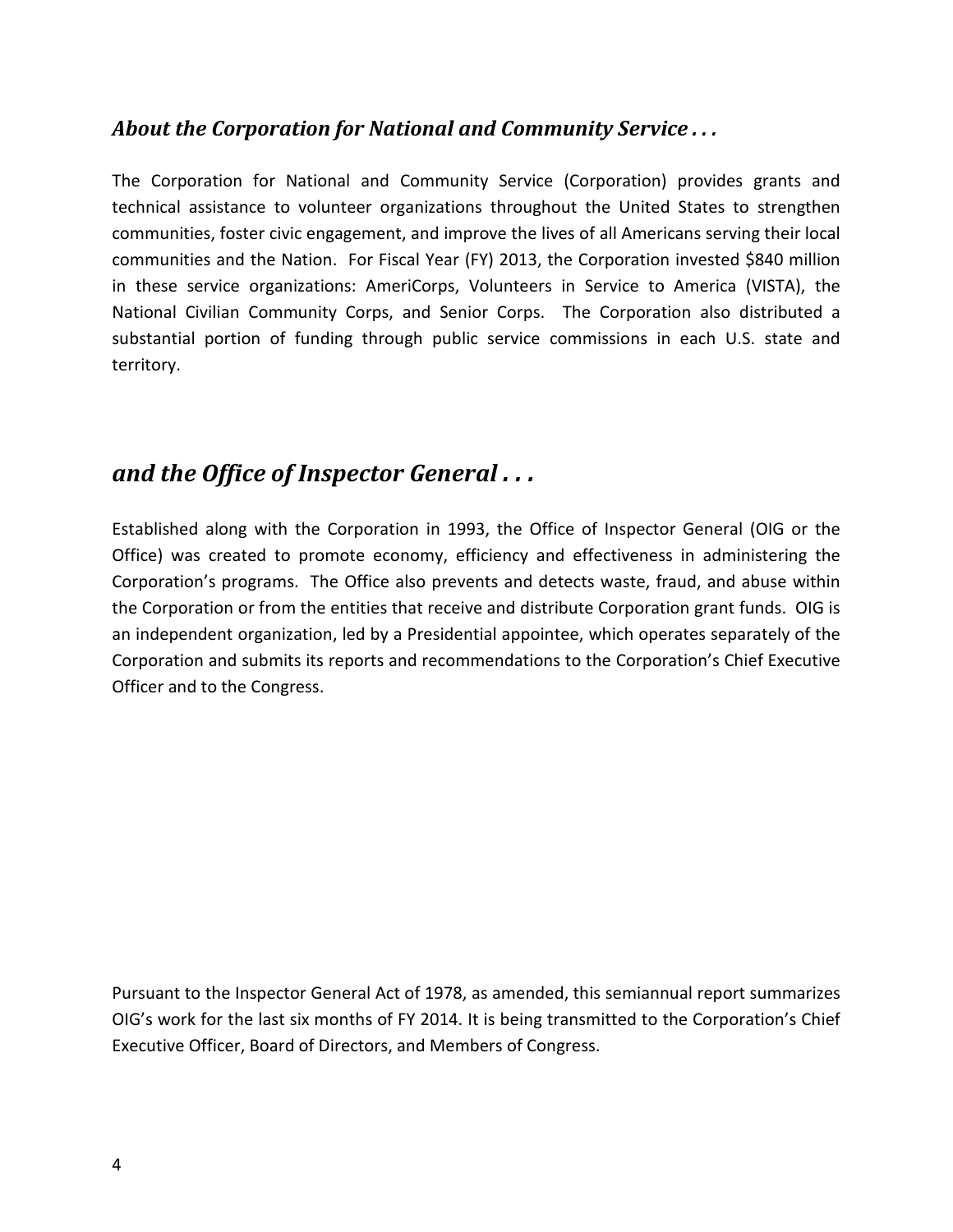

Deborah J. Jeffrey Inspector General

#### <span id="page-5-0"></span>*Message from the Inspector General*

The audits, investigations and related work summarized in this Semiannual Report to Congress for the six months ended September 30, 2014 reflect the Office of Inspector General's (OIG) continuing commitment to strengthening the Corporation for National and Community Service's (Corporation) stewardship of the taxpayers' investment in national service. Our investigators and auditors expect FY 2015 to be even busier.

I remain deeply concerned that the Corporation lacks a comprehensive risk management strategy and internal controls strong enough to safeguard the integrity and prudent use of Federal funds. Despite a strongly expressed commitment to accountability, the Corporation has long understated the gravity of these issues and has not yet committed resources commensurate with the magnitude and urgency of the task at hand. The high-level body charged with overseeing risk management conducted only a single, administrative, meeting in FY 2014. The Office of Accountability and Oversight, which has day-to-day responsibility for internal controls, has shrunk, and its capacities declined. Simply put, the Corporation has not treated risk management and internal controls as the priorities that it asserts them to be. The arrival of a new Chief Operating Officer charged with responsibility in these areas offers an opportunity to reinvigorate the Corporation's internal control program and bring greater rigor and discipline to its risk management. OIG hopes to see meaningful progress.

OIG's work during the past six months illustrates the cost of this inattention. For example, an audit of \$3 million of consulting contracts revealed that the Corporation wasted nearly \$900,000 on five projects that it never used. The responsible staff members were never held accountable for that waste. Program officials violated Federal procurement rules with impunity, and exceeded their legal authority, by directing contractors to deviate from contract terms and failing to inform procurement officers of these unauthorized commitments. In one particularly egregious example, instead of returning to the Treasury unspent funds remaining upon termination of a longitudinal study, program officials diverted the funds to a member satisfaction study that even the contractor acknowledged was of little value. Program officers also relied excessively on the trustworthiness of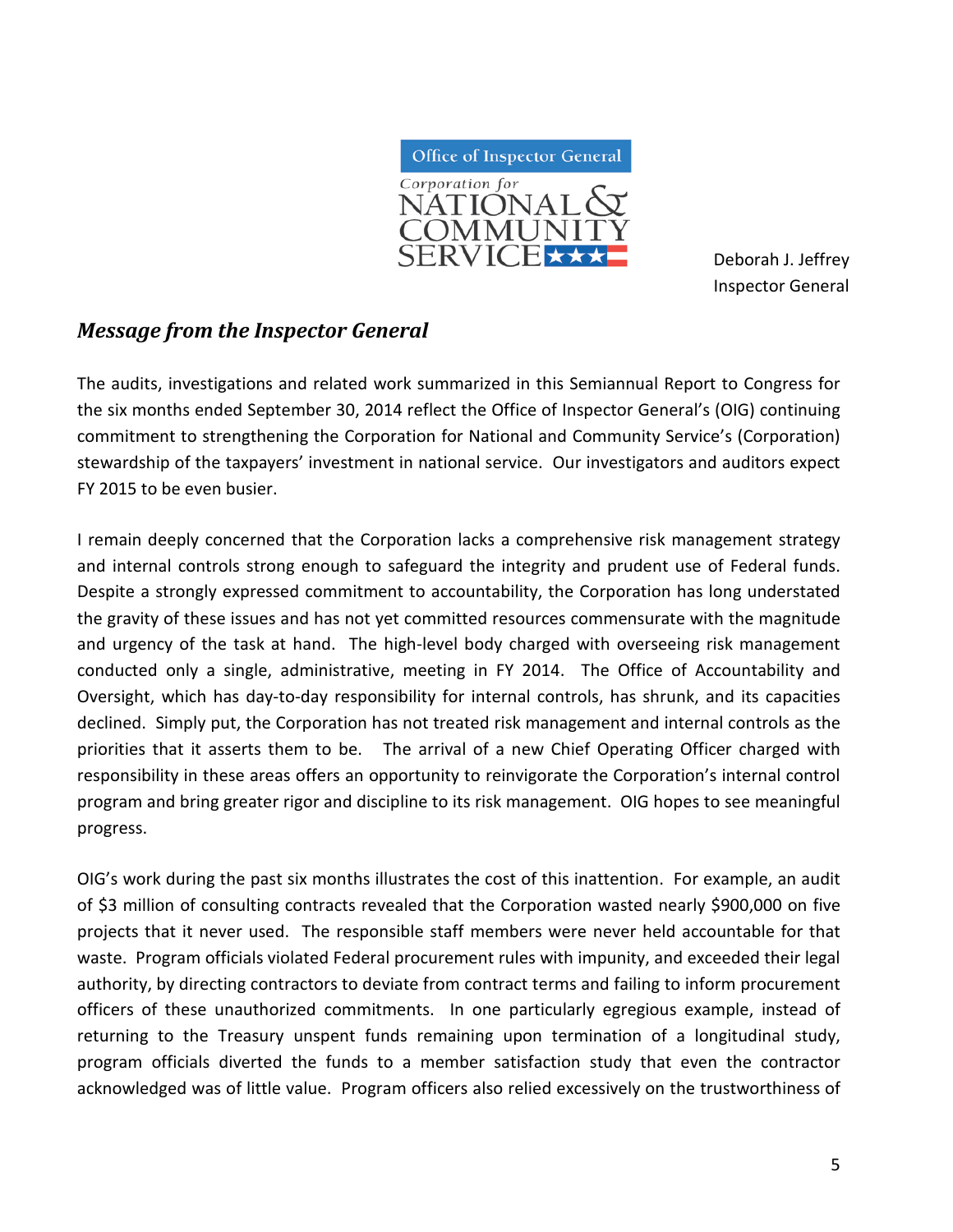contractors, authorizing \$2.4 million in payments for labor charges without any verification or support. Since completing this audit, OIG has found similar problems in major contracts for information technology, as well as in other consulting assignments.

The Corporation concedes that the problems uncovered in our audit exist throughout the \$64million-per-year procurement function. (Annual procurement spending totals the combined costs of the flagship National Civilian Conservation Corps and the Senior Companion Program.) It has implemented new procedures for the Office of Procurement Services and promised a thorough review of the planning, award and monitoring of procurement projects. Nevertheless, it has declined to review procurements outside our \$3 million sample to determine which of them represent additional unauthorized commitments for which the taxpayers are entitled to repayment.

This report also summarizes the Corporation's reluctance to require major grantees to repay the taxpayers for unauthorized use of AmeriCorps resources. For example, the Corporation allowed a grantee to retain amounts awarded for the purpose of serving veterans and military families, even though the grantee unilaterally redirected those resources to non-veterans. That grantee applied for the veterans grant without proper preparation or planning, made poor decisions in administering the program, and did not inform the Corporation for three years that few veterans wanted its services. Instead of holding the grantee accountable, the Corporation retroactively ratified its decision to spend the money on services to others.

OIG has also experienced instances in which Corporation personnel interfered in our information gathering. In one case, the Corporation's senior executives intervened at my request to protect OIG's unfiltered access to information from grantees. More recently, a senior program official publicly threatened to instruct his staff not to cooperate with OIG inquiries. At my request, the CEO has promised to make clear to agency executives that threats or instructions to frustrate oversight are absolutely unacceptable, especially from a member of the leadership. OIG appreciates this support.

Much remains to be done to improve the Corporation's accountability. My staff and I remain dedicated to this task, and we appreciate the continuing support of the Congress. We look forward to working with the Corporation's leaders towards that vital objective.

Sincerely,

Detoiah & Jeffry

Deborah J. Jeffrey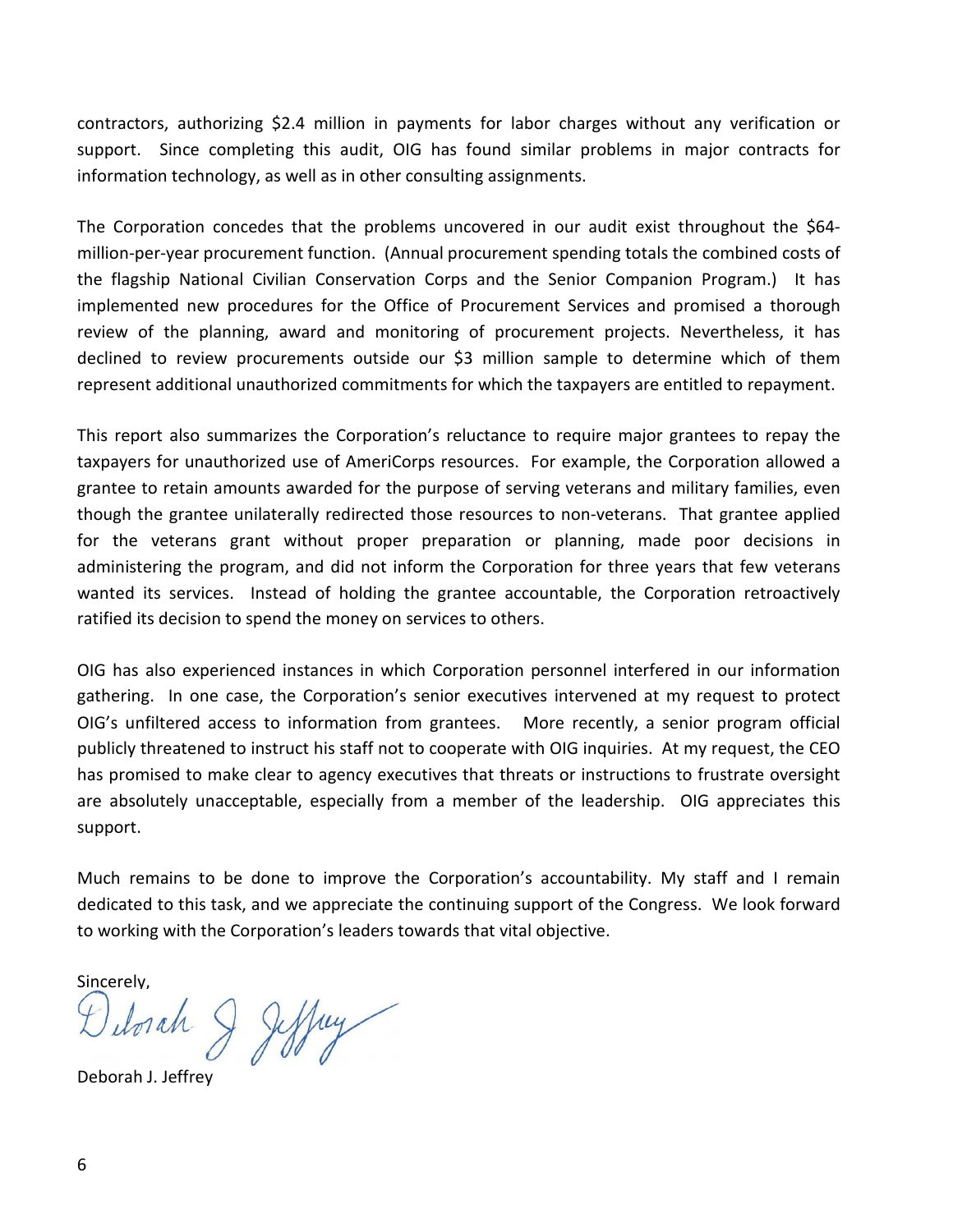

<span id="page-7-0"></span>The Office of Inspector General Audit Section reviews the financial, administrative, and programmatic operations of the Corporation for National and Community Service. The Audit Section's responsibilities include supervising the audit of the Corporation's annual financial statements, assessing the Corporation's management controls, reviewing the Corporation's operations, and auditing individual grants, contracts, and cooperative agreements funded by the Corporation. OIG audit reports and reviews are issued to Corporation management for its action or information and are publicly available on the OIG website.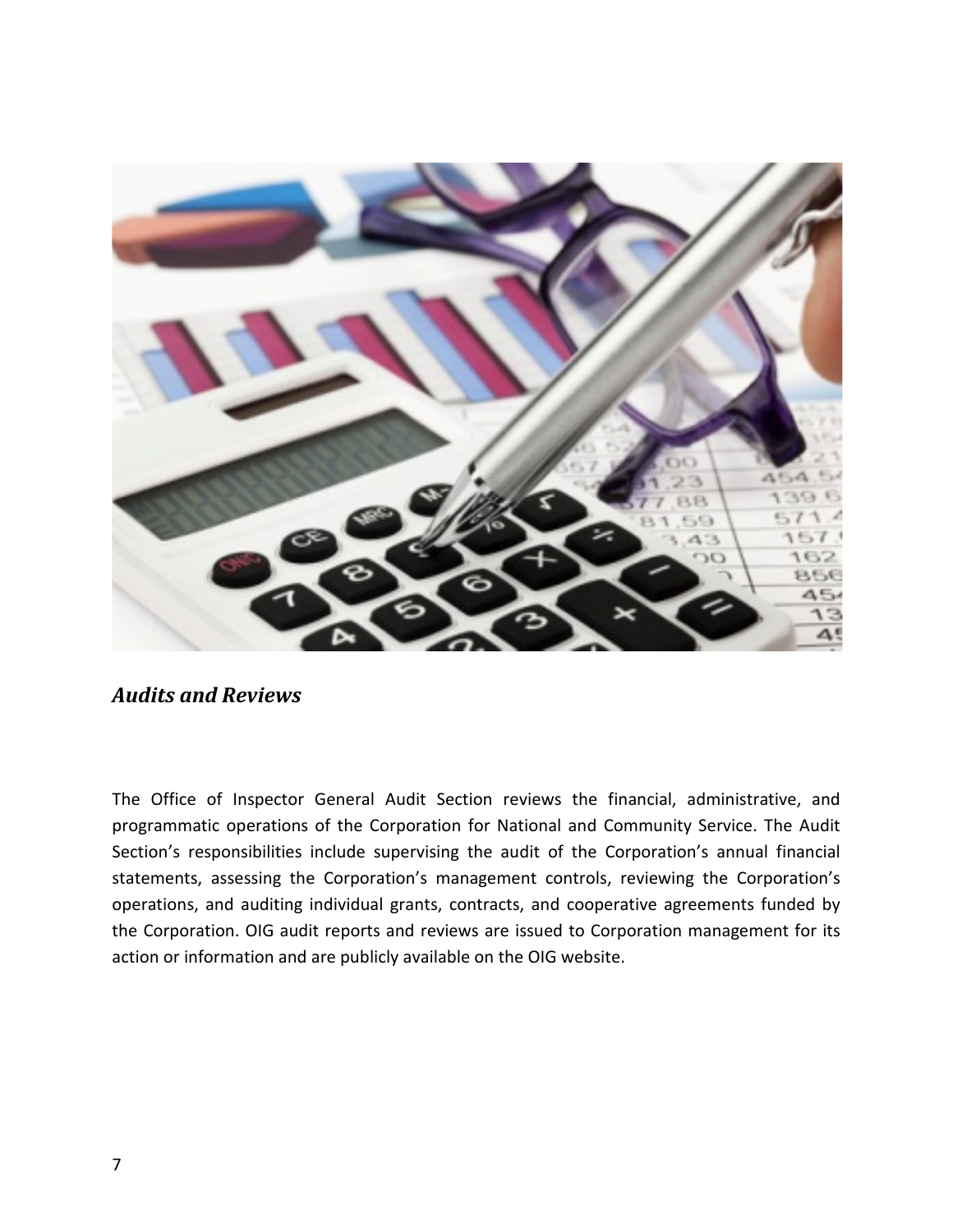#### <span id="page-8-0"></span>*Pending Audits and Evaluations*

At the end of the reporting period, the Audit Section had in process an evaluation of the Corporation's National Civilian Conservation Corps program, an audit of the Corporation's FY 2014 compliance with the Improper Payments Elimination and Recovery Act, as amended, the FY 2014 Federal Information Security and Management Act evaluation, the FY 2014 Financial Statement audit and five grantee audits, agreed-upon procedures engagements and evaluations. Below are highlights of particular evaluations and audits completed during this reporting period.

#### <span id="page-8-1"></span>*Serious Deficiencies in the Corporation's Procurement Practices*

As part of its annual procurement spending of \$64 million, the Corporation regularly engages professional consulting services in such areas as public affairs, operational support, research and strategy. It has procured many of these services through Blanket Purchase Agreements (BPAs), standard contract frameworks that are used to fill repeated needs for supplies or services. BPAs account for about 23 percent of the Corporation's procurement expenditures over the last three years.

After auditing a total of 12 individual assignments (task orders) under four consulting BPAs, the Office of Inspector General found appalling waste of taxpayer funds, lax oversight, unauthorized contractual commitments and widespread noncompliance with rules, regulations and sound contracting practices. Among the highlights:

- The Corporation wasted taxpayer funds on deliverables that it did not use, cancelled after incurring substantial costs, or never received.
	- o CNCS spent nearly \$900,000 (of the \$3 million in our sample) on five projects that it never used.
	- o Responsible staff members were never held accountable for this waste.
- Program officials exceeded their authority and violated Federal procurement requirements with impunity by directing consultants to deviate from contract terms.
	- o Procurement officers charged with sole legal authority to enter into, modify and terminate government contracts were kept in the dark.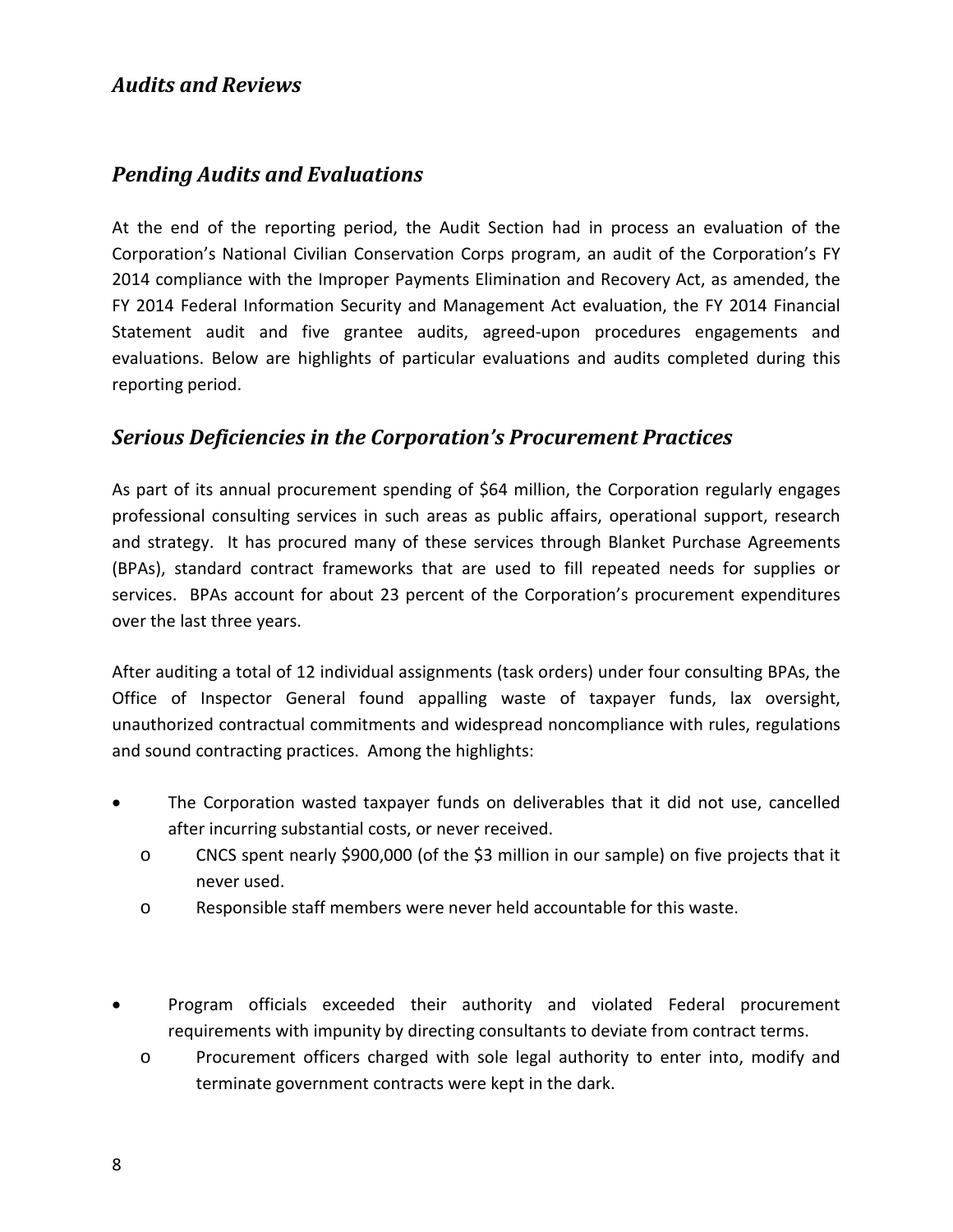- o Instead of terminating a longitudinal study and returning the unspent funds to the Treasury, program officials diverted the funds to unrelated member satisfaction studies that even the contractor acknowledged were of little value. Since completing this evaluation, OIG has discovered similar problems in IT procurements and in another task order issued under an existing BPA, where the overwhelming majority of the work was performed by an unapproved subcontractor.
- The Corporation abdicated its fiduciary responsibility regarding payments to consultants and other contract monitoring.
	- o Program officers relied excessively on the trustworthiness of contractors, approving \$2,427,463 in invoices for labor without any evidence or verification of the hours.
- Procurement officers did not adequately review contractor proposals to protect the government's interests.
	- o Contracting officers (COs) did not review the qualifications, eligibility or cost proposals of subcontractors and in one instance delegated the cost review to untrained program staff.
- Chronic documentation problems interfered with transparency and accountability of contractual actions.
	- o Contract files lacked basic documents, such as plans for acquisition, monitoring and subcontracting.
	- o The procurement files did not document the reasons for critical decisions or identify the persons responsible for changes to the scope and nature of consulting assignments.
	- o Poor documentation practices and turnover at the staff and executive levels have created substantial gaps in the Corporation's institutional knowledge regarding consulting engagements.

The Corporation's operational units (grant programs and functional components, such as External Affairs) engaged consultants under existing BPAs with little or no supervision or review at the enterprise level. Many of the problems that OIG detected here are longstanding and have not received sufficient attention or oversight. There has been no meaningful accountability for continuing waste and mismanagement of consulting services procured through BPAs.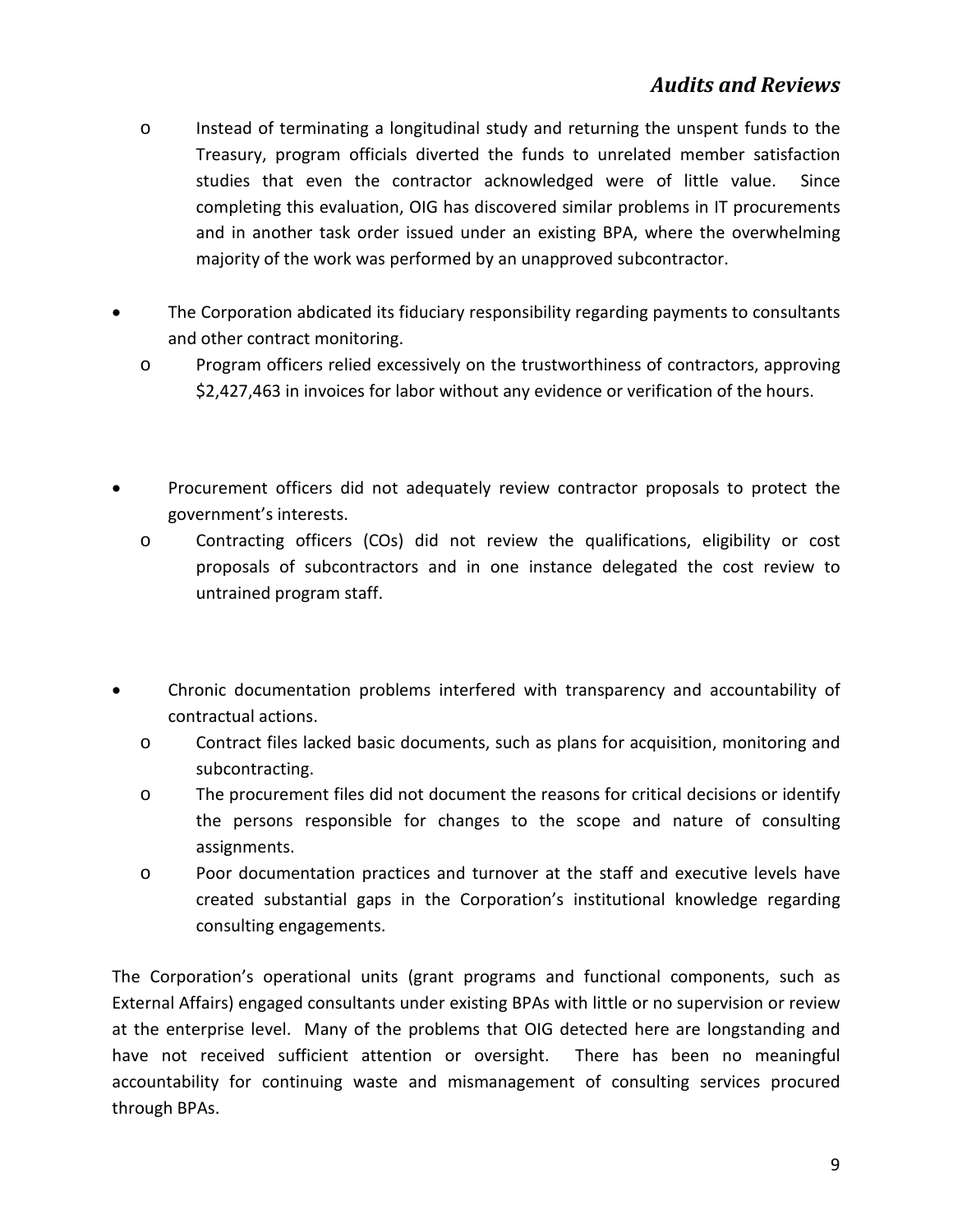During the fieldwork for this evaluation, the Office of Procurement Services (OPS) took prompt steps that address many of the procedural deficiencies that we identified, including suspending the contracting authority of certain staff members and requiring better training of all OPS staff.

OIG's audit report offered 24 recommendations, addressing the procurement cycle from project design through post-contract evaluations of a project's value and effect. Overall, we believe that the operating unit requesting a project should be required to demonstrate that the project is: (1) necessary; (2) better and more cost-effective than alternative means to accomplish the objective (*e.g*., whether existing studies from another source could serve the same purpose); (3) well designed (particularly important for research projects); (4) likely to produce measurable impact; and (5) subject to planned monitoring. Projects above a predetermined cost threshold should require approval by the Corporation's senior management.

In addition to remedial actions and recoupment of unauthorized spending in connection with individual task orders, OIG also urged better oversight of the procurement function in three specific ways. First, the Corporation should consider whether procurement is susceptible to significant improper payments within the meaning of the Improper Payments Elimination and Recovery Act (IPERA), as amended. Second, it should conduct periodic random reviews of contract administration files for compliance with documentation requirements and proper oversight of contractor performance. Finally, we urged the Corporation to review recent task orders beyond our sample, to ensure proper documentation and sound contracting practices, provide appropriate oversight of the contractors, promote accountability, prevent future improper payments and recapture any that have already occurred. That review could occur in conjunction with the IPERA assessment.

In response, the Corporation advised that it is undertaking a comprehensive review of the procurement function, acknowledging that the deficiencies found by OIG with respect to consulting services under BPAs are present throughout the procurement function. In its management decision, the Corporation concurred with the vast majority of OIG's recommendations and indicated that it is developing enterprise-wide policies and procedures to address them, as well as initiating actions to recover amounts spent without authority that were identified by OIG. However, the Corporation declined to review other large procurements during the preceding 12 months to determine whether additional sums should be recouped. While OIG questions that decision, we hope that the Corporation's procurement revisions, when completed and implemented, will create a more disciplined procurement process, with stronger oversight.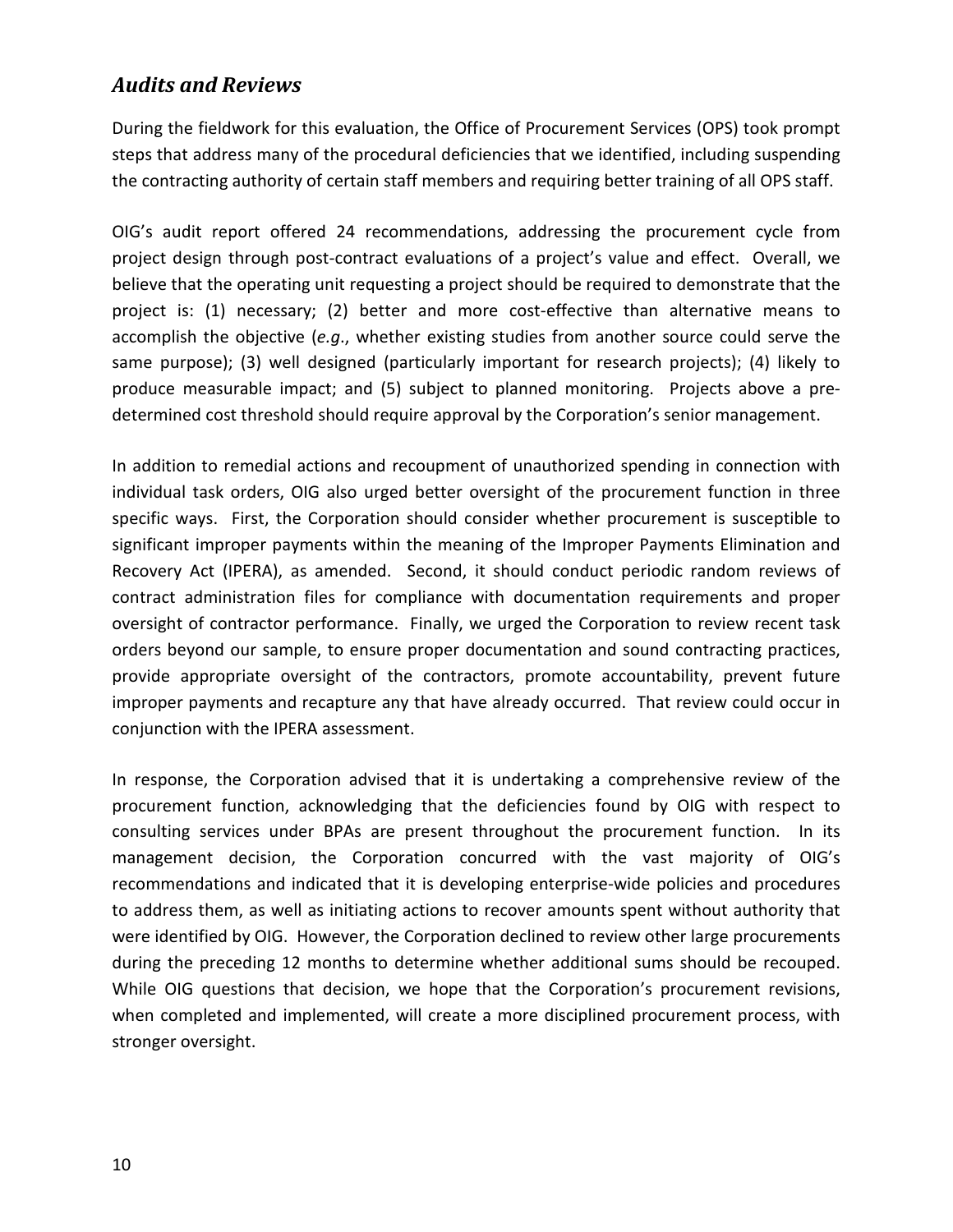## <span id="page-11-0"></span>*Problems Persist in Corporation's Compliance with Improper Payments Elimination and Recovery Act (IPERA)*

In its Agency Financial Report (AFR) for FY 2013, the Corporation's management stated its determination that the AmeriCorps State and National program is susceptible to improper payments of more than \$10 million per year. Although the Corporation reportedly used a "statistically-based approach" to reach this conclusion, its approach was not sufficient to project either the rate or the amount of improper payments made annually by the AmeriCorps program. The Corporation acknowledged that it had completed only the preliminary stage of the required IPERA analysis and indicated that it would thereafter publish its estimates of the rate and amount of improper payments and the corrective actions undertaken, including actions to recover overpayments. $1$  To date, the Corporation has not reported complete information for FY 2013. OIG therefore concluded, and reported to the Office of Management and Budget, that the Corporation had not complied with IPERA, applicable Executive Orders, and the OMB guidance.

In particular, the Corporation did not meet the following requirements in FY 2013:

- Obtaining a statistically valid estimate of the annual amount of improper payments in AmeriCorps and publishing it in the AFR;
- Developing and implementing a plan for reducing those improper payments and reporting the results in the AFR, including annual reduction targets;
- Stating whether the Corporation has the necessary internal controls, human capital, information systems and other infrastructure to reduce improper payments, and, if not, identifying the additional resources that it requires to do so;
- Describing its accountability measures for meeting improper payments reduction targets and establishing and maintaining sufficient internal controls to prevent, detect and promptly recover improper payments; and
- Recapturing the improper payments identified in the IPERA analysis and conducting recapture audits to recover the as-yet-unidentified improper payments.

 $\overline{a}$ 

 $1$  The Corporation provided its FY 2013 improper payment testing and assessment to OIG in February 2014, two months after the issuance of the FY 2013 AFR. At that time, the Corporation advised OIG that it had not yet decided how to proceed. In light of this uncertainty and the Corporation's clear noncompliance with IPERA in FY 2013, OIG deferred further evaluation of the methodology used in the Corporation's FY 2013 assessment.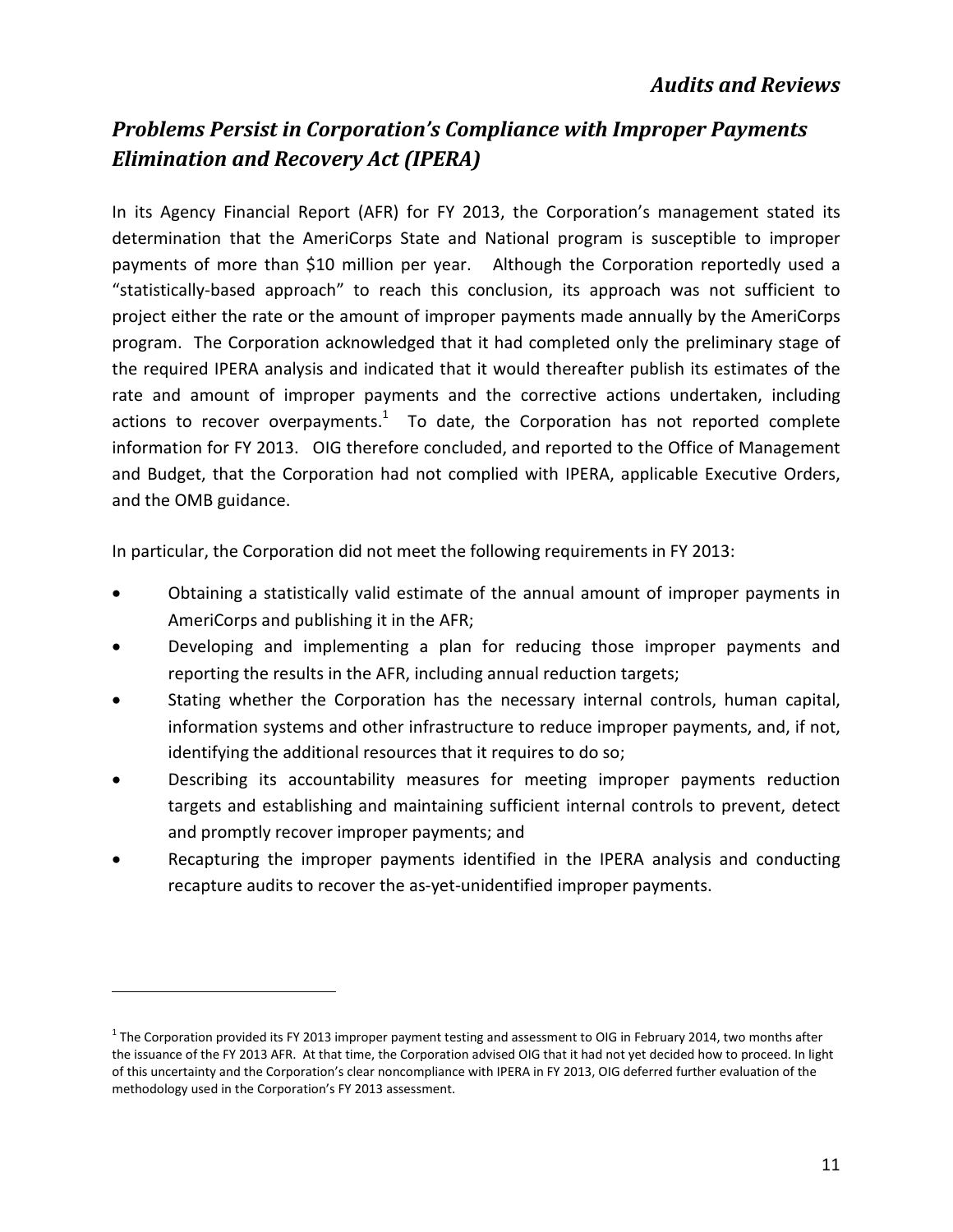We will continue to monitor the status of the Corporation's improper payment assessments. OIG looks forward to working with the Corporation to facilitate a complete and reliable assessment of improper payments, together with effective plans to reduce and recapture the amounts wasted.

For further discussion of improper payments and IPERA compliance, see *Grant Management and Oversight: Corporation Initiates Extraordinary Criminal History Check Compliance Program with Overbroad Amnesty*, below.

#### <span id="page-12-0"></span>**Risk Assessments of the Corporation Government Charge Card Program**

On October 5, 2012, the President signed into law the Government Charge Card Abuse Prevention Act of 2012 (Public Law 112-194) (the Act), which reinforced efforts to prevent waste, fraud and abuse in government-wide charge card programs. This Act requires that all Executive Branch agencies implement safeguards and internal controls for purchase cards (pcards) and travel cards (t-cards) (collectively referred as "government charge cards"). Under the Act, Office of Management and Budget (OMB) Circular A-123 Appendix B, Improving the Management of Government Charge Card Programs, and OMB Memorandum M-13-21, Implementation of the Government Charge Card Abuse Prevention Act of 2012, Inspectors General are required to:

- Conduct periodic (annual) risk assessments of agencies' charge card programs;
- Identify and analyze the risks of illegal, improper, or erroneous purchases and payments; and
- Develop a plan for using such risk assessments to determine the scope, frequency, and number of periodic audits of government charge card transactions.

Based on the limited review and procedures performed, OIG auditors concluded that the Corporation has policies and procedures in place to address the requirements identified in the Act. However, we noted that the Corporation's key controls related to these programs are entirely manual controls and are therefore subject to human error and disruption by competing priorities. OIG recommended that the Corporation adopt additional system controls to assist its government charge card monitoring efforts.

We assessed the overall risk of illegal, improper, and erroneous purchases made through the Corporation's purchase card and travel card program as "low." Although we do not plan to perform a full scope audit/review of the Corporation's government charge card programs in FY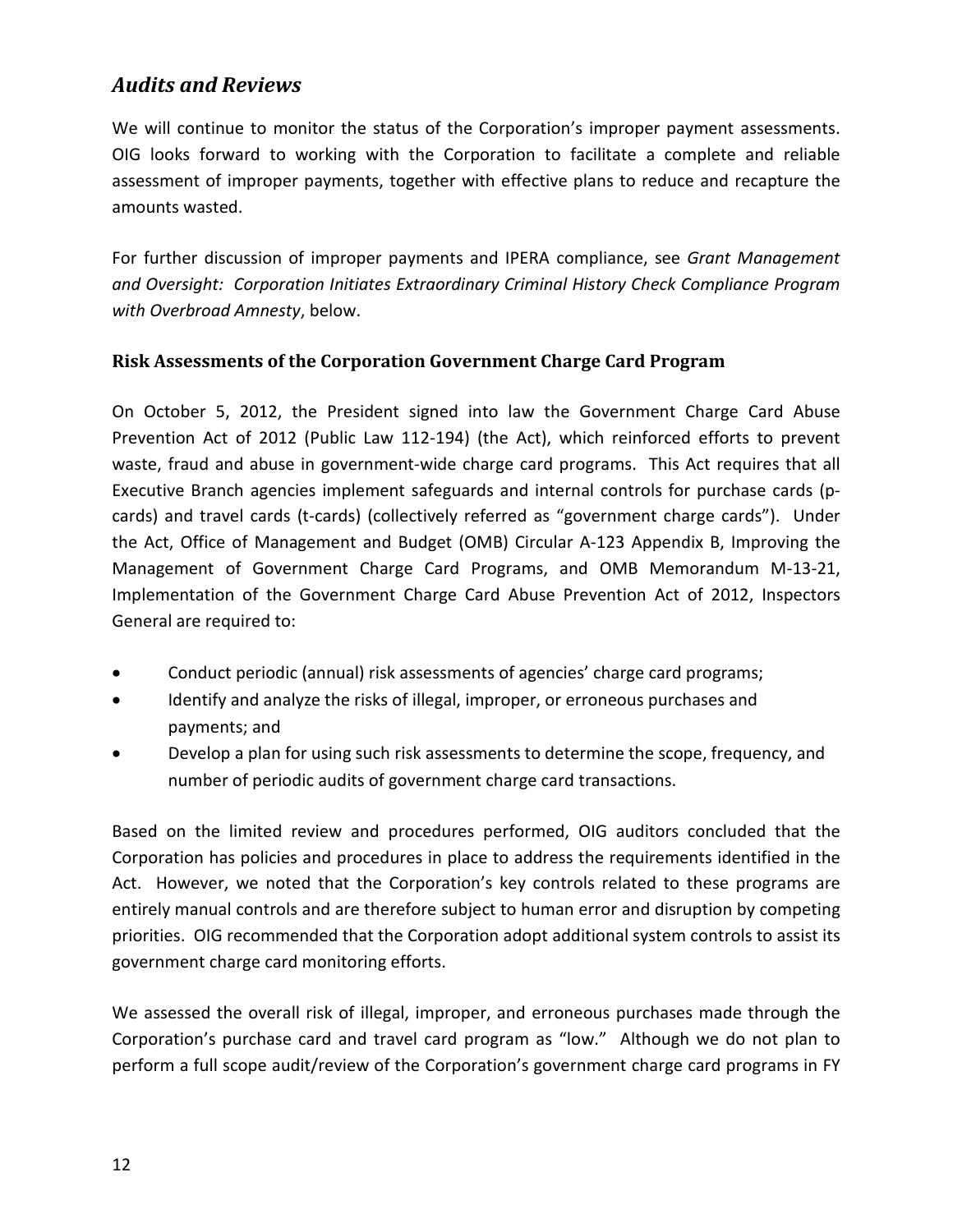2015, we will continue to monitor the Corporation's internal control environment for its government charge card programs and conduct the required annual risk assessments.

#### <span id="page-13-0"></span>*Grant Management and Oversight*

#### <span id="page-13-1"></span>**Lack of Background Checks Results in Questioned Costs in Grants Awarded to Nevada Volunteers**

An audit of the Nevada Commission and three of its 11 subgrantees questioned claimed Federal-share costs of \$141,760, match costs of \$44,673, and education awards of \$20,793. We found that the three subgrantees were generally free of major financial weaknesses. The questioned costs related primarily to deficiencies in the procedures used to conduct criminal history and sex offender background checks, a pervasive compliance finding affecting each of the subgrantees.

#### <span id="page-13-2"></span>**Corporation Initiates Extraordinary Criminal History Check Compliance Program, with Overbroad Amnesty**

The Corporation has begun a much-needed campaign to assess and improve grantees' compliance with criminal history background checking requirements for staff and national service participants. OIG enthusiastically supports that important objective. We agree that a radical solution is warranted, but the broad amnesty awarded to grantees has been structured in a manner that undermines fiscal accountability. Moreover, the Corporation should not use the amnesty as a basis to forgo recovering improper payments totaling tens of millions of dollars; a voluntarily adopted moratorium on cost recovery should not be allowed to interfere with statutory, government-wide IPERA initiatives.

To protect the public from harm, grantee program staff and national service participants have long been required to undergo screening for sex offenses and other serious criminal misconduct before beginning work. Those with access to vulnerable populations—children, the elderly and persons with disabilities—must also undergo a fingerprint check against an FBI database. These requirements were updated and codified in the Edward M. Kennedy Serve America Act of 2009, following which the Corporation adopted its current National Service Criminal History Check (NSCHC) rules. To promote compliance, the Corporation regularly offers training for grantee staff and maintains a dedicated phone line to connect grantees to a Corporation specialist to answer any questions.

Nevertheless, OIG audits and investigations and the Corporation's own monitoring efforts continue to show that many grantees are not complying with criminal history checking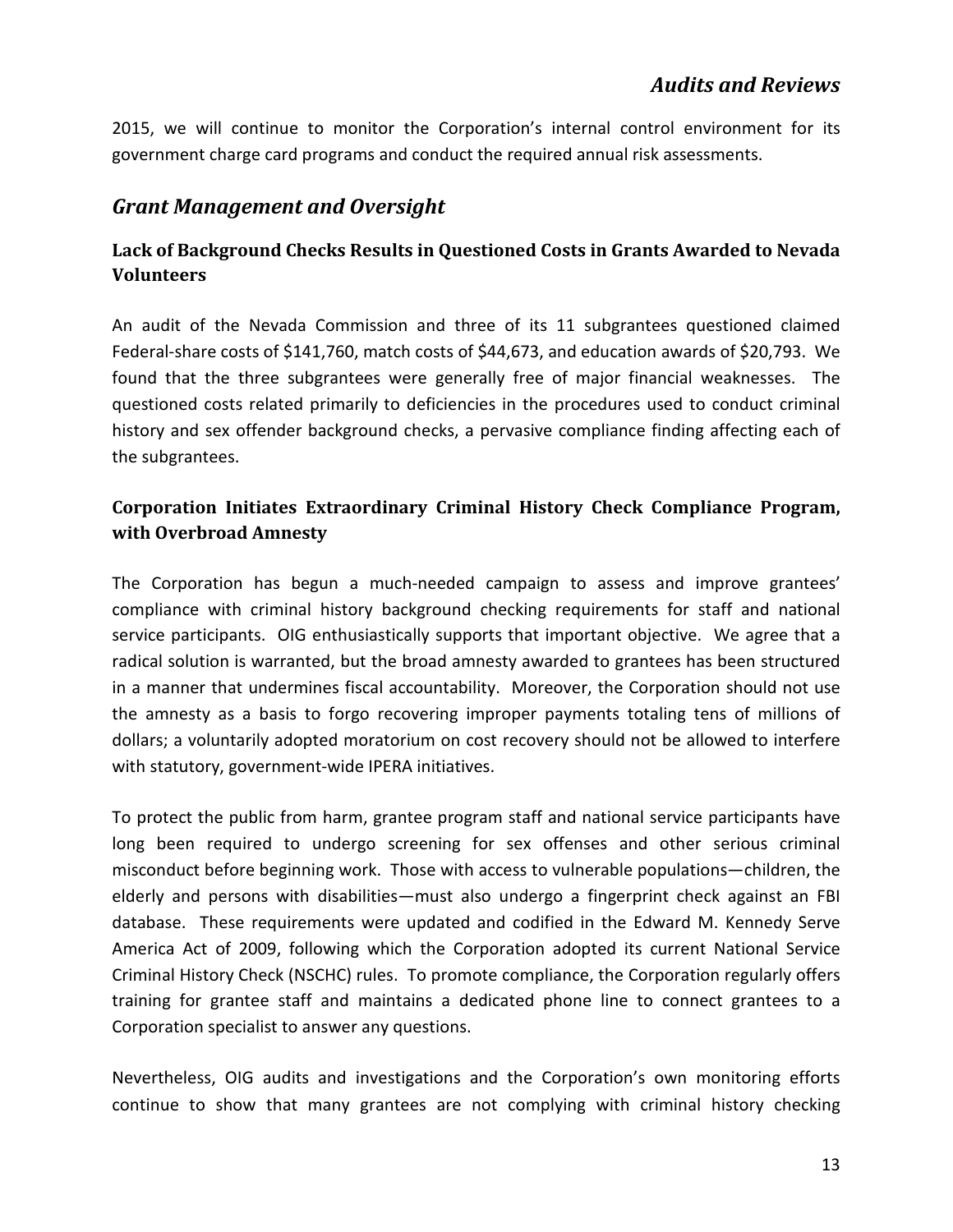requirements. Violations include failure to perform background checks; incomplete record searches; allowing staff and/or participants to begin service without supervision prior to completing the checks; and failure to maintain proper documentation. In some case, grantees outsourced the background checks to contractors who did not perform them properly. As discussed in greater detail later in this report, OIG auditors discovered that one Social Innovation Fund subrecipient had allowed two employees with disqualifying criminal histories, one of them a sex offender, to work on a Corporation-funded program, placing other participants and the public at risk. Any salary, living allowance, stipend or education award received by an individual who lacks a complete and properly documented criminal history check is an improper payment within the meaning of IPERA, and is subject to recovery by the Corporation.

To address this recurring issue, the Corporation is undertaking an assessment across all programs, requiring grantees and subgrantees to (1) complete mandatory NSCHC training, (2) review the background checks conducted for their current Corporation-funded program staff and national service participants, (3) correct any instances of noncompliance, and (4) report the results to the Corporation. This "assessment period," is scheduled from October 13, 2014 to November 30, 2014.

As an incentive, the Corporation announced an amnesty, which it describes as a "moratorium on collection," for the costs associated with self-reported findings of noncompliance. Certain egregious forms of noncompliance—complete failure to check criminal history or discovery of an employee or national service member with a disqualifying criminal background—are not eligible for the moratorium.

Over the objections of OIG, the amnesty also excuses many grantees from financial accountability for past noncompliance discovered independent of the self-assessment. First, although the Corporation agreed to exclude OIG *audit* findings from the amnesty, it did not exclude OIG *investigation* findings, which we also requested. OIG received no explanation for the distinction. More importantly, the amnesty waives costs for violations of NSCHC rules identified by the Corporation in its monitoring. This is entirely gratuitous; there is no selfassessment, self-correction or reporting to incentivize where the problem was discovered by the Corporation (or by OIG), rather than by the grantee's own internal review. In that case, the grantee and the Corporation are already obliged to ensure appropriate corrective action. The written guidance in effect prior to this amnesty gave fair notice that the Corporation would disallow and recover such costs.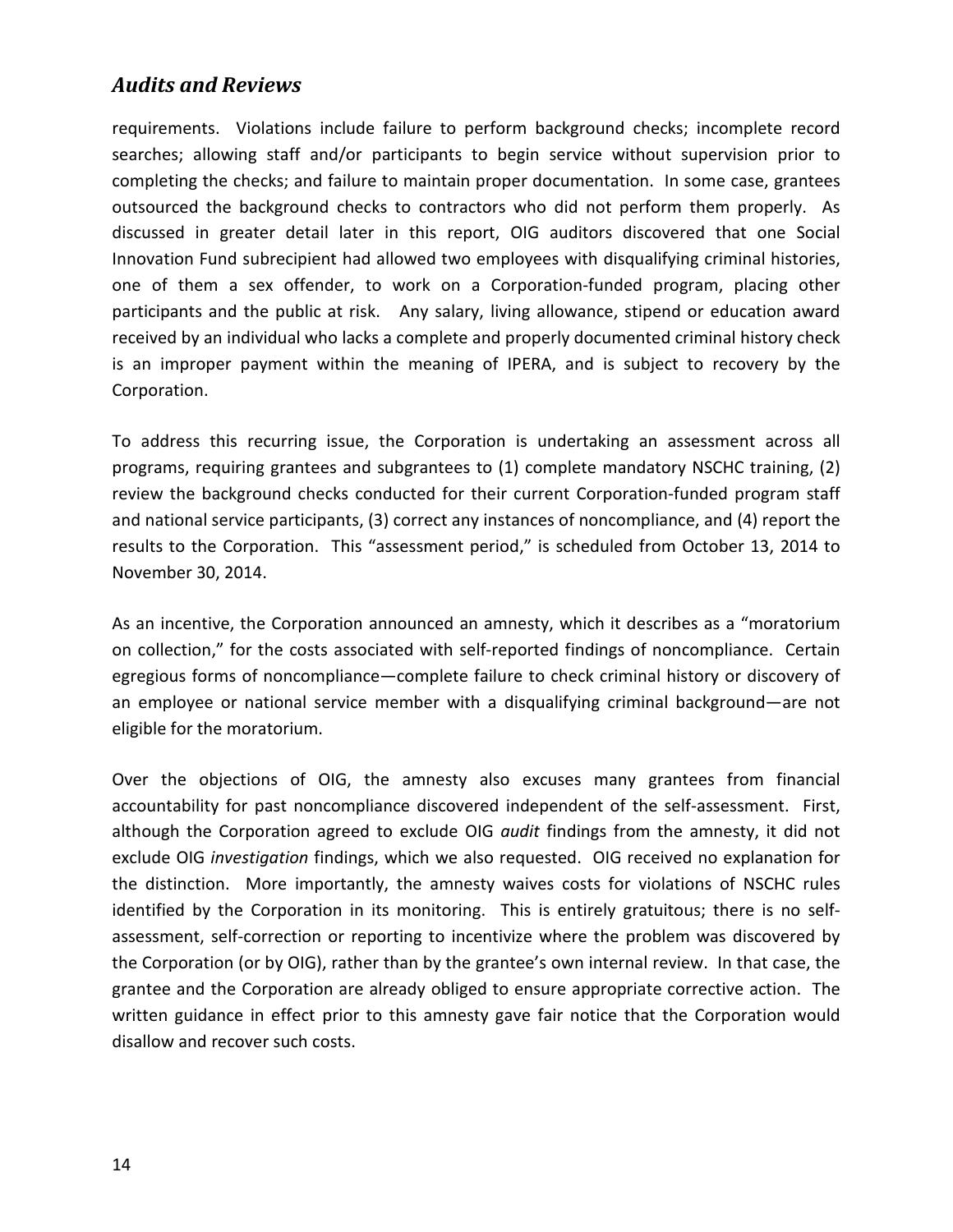The recovery of improper payments has been identified as a high priority both by Congress and by the Administration. According to the Corporation, improper/incomplete/untimely criminal history checks account for the overwhelming majority of the estimated \$10 million-plus in improper payments in the AmeriCorps program in FY 2013. As of this summer, however, Corporation management could not identify for OIG any actions to recover any of those payments. This new assessment approach may represent an effort to sidestep that obligation.

Similarly, the Corporation has not yet informed OIG how it intends to reconcile the amnesty with its obligation to recapture the improper payments detected in FY 2014; for the year just ended, the Corporation reports that its AmeriCorps Program made improper payments of \$12,392,000 and that two Senior Corps programs each made improper payments of more than \$10 million. Clearly an internal Corporation initiative cannot and should not supersede IPERA's statutory requirements or their government-wide implementation by OMB. Even putting aside statutory obligations, it would be difficult, if not impossible, for the Corporation to justify refusing to recover improper payments that exceed \$30 million. OIG raised these concerns in August when the Corporation first described the proposed amnesty to us. Nevertheless, the Corporation elected to announce the moratorium and begin the self-assessment without resolving its implications for IPERA.

The content of the training is another source of concern. According to the Corporation, the new mandatory training is essentially the same in content as the old voluntary training. We are aware of no evidence that the training reduced the incidence of noncompliance for grantees that chose to participate in the past, so its efficacy is untested and unknown.

In OIG's view, a limited amnesty closely tied to proper training and self-correction can be justified as an extraordinary, one-time-only preventive remedy for a recurring and seemingly otherwise intractable problem. Allowing grantees to retain substantial, independently discovered improper payments does not advance that goal. Moreover, at the conclusion of the assessment period, all grantees should be in full compliance and prepared to remain so. Subsequent noncompliance is inexcusable, and the amnesty should be followed by firm enforcement of the rules, including financial accountability in the form of recoupment. Whether the Corporation will do this remains unknown, subject to a forthcoming NSCHC Compliance and Consequences Policy, whose contents have not been shared with OIG. Such a policy should not be allowed to dilute the strong protections that Congress mandated with respect to background checks. As noted elsewhere in this Semiannual Report, the Corporation seem increasingly reluctant to enforce these important protections. In our view, no amount of programmatic success or compliance with other requirements will excuse a grantee for jeopardizing the safety of the public, including national service members, by performing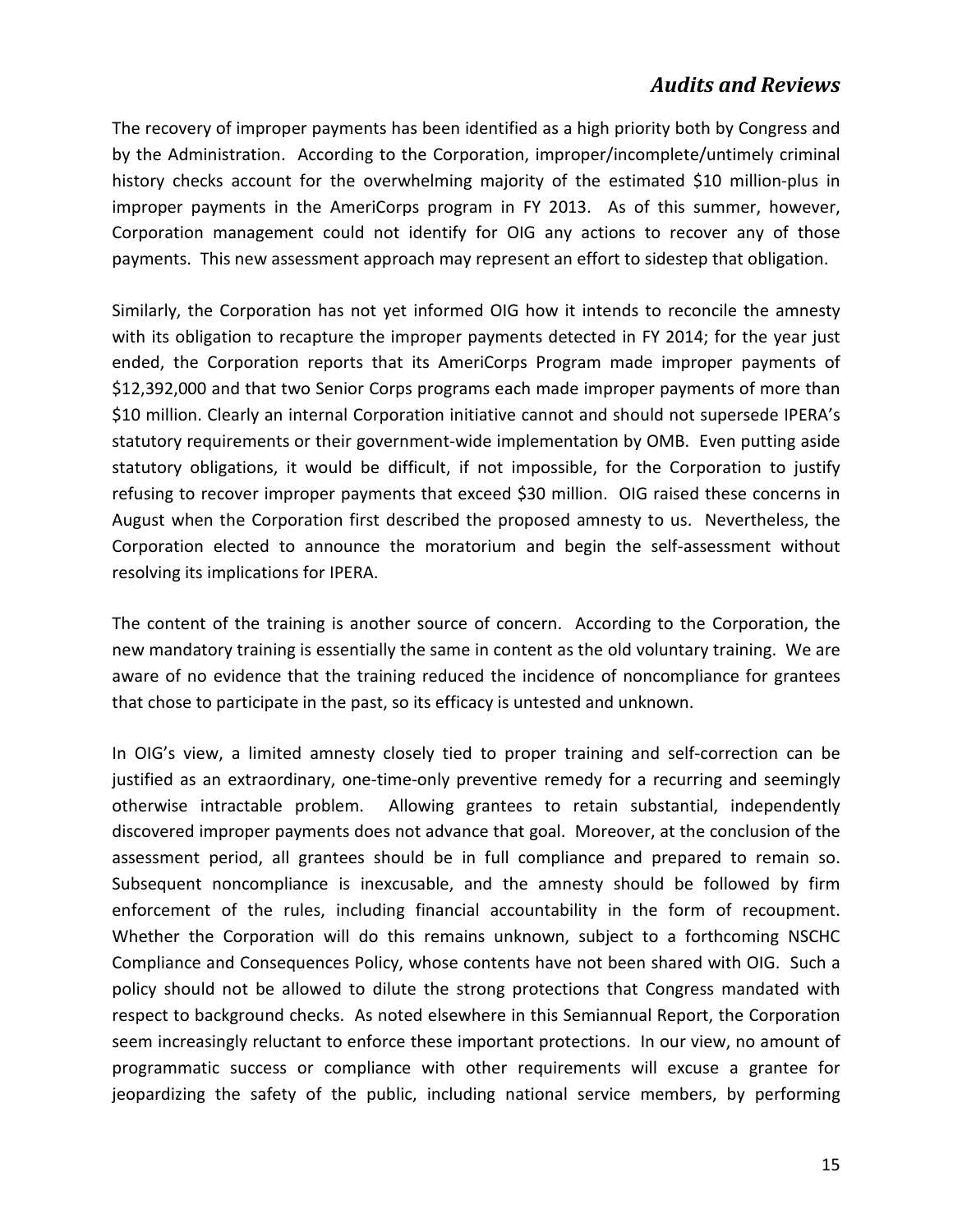inadequate or untimely background checks. This will be all the more true after this extraordinary effort by the Corporation to boost program-wide compliance.

#### <span id="page-16-0"></span>**Corporation Issues Demand Letter for \$895,000 by Senior Corps Grantee AHR Based on OIG Audit**

OIG's prior audit of Atlantic Human Resources, Inc. (AHR), a New Jersey-based nonprofit, found that pervasive mismanagement by the grantee seriously threatened the integrity of grant funds awarded to AHR and the Senior Corps program. More than \$868,000 in Federal costs and \$567,000 in match costs claimed by AHR during FYs 2008-2011 under grants by Senior Corps' Foster Grandparents Program (FGP) and Retired and Senior Volunteer Program (RSVP) were duplicative, unsubstantiated and/or incurred improperly, in violation of applicable laws, regulations and grant provisions. The Corporation terminated AHR's grants in April 2013, concluding a nearly forty-year relationship with the grantee. It issued a demand letter for \$857,000 in March 2014, with a revised letter for \$895,000 on April 21, 2014. On April 16, 2014, AHR filed for bankruptcy protection with U.S. Bankruptcy Court. The OIG will continue to monitor the Corporation's collection efforts.

#### <span id="page-16-1"></span>**Reduction in Rate of Significant Findings in Single Audit Reports**

OIG is pleased to note a decrease in the number of grantees whose Single Audit reports<sup>2</sup> contained significant negative findings. Approximately 21 percent (63 out of 296) of these audit reports issued during FY 2014 disclosed at least one material weakness, significant deficiency or other adverse audit finding that warranted corrective action. For prior periods, the rate of negative findings was approximately 33 percent.

As a means of ensuring timely review, every quarter, OIG furnishes the Corporation with a list of the Single Audit reports pertaining to grantees for which the Corporation is the largest source of Federal funds, identifying those that contain findings of material weaknesses, significant deficiencies or other findings of comparable gravity. OMB Circular A-50, Audit Follow Up, requires that agencies prioritize resolution of these audit issues, to include resolving

 $\overline{a}$ 

 $<sup>2</sup>$  To safeguard the integrity of Federal funds, Federal law requires an annual financial and compliance audit of any entity that</sup> expends Federal funds of more than \$500,000 per year. These audits (known as "Single Audits," because they are required by the Single Audit Act, or as "A-133 audits," after the OMB Circular that prescribes the rules for them) are conducted by public accounting firms or state auditors and paid for with Federal award funds.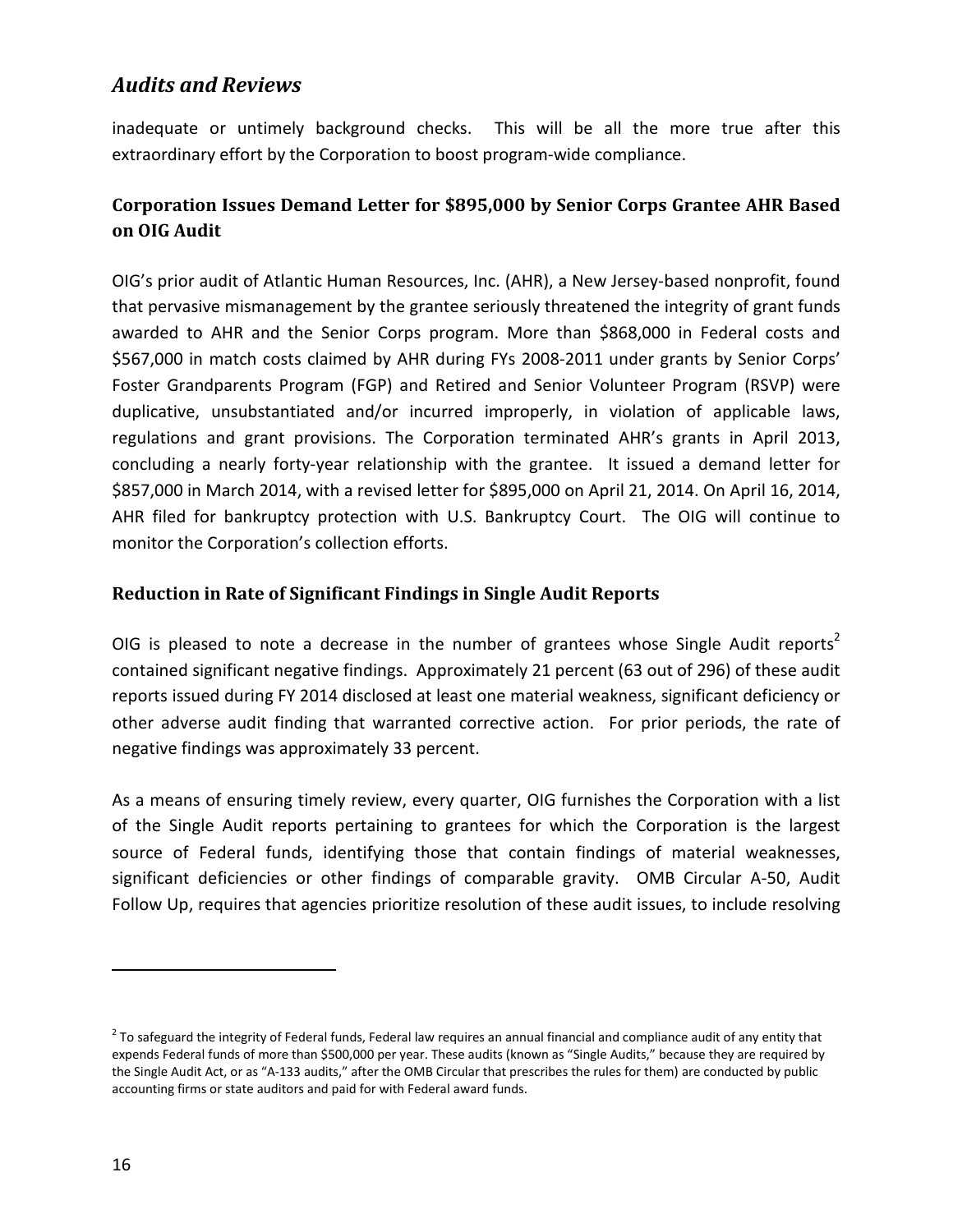audit recommendations and taking corrective action, ensuring that resolution actions are consistent with law, regulation and administration policy, and providing written justification of decisions disagreeing with audit recommendations. The Corporation is also required to address questioned costs and collect amounts due to the Corporation. It recently began documenting Single Audit findings in eGrants $3$  and addressing audit findings and questioned costs with grantees. OIG will continue to identify Corporation grantees with significant adverse audit findings and monitor the Corporation's progress in following up and implementing corrective actions with these high risk grantees.

#### <span id="page-17-0"></span>*Proposed Management Decisions*

 $\overline{a}$ 

#### <span id="page-17-1"></span>**Draft Management Decisions with Which the OIG Disagreed**

OIG did not entirely concur with the Corporation's Draft Management Decisions for the following reports:

- Report No. 13-05B, Supplemental Report of Corporation Grants Awarded to Atlantic Human Resources, Inc. (AHR)
- Report No. 13-06, Agreed-Upon Procedures for Corporation for National and Community Service Grants Awarded to Edna McConnell Clark Foundation
- Report No. 13-07, Inadequate Internal Controls Prevent the Corporation from Mitigating Significant Risks Inherent in the Fixed Amount Grants Program (discussed below)

#### <span id="page-17-2"></span>**Corporation Revises its Management Decision for the Fixed Amount Grant Program**

OIG disagreed with the Corporation's initial draft management decision regarding the fixed amount grant audit report. In response to OIG concerns and following a constructive iterative process, the Corporation revised its position and has:

• Agreed to establish quarterly caps on drawdowns for AmeriCorps grants over \$700,000 and for Senior Corps grantees over \$400,000 and to conduct quarterly drawdown analyses for those grantees;

 $3$  The eGrants system is an interactive web-based tool that incorporates all phases of Corporation grant making: applying, awarding, monitoring, reporting, and close out. Corporation staff are able to track grant-making processes and controls that are built into the system.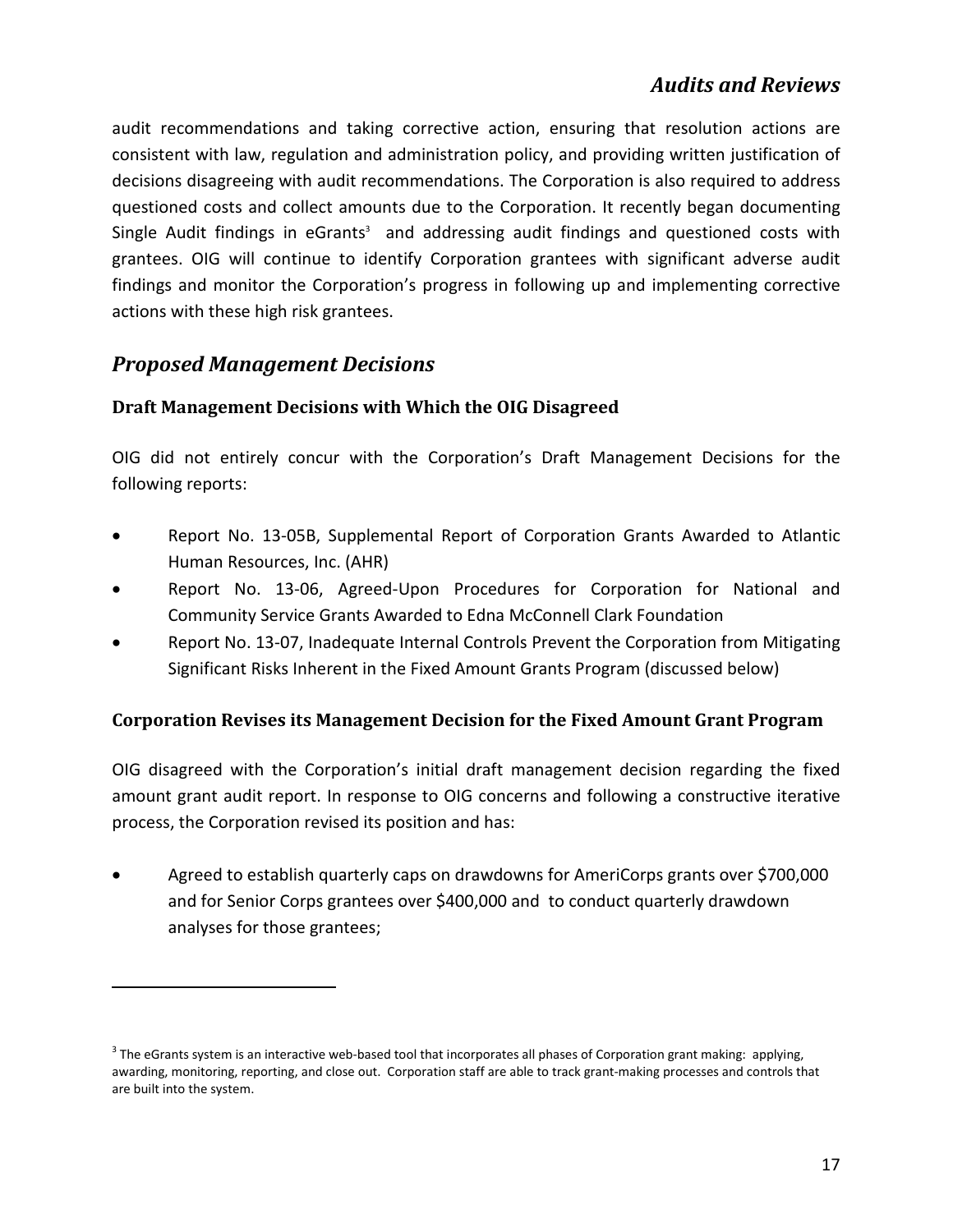- Clearly stated its commitment to review the procedures established at the end of 2014 to assess their effectiveness in managing risk; and
- Modified its drawdown review procedures to require a follow-up drawdown analysis within two months for any grantee found to have drawn more than 20 percent above its allowed amount.

OIG believes that the steps taken by the Corporation represent progress and will be useful in grappling with the risks posed by fixed amount grants. Certain of our recommendations, however, remain unaddressed. These include:

- Identifying better risk indicators;
- Requiring that applicants submit a proposed budget;
- Benchmarking expected enrollment and attrition, to focus additional monitoring on those grantees that are falling short;
- Incorporating financial analyses and the results of frequent drawdown analyses into grant continuation decisions; and
- Establishing criteria for use of fixed grants to enable smaller grantees to participate in national service programs, consistent with the statements of Congressional intent.

#### <span id="page-18-0"></span>**Corporation Allows Costs Questioned Related to Untimely and Improperly Performed Background Checks**

The Corporation did not sustain questioned costs of \$330,000 (Federal share) and \$228,000 (match) for subgrantees of Social Innovation Fund grantee the Edna McConnell Clark Foundation that failed to conduct proper and timely checks of staff and volunteers' criminal histories. Instead, the Corporation allowed the questioned costs by retroactively approving an Alternative Search Protocol (ASP), covering both untimely checks of the National Sex Offender Public Website and state criminal history checks performed by unapproved contractors.

OIG expressed grave concerns that retroactive, temporary approval of this ASP would set a dangerous precedent by tacitly adopting a "no harm no foul" approach, encourage other grantees to depart from the Corporation's carefully designed procedures and undermine the strict and scrupulous compliance that the Corporation should be seeking to promote. An ASP should not be a means to suspend retroactively the rule that employees be screened for serious sex offenses and violent crimes before they begin work at taxpayer expense. A prolonged delay in that screening poses obvious dangers to the very people that national service is intended to benefit and could easily have resulted in tragedy. Particularly in the case of one subgrantee, the noncompliance was not an isolated lapse. Notably, while accepting the ASP retroactively, the Corporation refused to authorize future use of those procedures, demonstrating that it did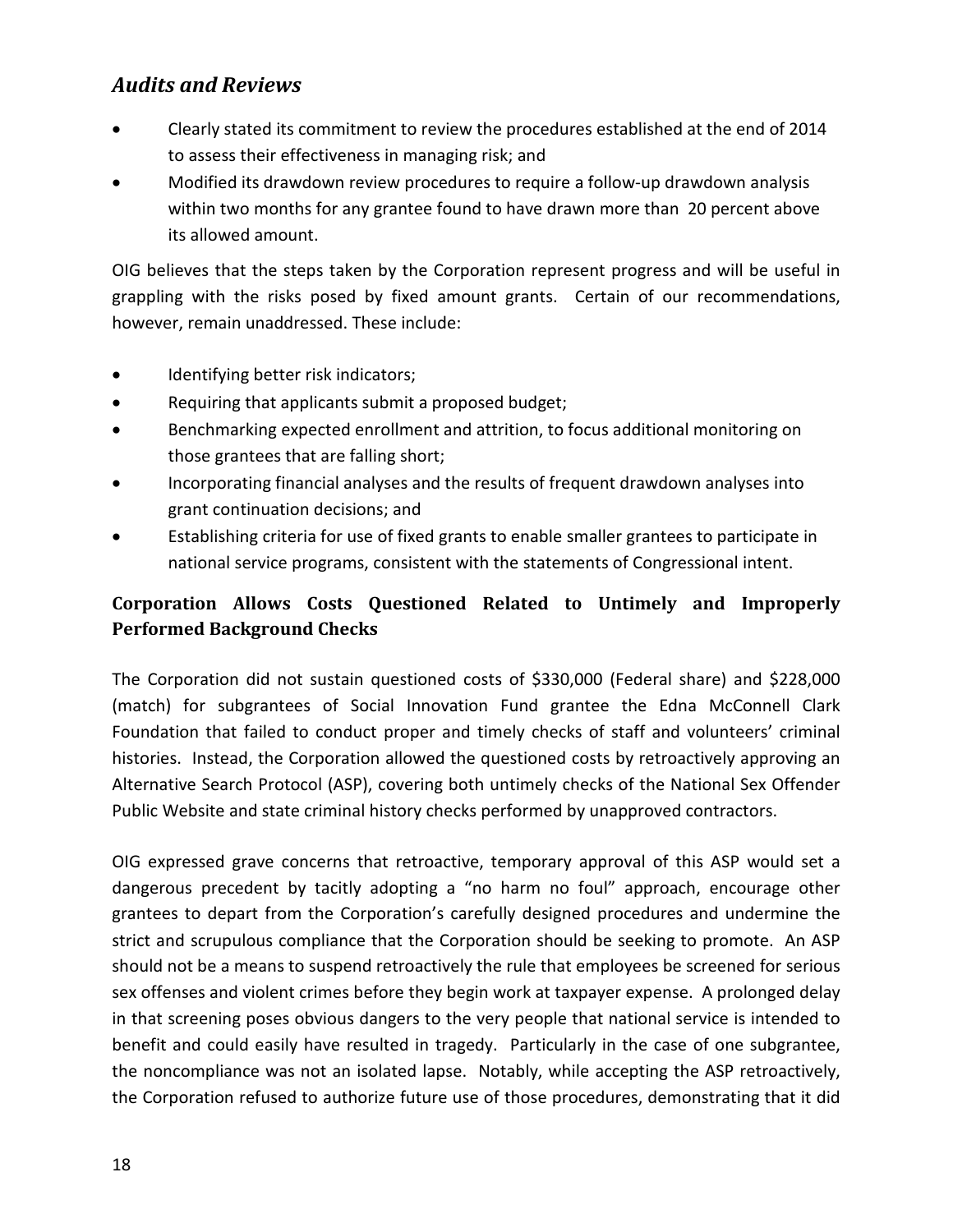not in fact believe those procedures to be adequate. Given the training and other resources that the Corporation offers to assist grantees in compliance, we see no reason to excuse these subgrantees from the consequences of their noncompliance. Selective enforcement of these rules is unfair to other grantees who have been held accountable in the past.

#### <span id="page-19-0"></span>*Audit Outreach Activity*

The Audit Section continued its active participation in events designed to keep the grantee community and general public informed about OIG initiatives and other activities. In July, we were pleased to conduct our third web-based session for Senior Corps grantees concerning common audit problems and how to avoid them. The presentation featured the Inspector General in a 60-minute nationwide presentation to Senior Corps grantees and program sites. More than 600 participants viewed our presentation.

The Inspector General and the Assistant Inspector General for Audit also met with grant officers responsible for all of the Corporation's programs, discussing audit issues and enhanced risk management approaches. The Assistant Inspector General for Investigations was also on hand to answer questions.

Our outreach activities were capped off in September with a presentation at the 2014 AmeriCorps State and National Grantee Meeting in Arlington, VA. The large audience for this meeting was comprised of grantees and subgrantees that were awarded AmeriCorps funding in each of the last three grant cycles. The Inspector General kicked-off the presentation by explaining the role of the OIG and accountability at the Corporation. The OIG Assistant Inspector General for Audit conducted a detailed presentation focused on grantee accountability, describing common audit problems and ways to prevent them. The Deputy Assistant Inspector General for Investigations gave an interactive presentation on issues of fraud and other serious misconduct in Corporation programs. The three OIG representatives responded to individual questions after their presentations. The Inspector General also met with the State Directors and other staff of the Office of Field Liaison, responsible for overseeing Senior Corps and VISTA programs throughout the United States. The Inspector General continues her practice of meeting with new staff of the Office of Field Liaison as part of their orientations, and senior OIG staff participate in the orientation of all new Corporation employees, to familiarize them with the role of OIG.

Considering the inherent risk of the Corporation's large grant portfolio, we appreciate the opportunity to attend these meetings and communicate directly with grantees and key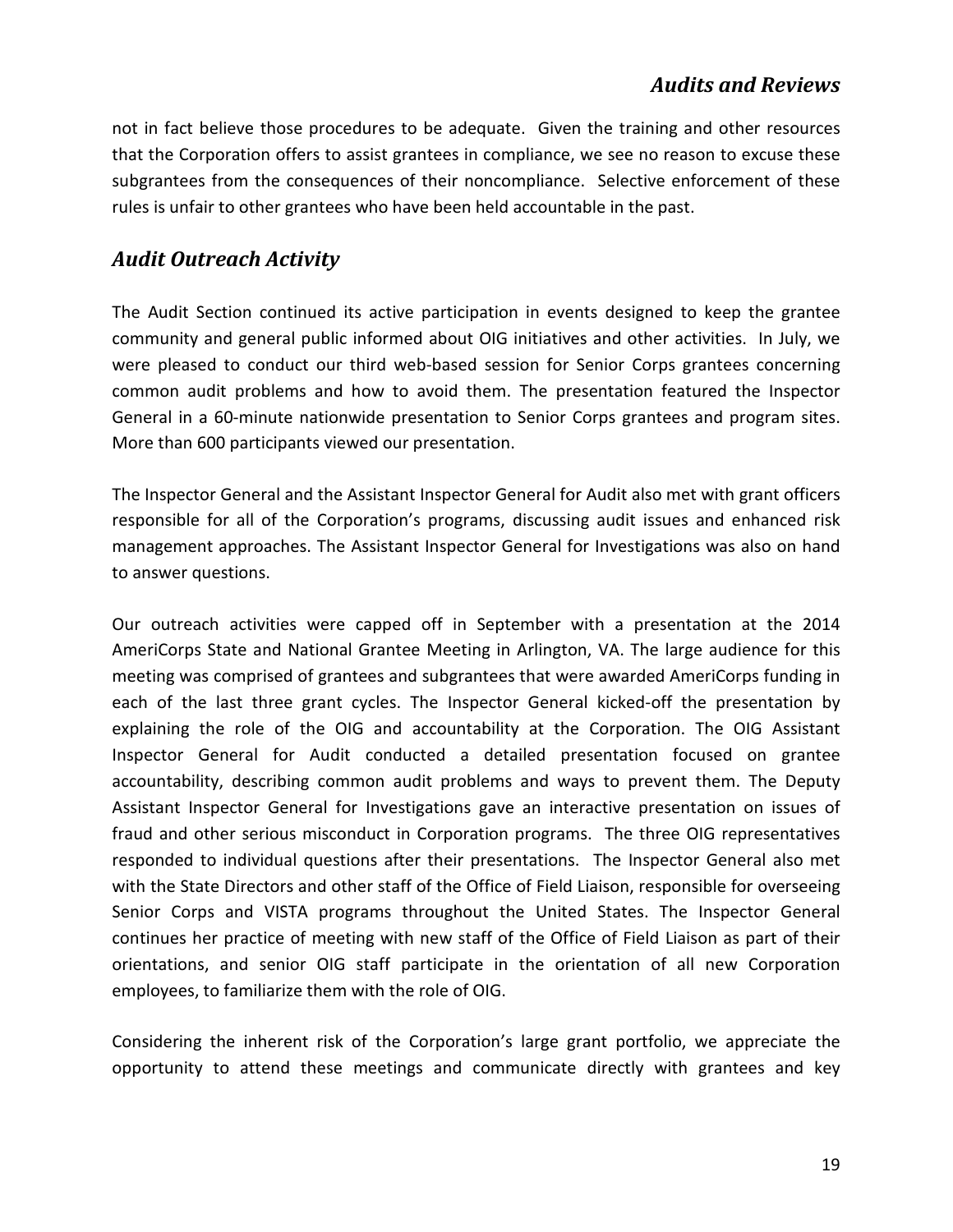Corporation personnel regarding their experiences and our approach and methodology to enhance the effectiveness of their grant administration.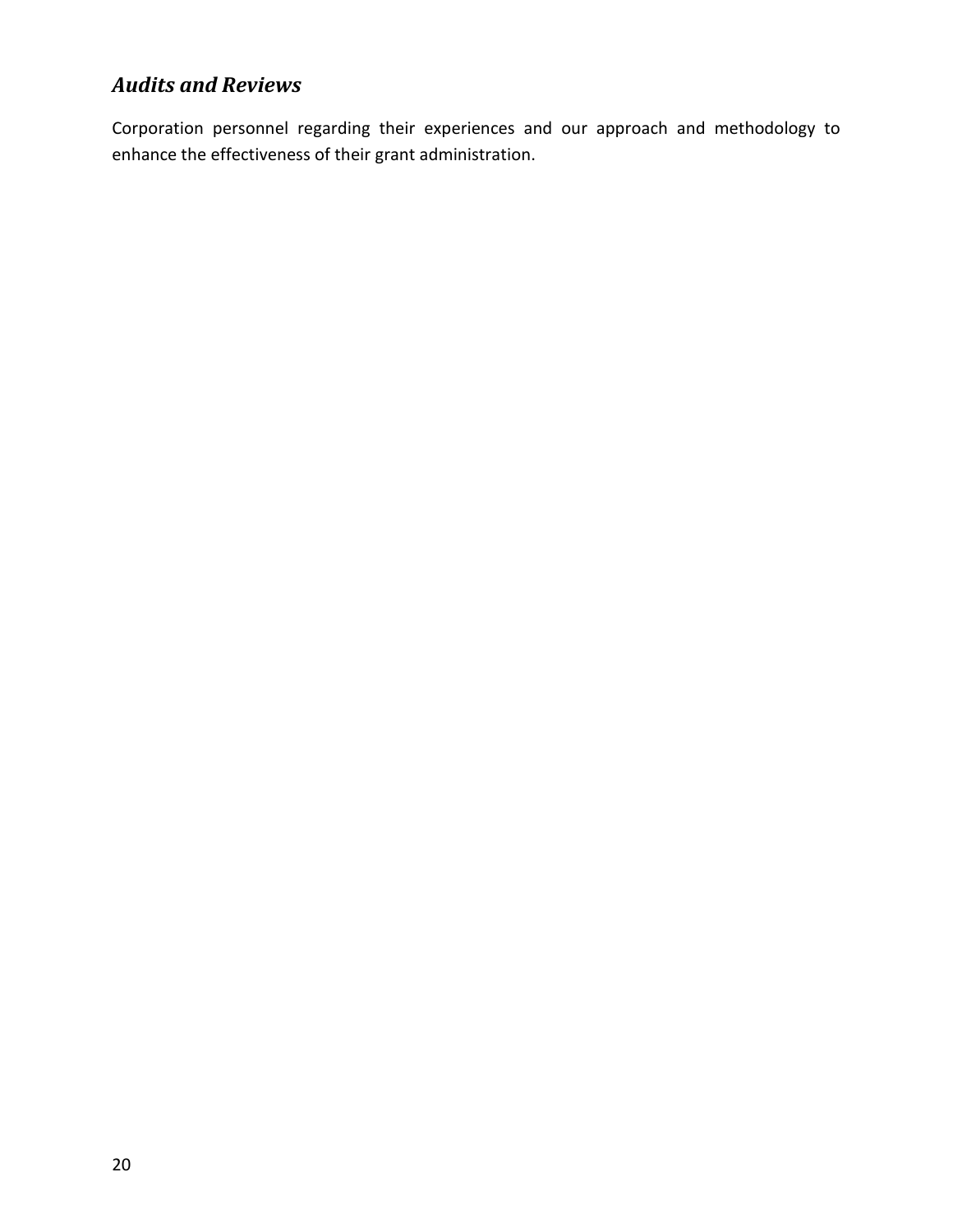

<span id="page-21-0"></span>The Investigations Section is responsible for the detection and investigation of fraud, waste, and abuse in the Corporation's programs and operations. The Section probes allegations of serious—sometimes criminal—misconduct involving the Corporation's employees, contractors and grant recipients that threatens the integrity of the Corporation's service initiatives. Evidence of serious criminal or fraudulent conduct is referred to the appropriate United States Attorney or, in some instances, to a local district attorney for criminal or civil prosecution and monetary recovery. Other investigative results are referred to Corporation management for information or administrative action.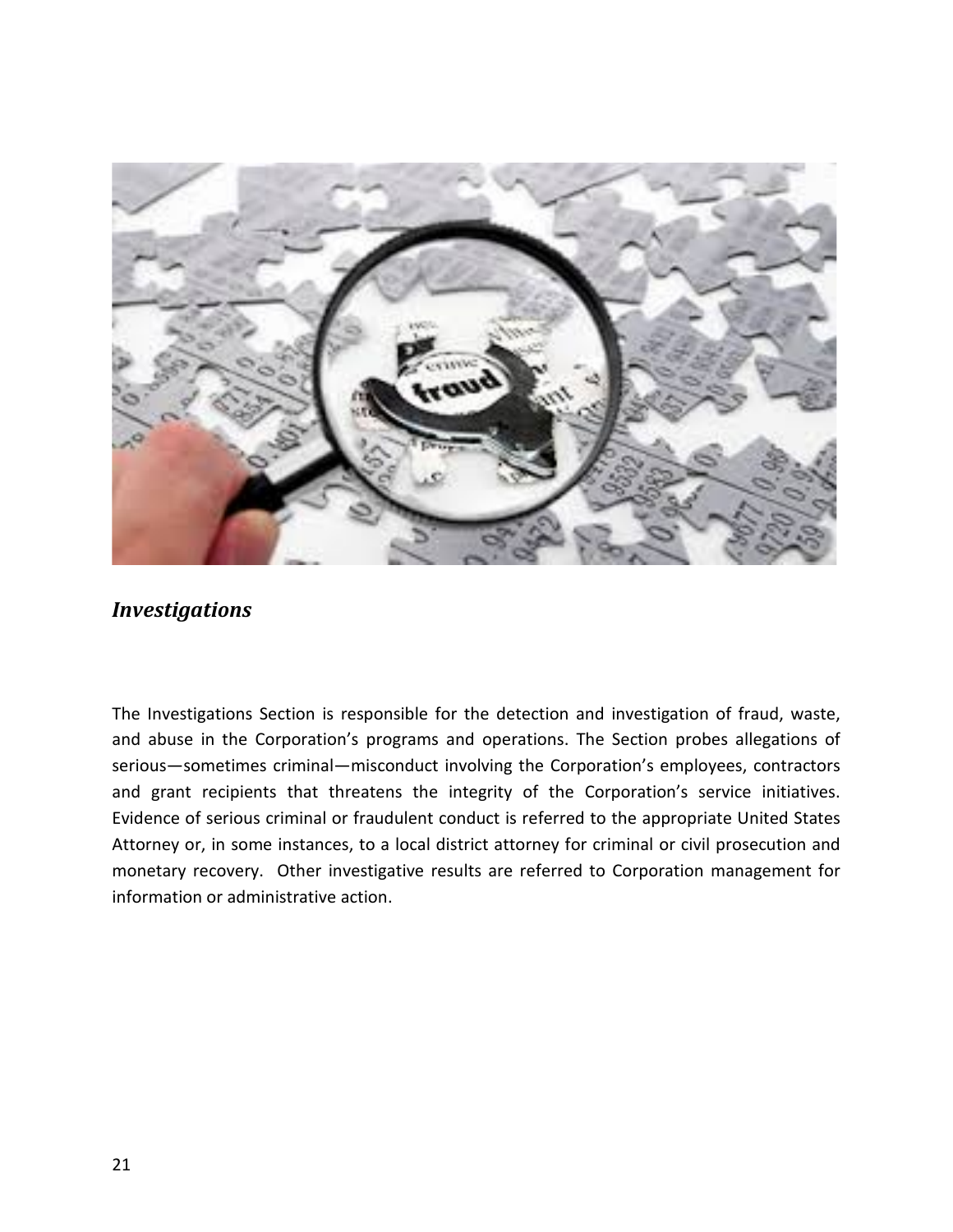#### <span id="page-22-0"></span>*Investigative Demands*

The Investigations Section opened nineteen (19) investigations and completed eighteen (18) investigative actions for this reporting period. Management replied to one investigation previously referred to them (*2014-010, Allegation of Misuse of VISTA Member Results in Removal of [VISTAs](#page-30-2)*).

During FY 2014 the Investigations Section recovered \$429,564.09 and identified more than \$371,000 in cost avoidance; its work led to the debarment of four individuals. Investigators processed 102 Hotline actions, resulting in the initiation of 17 investigations and 50 referrals to management or State Commissions for action. Our investigators also conducted on-site outreach to educate grantees, State Commission personnel and Corporation staff about prevention and detection of fraud, waste and abuse, internal controls, and available reporting channels. The OIG continues its social media messaging and actively pursues other outreach opportunities.

Highlights of selected investigations closed during this period are reported below. The first three cases present particular concerns about the rigorous enforcement of financial accountability for major grantees.

#### <span id="page-22-1"></span>**Corporation Retroactively Approved Use of Veterans Initiative Grant for Services to Non-Veterans**

An OIG investigation determined that AmeriCorps National Direct grantee WestCare Foundation (WestCare), Las Vegas, NV, improperly directed 13 AmeriCorps members to perform staff functions and/or activities not in accordance with WestCare's Veterans and Military Families grant.<sup>4</sup> In connection with this unauthorized service, investigators determined that WestCare improperly disbursed \$142,159.74 in living allowances and certified \$61,050 in education awards to individuals not eligible to receive them. WestCare acknowledged the findings, stated that it could not refute them, and offered to refund to the Corporation the entire amount recommended by OIG.

 $\overline{a}$ 

 $4$  This is the third in a series of investigations of WestCare programs directed at veterans. The results of the prior investigations can be found a[t http://www.cncsoig.gov/news/closed-cases?p=2](http://www.cncsoig.gov/news/closed-cases?p=2) (Case ID: 2013-036 and 2013-031).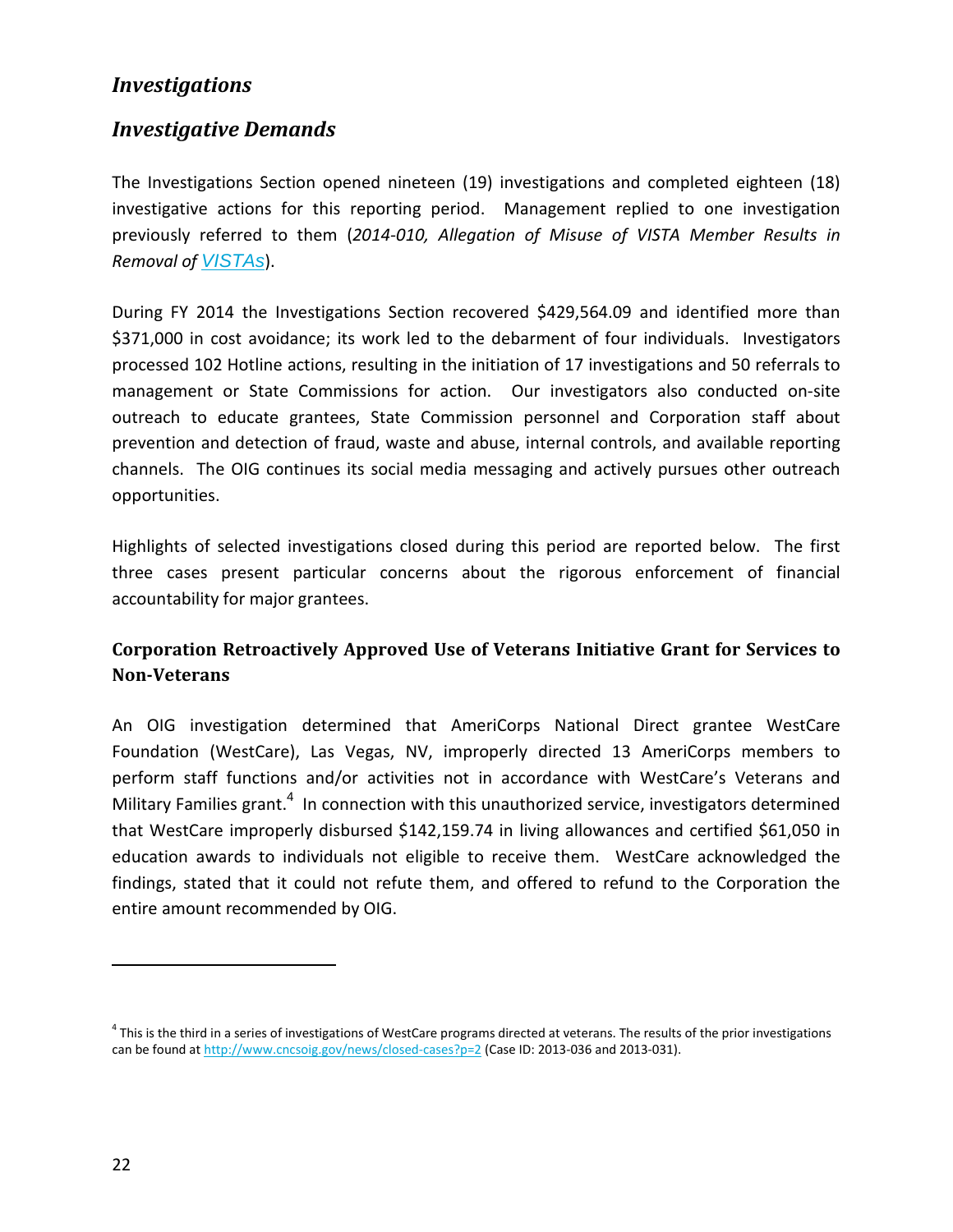By way of background, in Grant Year 2011, AmeriCorps awarded WestCare a grant of \$512,080 per year to provide peer-to-peer recovery support service to returning veterans and military families at multiple locations in the United States. WestCare, however, had difficulty engaging veterans. Even in the third year of its grant, 13 AmeriCorps members spent long periods of their service providing clerical and administrative support, with their efforts directed to persons other than veterans.

In Cook County, IL, an AmeriCorps member was assigned to support counseling services for veterans incarcerated in the Cook County Jail. She served for approximately 16 months before being allowed access to the units where veterans were housed. Another member waited six months to have such access approved. In the interim, they both provided administrative and clerical support to a counselor who served the institution's general population, with minimal service to veterans. Incarcerated veterans, the intended beneficiaries of the grant, lost nearly two years' worth of AmeriCorps services as a result. WestCare never informed the Corporation of the delays or sought to reassign the members to another facility.

In Milwaukee, WI, WestCare located its AmeriCorps program close to a Veterans Administration (VA) One-Stop Service Center, which offered a much wider range of services. AmeriCorps members told OIG investigators that veterans preferred to obtain their healthcare and related services from the full-service VA facility, with the result that few of them sought assistance from WestCare. In the absence of veterans, the AmeriCorps members were underutilized and unable to fulfill the purpose of their national service.

In Nevada, WestCare used member time and program resources to perform administrative functions. In at least one instance, an AmeriCorps member (ultimately hired by WestCare as Director of its AmeriCorps program in Nevada), spent the first five months of his service performing cleaning, landscaping, and furniture moving at a WestCare veteran's center undergoing renovations.

WestCare also had a pattern of using AmeriCorps members to perform staff and supervisory functions, instead of direct services to veterans. One member served in WestCare's research department, performing the same tasks as its paid staff, and another served as an "events coordinator." In some instances, WestCare induced members to accelerate completion of their service hours so that they could be hired as paid staff and still receive education awards. In these cases, the members recorded unusually high service hours—as much as 158 hours per two-week pay period—but acknowledged that this time did not reflect direct service to veterans. In some cases, these individuals began to function as program staff even while nominally serving as AmeriCorps members.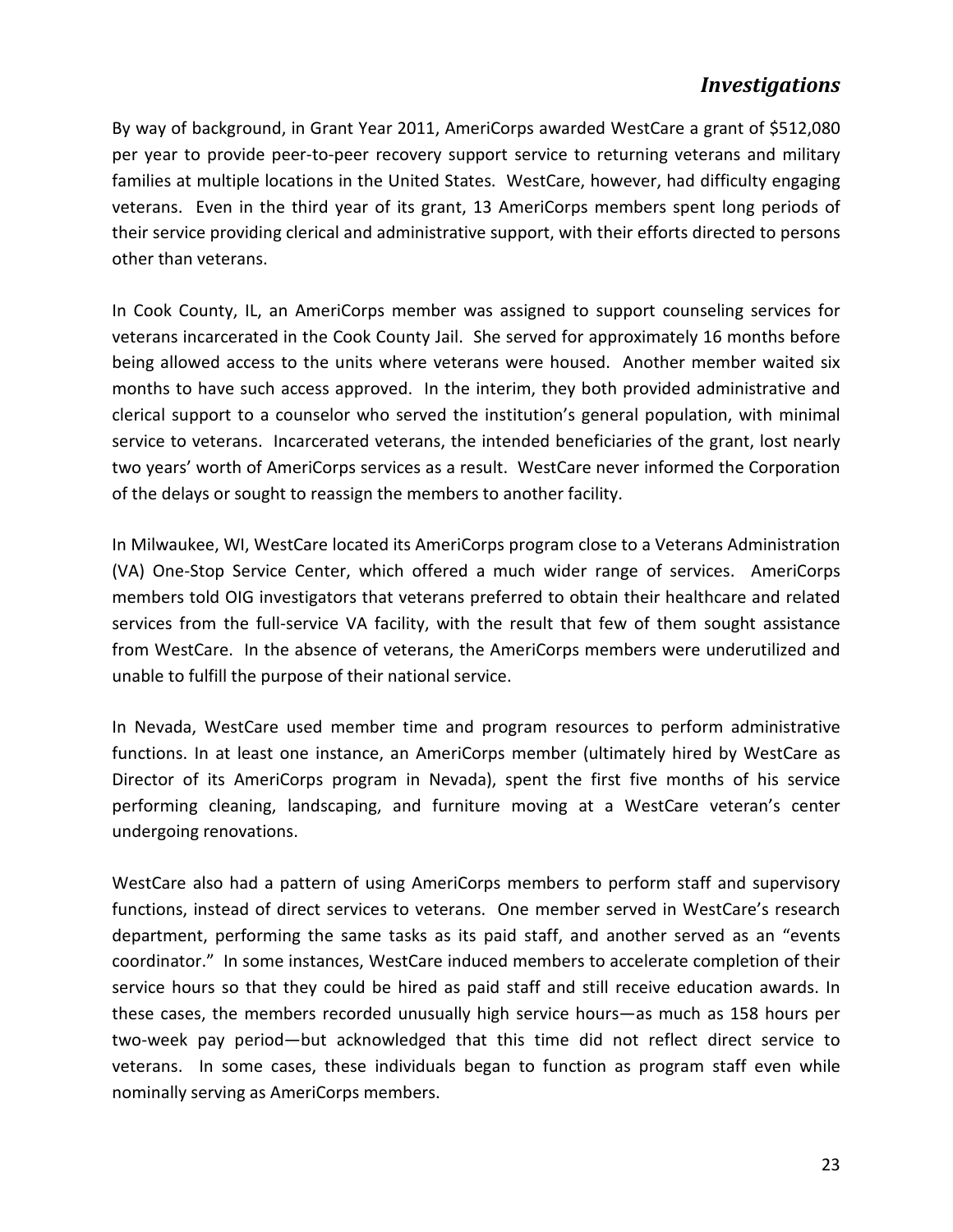It bears noting that these problems persisted throughout the third year of the grant; they reflect more than simply a slow start-up. WestCare was fundamentally unprepared to provide the veterans' services promised in its grant application to the Corporation. It selected sites without first ascertaining that they contained a population of veterans in need of services and without establishing the relationships necessary to develop a clientele. Members expressed frustration that they had few opportunities to assist veterans. WestCare leaders did not move quickly to reallocate resources or to engage the Corporation in discussions about how it should proceed.

WestCare was forthright with OIG investigators about the problems that it encountered in operating within the grant parameters. One WestCare supervisor noted that, prior to the grant application, he had cautioned WestCare officials that the organization was not prepared to handle the requirements of a Veterans and Military Families grant, but his warning was disregarded. For their part, WestCare officials expressed dissatisfaction with the support provided by the Corporation. Had there been site visits, technical assistance, monitoring and better guidance early in the grant, they asserted, the deficiencies discovered by OIG could have been corrected. Even taking this with an appropriate grain of salt, the Corporation's monitoring did not provide adequate insight into the scope of the problems at WestCare.

The Corporation disagreed with certain OIG findings and disallowed only \$50,557 in grant funds and \$20,064 in education awards. Although the grant was part of the Corporation's Veterans and Military Families initiative, and was so listed in an appendix to the Chief Executive Officer's April 24, 2013, testimony before the Senate Committee on Veterans' Affairs, the Corporation retroactively approved WestCare's directing 12,141.5 national service hours to non-veterans, blandly characterizing it as "an expanded range of service activities." This is equivalent to **seven full-time AmeriCorps member service years**, redirected in a manner that fundamentally changed the purpose of the members' service. The grant provisions expressly require a grantee to obtain advance written approval for changes to the objectives or goals of the grant. Acknowledging that WestCare never requested such approval, the Corporation spontaneously determined that it would have approved the use of this Veterans' initiative grant to support substantial service to non-veterans had WestCare done so.

OIG finds the Corporation's decision troubling. It essentially rewards a grantee for inadequate planning in its grant application and then failing to consult with the Corporation about what to do when problems manifested. Approving the hours even though the grantee did not comply with program requirements can only encourage more noncompliance.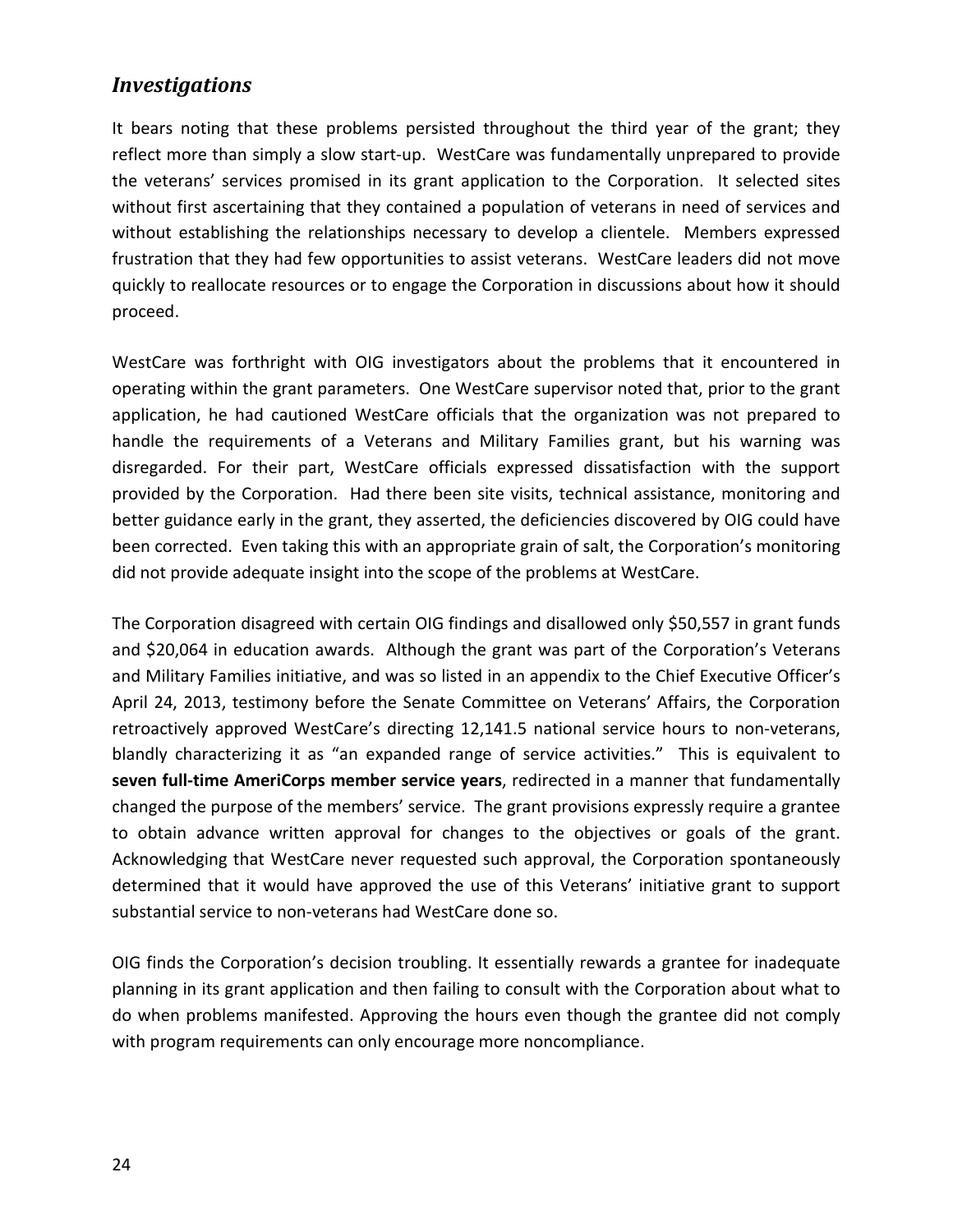That the Corporation took this action on a grant intended to benefit veterans increases OIG's concern. It is undisputed that most of the members whose hours OIG questioned provided little or no service to veterans. Allowing that diversion of resources conflicts with the core purpose of the grant—assisting veterans and military families. If WestCare was unable to serve veterans at particular sites, the members could have been transferred to locations with greater need for such services. Or, failing that, the grant funds could have been reallocated to another grantee that would have used them to assist veterans.

By contrast, the Florida and Nevada service commissions were far less indulgent of WestCare's unauthorized use of AmeriCorps members in the inquiries that they conducted in cooperation with OIG investigators only months earlier. Both commissions held WestCare fully accountable. In Florida, this resulted in (1) disallowing \$73,838.94 of the \$105,593.64 in claimed costs, (2) recommending that WestCare, rather than the taxpayers, be held responsible for members' education awards, and (3) declining to fund the grant's remaining years. In Nevada, members reported that WestCare did not have a functioning process to identify veterans in need of service at the beginning of the grant. Nevada disallowed costs of \$20,088 because the members performed administrative and staff functions for several months, until they took the initiative to locate veterans in need of their services.

America owes a special debt of gratitude and assistance to the veterans and their families who have sacrificed much over the past 13 years. Earmarking certain AmeriCorps grants for their benefit is a small down payment on that obligation. Condoning years of the unauthorized diversion of those resources to another purpose is a breach of faith.

#### <span id="page-25-0"></span>**Corporation Retroactively Expands Grant Scope After OIG Discovers Unauthorized Activities**

Following a Hotline complaint, OIG investigators determined that, from 2007 until 2014, officials of YouthBuild USA (YouthBuild), a National Direct grantee, improperly assigned 74 AmeriCorps members to serve as teacher's aides in locations throughout the United States, although assisting in classroom instruction was not authorized service under the terms of the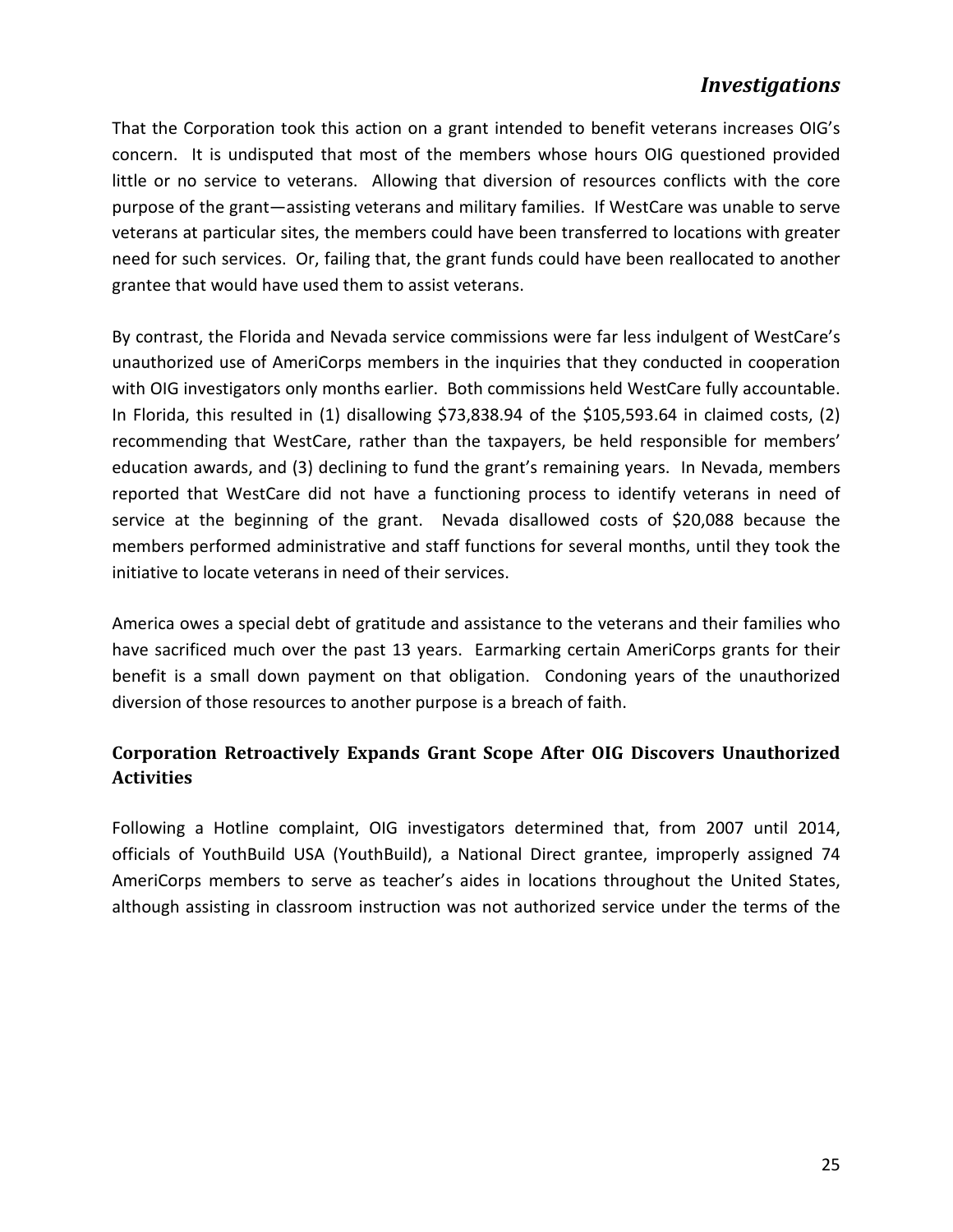grant. As of June 2014, YouthBuild had disbursed \$649,606.96 in living allowance payments for those unauthorized activities and certified \$212,815 in related education awards.<sup>5</sup>

YouthBuild's grant provided in essence that students working towards a high school diploma or GED would participate in AmeriCorps half-time; assisting in their communities with housing construction, renovation, and energy efficiency projects. The grant narrative identifies the primary service activity as the construction and rehabilitation of homes in low-income areas, to include wheel-chair ramp installation and weatherization. Other members might be assigned to refurbish computers or provide technology skills to community non-profit organizations, and a small number of members would provide healthcare services to low-income individuals. The grant identified as secondary service activities removing graffiti from public buildings, offering meals in shelters or reading to school children.

Individuals who had obtained a diploma or GED could serve full-time, either (1) by leading or working on a construction team; or (2) in volunteer generation, *i.e*., recruiting, training and overseeing community volunteers and developing partnerships with area businesses and nonprofits. Although nothing in the grant contemplated that full-time AmeriCorps members would participate in the classroom instruction of the part-time members, YouthBuild repeatedly and throughout the United States, assigned full-time members to serve as teaching assistants.

Teaching assistance forms a part of many AmeriCorps grants, but it was not included in YouthBuild's grant. The applicable standard AmeriCorps grant provisions expressly require prior written approval from the AmeriCorps Program Office for any changes to the program scope, objectives or goals. Nevertheless, YouthBuild officials unilaterally modified the scope of the grant to create a new primary service goal for members to serve as full-time teaching aides, with such duties as tutoring, grading assignments, assisting in applications for financial aid and college admission, and, in some instances, teaching under the supervision of the assigned teacher. Neither the Corporation's program officer nor its grants officer was aware that YouthBuild was assigning members to such duties. Each of them told investigators that they regarded these activities as outside the scope of the grant.

Corporation management nevertheless ratified the grantee's actions and declined to disallow the charges, on the ground that having AmeriCorps members serve as teaching aides was

 $\overline{a}$ 

<sup>&</sup>lt;sup>5</sup> This figure does not include education awards certified for members serving at the time of our investigation.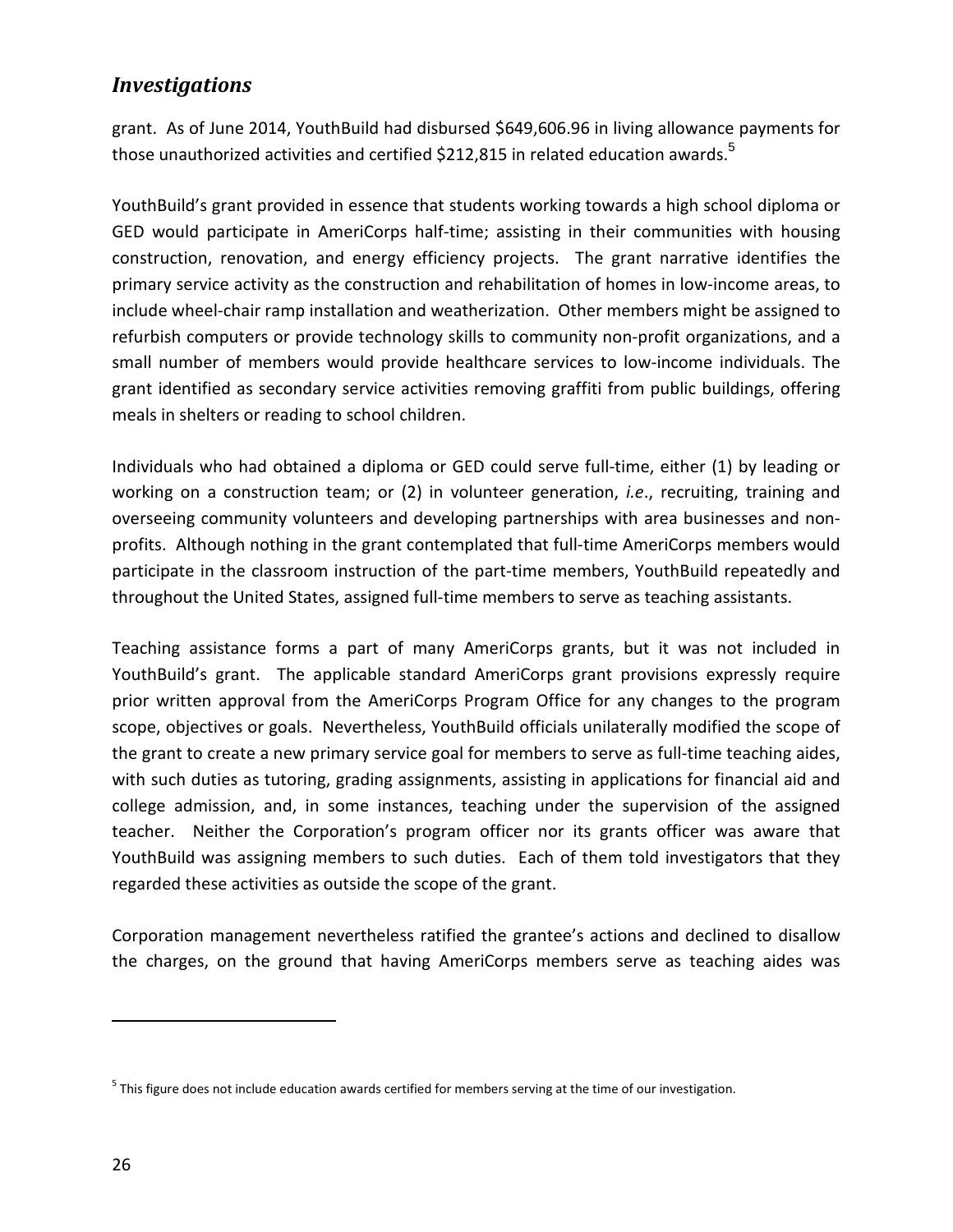"consistent with the program design and overall goals of the YouthBuild AmeriCorps program." $6$ Ratifying changes under such an imprecise and subjective standard encourages grantees to present AmeriCoprs with a *fait accompli* rather than secure permission before acting. The grant provisions require advance approval because that transparency allows the Corporation to make informed choices about the allocation of resources. Moreover, it is far easier to decline to fund an activity in advance than to recover costs expended on unauthorized activities; not only is recovery dependent on the grantee's ability to repay, but Corporation personnel are reluctant to impose hardship on non-profit grantees, and some of them view disallowance of costs as inherently punitive.

OIG also has serious concerns about this decision on the merits. In reaching its decision, the Corporation apparently did not obtain information regarding how YouthBuild selected the individuals it assigned as teaching aides, or what training or supervision it provided to ensure their effectiveness in an academic setting or in guiding college and financial aid applications. Moreover, we see nothing to demonstrate how the Corporation and the grantee determined that this was a better use of resources than assigning the members to construction teams as originally envisioned, or whether the change had any effect on the performance measures for that construction activity.

#### <span id="page-27-0"></span>**Corporation Ratifies Use of AmeriCorps Members Not Contemplated by Grant Terms**

OIG's Hotline received an anonymous complaint regarding a number of irregularities in the operation of City Year Orlando (CYO), Orlando, FL. The allegations ranged from grantee officials allowing alteration of timesheets to enable members to receive education awards to use of AmeriCorps members to fill staff positions and perform staff duties. The OIG found no evidence that member timesheets were altered or falsified but did find other irregularities in the program's operations.

CYO's grant placed AmeriCorps members in six underperforming Orlando schools, to provide interventions targeting at-risk students and to provide general ("whole-school" or "wholeclass") support. Members were assigned 8-12 struggling students to tutor in academics, mentor in behavior management, and encourage in attendance. The grant listed targeted

 $\overline{a}$ 

 $6$  The Corporation disallowed costs for a single AmeriCorps member whose primary service activities involved clerical and administrative functions that should have been performed by grantee staff.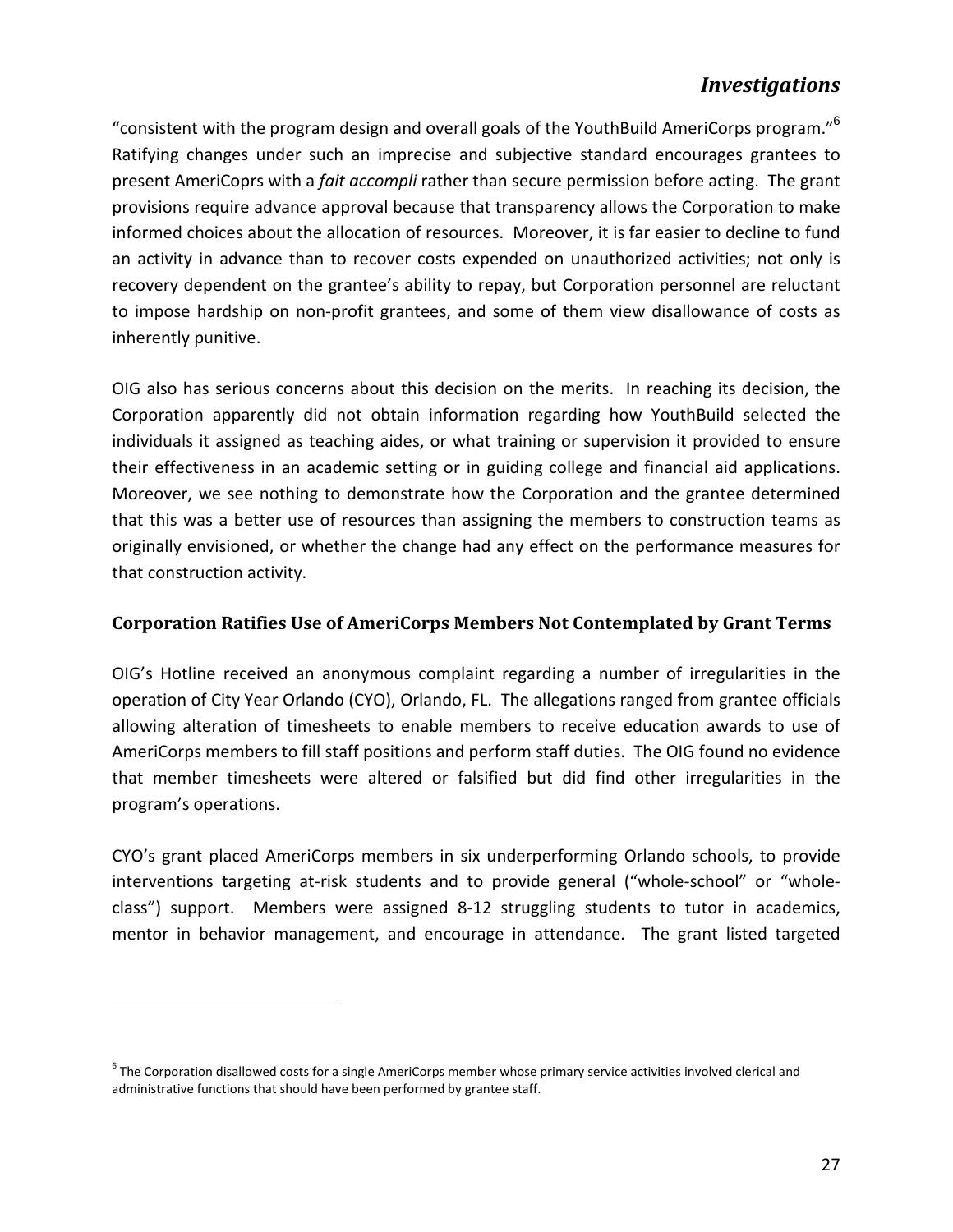intervention activities in each of these areas, such as greeting assigned students upon arrival, helping them to resolve any barriers to attendance, assisting them with homework, calling families in the event of absences, and the like. In addition to tutoring and mentoring interactions with assigned students, members were to conduct certain activities to improve the overall school climate (*e.g*., anti-bullying rallies and school beautification projects), as well as supporting classroom behavior and focus. CYO is a subgrantee of Volunteer Florida, the Florida State service commission.

The OIG investigation determined that certain AmeriCorps members were required to provide general supervision of students outside grant parameters. For example, while the attendance interventions in the grant narrative and position descriptions focused on the assigned at-risk students, members were required to devote 45 minutes daily to supervise arrival and dismissal of all students, regulate vehicular traffic, and direct school buses. Multiple members complained that they were required to remain on school premises for an additional one or two hours even if they had no activities to perform and were instructed to count this unproductive time as service hours. At particular schools, members were required to chaperone a school prom, wear the school's mascot uniform, sit in a dunk tank during a school event, patrol hallways for days at a time during standardized testing, attend sporting events as spectators, provide childcare services to parents attending orientation and regularly substitute for faculty in after-school programs by "watching" the children, so that teachers and staff could attend required meetings. Members at one school were required to attend a Halloween Horror Night event by Universal Studios, a sponsor of CYO's program at that school, and to greet paying park attendees, receiving service hours in return for this free labor.

Members complained that these extra duties were wasteful, unproductive, and interfered with their attention to individual at-risk students. A majority of the members interviewed by OIG investigators stated that they did not intend to renew their service terms because of their dissatisfaction with these extra duties.

In addition, the investigation determined that, in part because CYO failed to hire all the program managers promised in its grant application, AmeriCorps members were required to assume their professional administrative duties. While Team Leaders at three of the schools were assigned to classrooms and spent the majority of their time tutoring and mentoring, their counterparts at the other three schools were not assigned to classrooms and spent little, if any time, with students. Instead, they devoted the majority of their time to administrative duties in the CYO office and in meetings, functions that the program managers performed at the other schools. The program manager who was made responsible for two schools indicated that constraints on his time meant that his two Team Leaders were often required to perform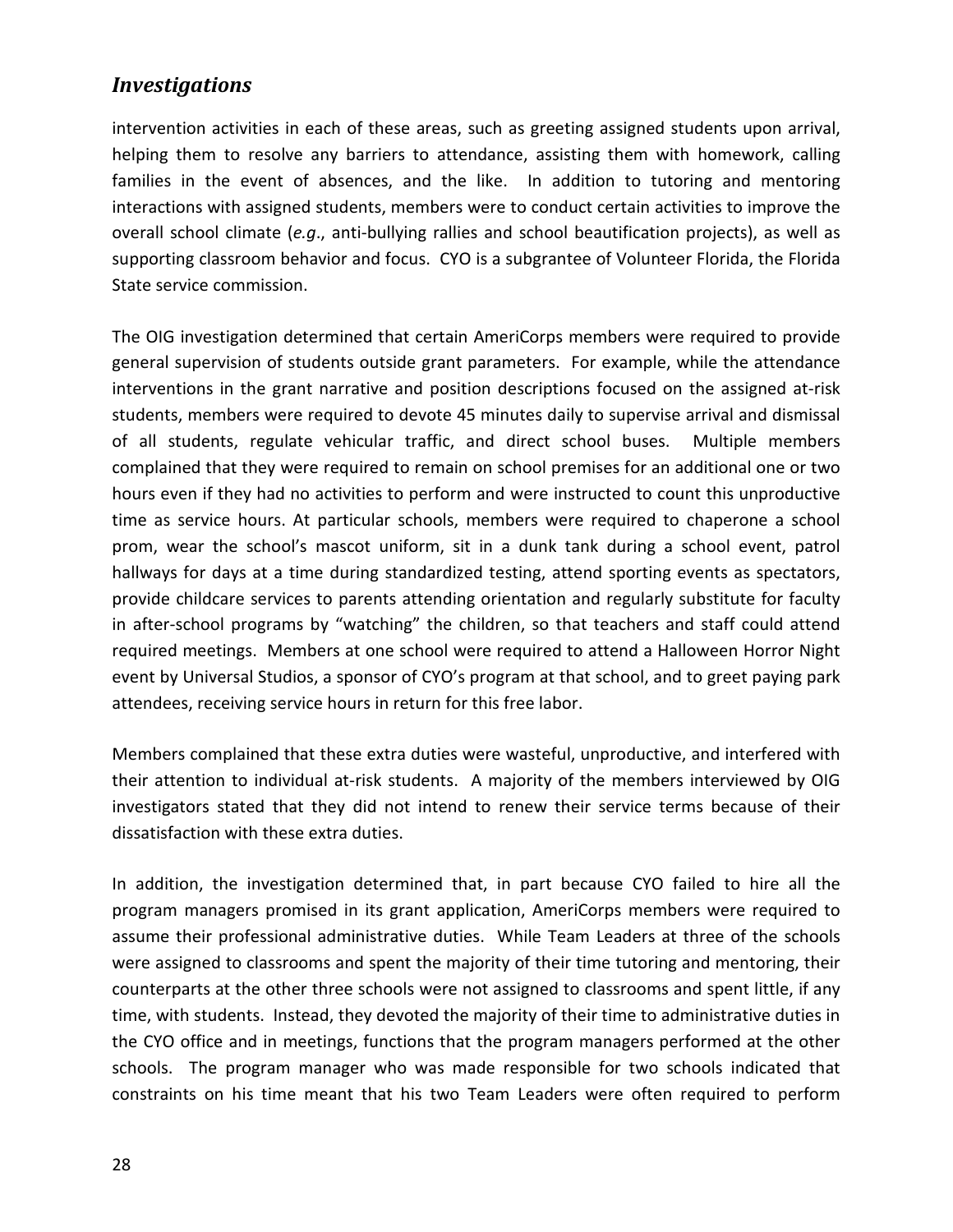program management tasks. Investigators also found that, during the previous year, one Team Leader quickly ceased providing services to at-risk students in order to spend all of her time on administrative and management tasks.

The Corporation interpreted the "whole-school" concept liberally, adopting the view of the Florida commission that these activities were "integral" and "consistent with" the program design and overall goals, and therefore allowable. In OIG's view, even if some of the activities were arguably permissible under a generous reading of the grant, others are not so defensible. The "whole-school" concept is not a wholesale invitation to treat dedicated AmeriCorps members as cheap labor, to be deployed at the school's convenience, on the theory that their mere presence provides a role model. However heavily the grantee and the Corporation rely on "whole-school" and "role model" concepts to justify the assorted tasks assigned to AmeriCorps members, these were evidently not the basis on which those members were recruited and trained. Members made clear to investigators that they felt misused and taken advantage of.

Moreover, it is difficult to understand why the Corporation condoned a practice that requires AmeriCorps members to remain on school premises with nothing to do and allows this wasted time to be mischaracterized as service hours, at taxpayer expense. The same is true of their required activities for Universal Studios. Neither the Corporation nor the Commission confronts these issues squarely in their respective responses to the investigative findings. Finally, where, as here, the grantee fails to hire the promised number of professional staff, and a staff member acknowledges that his double workload caused him to transfer responsibilities to AmeriCorps members, those members were clearly performing staff functions and displacing employees, in violation of applicable regulations.

#### <span id="page-29-0"></span>**Program Director Debarred for Misuse of AmeriCorps Funds**

Mr. Richard Parks, the former Salt Lake County Resource and Development Division's AmeriCorps Program Director, Salt Lake, UT, pled guilty to Wire Fraud and Theft of Federal Funds in Federal court and was sentenced to 36 months' probation and required to make restitution in the amount of \$13,907. Mr. Parks misused more than \$95,000 in Federal program funds when he enrolled ineligible individuals and falsified member time sheets to include fictitious service hours. OIG investigators worked on this matter with the Federal Bureau of Investigation, Salt Lake, UT. Based on the conviction, the Corporation's Suspension and Debarment Official debarred Mr. Parks from doing business with the Federal Government for a period of three years.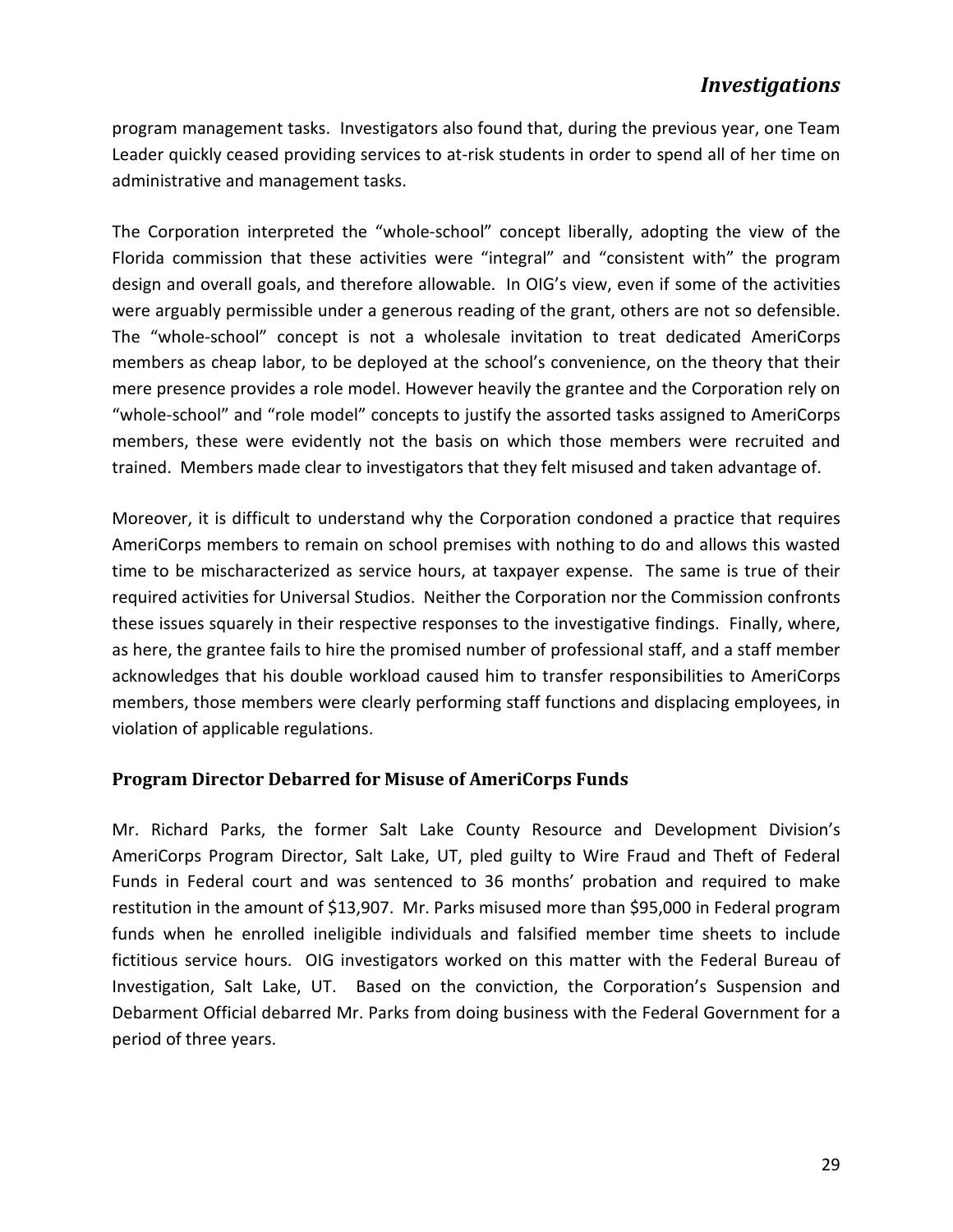#### <span id="page-30-0"></span>**Stolen Impounded Government Vehicle Results in Restitution**

Mr. Adam Edwards, former NCCC AmeriCorps member, Vicksburg, MS, violated 18 U.S.C. § 641, "Public money, property or records" when he (1) stole and converted to his personal use a General Services Administration (GSA) vehicle valued at \$12,300, (2) used without authority a GSA Fleet Service Card to purchase fuel for the stolen GSA vehicle, and (3) shipped personal parcels using the Corporation's UPS account. Mr. Edwards' actions resulted in the loss of \$12,412.63 in Federal funds.

The OIG investigation disclosed that Mr. Edwards misappropriated an NCCC vehicle, which he drove to the Houston, TX, area to visit with friends. The vehicle was subsequently towed for illegal parking. After unsuccessful attempts to retrieve the vehicle, Mr. Edwards returned to the NCCC campus and failed to notify anyone of the impoundment. As a result, the vehicle went unclaimed and was sold by the towing company. Based on the OIG investigation, Mr. Edwards entered into a settlement agreement with the Corporation. He will forfeit his two education awards totaling \$10,275 and repay the Corporation \$2,137.63 to cover the Government's losses.

#### <span id="page-30-1"></span>**Corporation State Director Misuses Government Credit Card and Submits False Travel Vouchers**

Ms. Rochelle Barry, former Georgia State Director for the Corporation, knowingly defrauded the Federal Government by submitting false and inflated travel claims. She also misused her Government travel card, including making personal purchases on the account.

After being questioned by investigators, Ms. Barry resigned her position to forestall administrative action. The Corporation issued a debt collection letter to Ms. Barry for reimbursement, and she has repaid the outstanding obligation.

#### <span id="page-30-2"></span>**Allegation of Misuse of VISTA Member Results in Removal of VISTAs**

The OIG received a Hotline allegation concerning the misuse of an AmeriCorps VISTA member at the Big Brothers Big Sisters of Will and Grundy Counties (BBBS), Joliet, IL. The complainant alleged that the VISTA member was on numerous occasions forced to perform staff duties, as well as fill in for an absent staff member. The OIG referred this matter to Corporation management for review and resolution.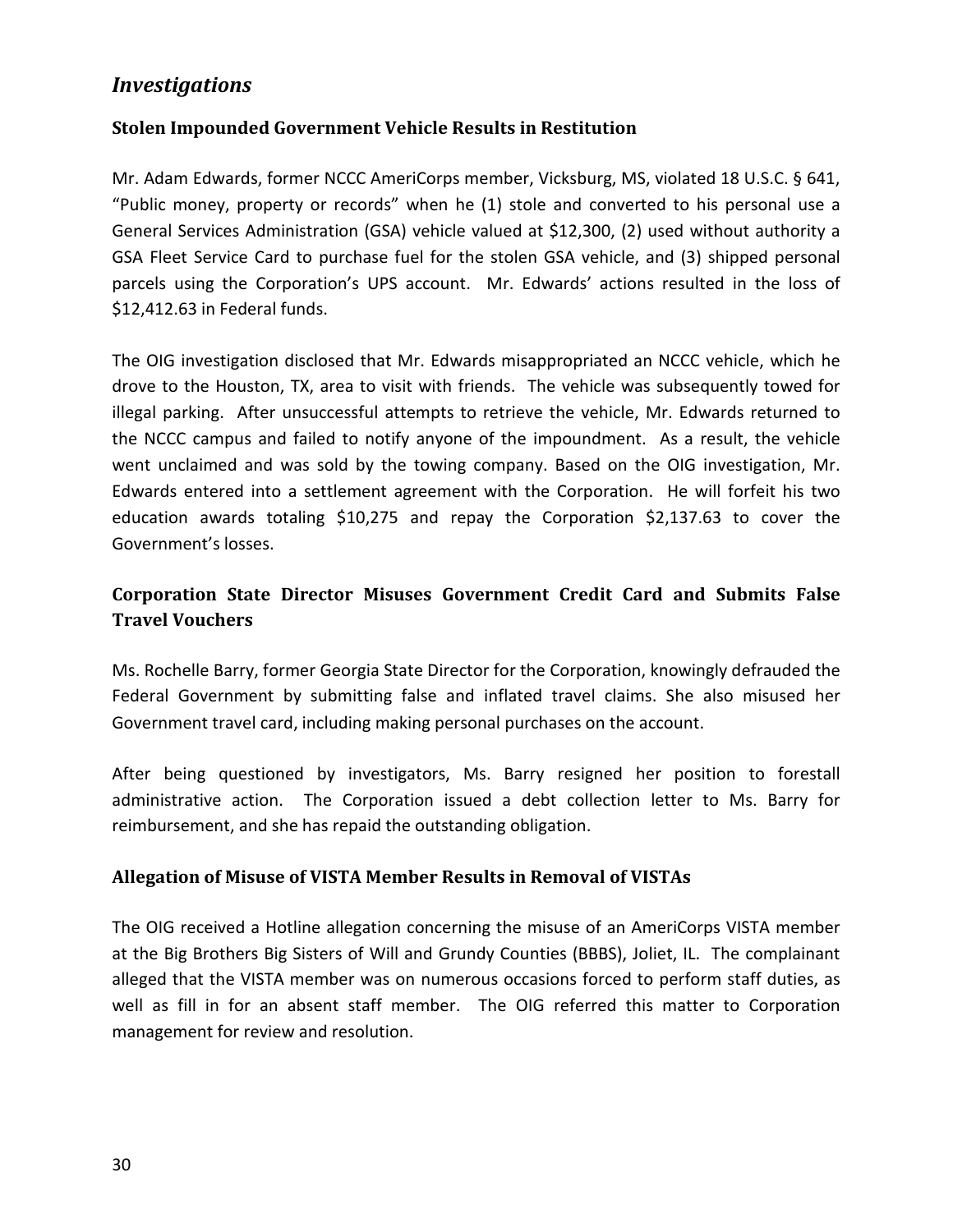Management reported that BBBS officials did not agree that the VISTA member was directed to perform administrative duties for a majority of her VISTA service, but did confirm the VISTA member was occasionally asked to fill in when a staff member was absent. However, the VISTA member was still expected to fulfill her VISTA service during this period. The VISTA member confirmed she was still required to perform her VISTA duties but the staff position was the receptionist and BBBS officials expected her to perform the clerical duties. Corporation management informed the OIG that all the VISTAs were removed from BBBS.

#### <span id="page-31-0"></span>**Allegations of Misuse of AmeriCorps Members Result in Administrative Findings**

The OIG, along with an AmeriCorps program officer from Volunteer Mississippi, the State service commission (Commission), conducted an investigation of an anonymous complaint that Climb Community Development Corporation (CCDC), Gulfport, MS, officials, (1) credited AmeriCorps members with service hours for non-authorized activities (i.e., attending church, mowing and landscaping), and (2) used AmeriCorps members to operate the grantee's nonprofit café/catering business. While these allegations were not substantiated, OIG and Commission personnel noted administrative discrepancies during their review, ranging from missing documentation to an erroneous education award. Program officials corrected the error, resulting in a cost savings to the government. Commission personnel are resolving the administrative compliance findings with the grantee.

#### <span id="page-31-1"></span>**Allegations of Misuse of Program Funds Referred to State Agency**

The President of the Board of Directors of RSVP Colorado West, Inc., Montrose, CO, notified OIG of the discovery that a former executive director diverted \$11,000 of agency funds to her personal use. After determining that the organization had not drawn down any Corporation funds during the period in question, OIG investigators referred this matter to the State of Colorado Department of Human Service, Fraud Division. The misused funds appear to have come from the Colorado State Department of Human Service program and/or local donations.

#### <span id="page-31-2"></span>**Proactive Vulnerability Assessments at NCCC Campuses Lead to Corrective Action**

As part of its fraud prevention efforts, the OIG assessed the vulnerabilities of the Pacific, Southwestern and Southern National Civilian Community Corps (NCCC) campuses in the areas of supply and equipment management, fleet operations, debit card usage and cash management. The OIG found a number of procedures that were inadequate, outdated, or not being followed by NCCC staff and NCCC AmeriCorps members. Examples include: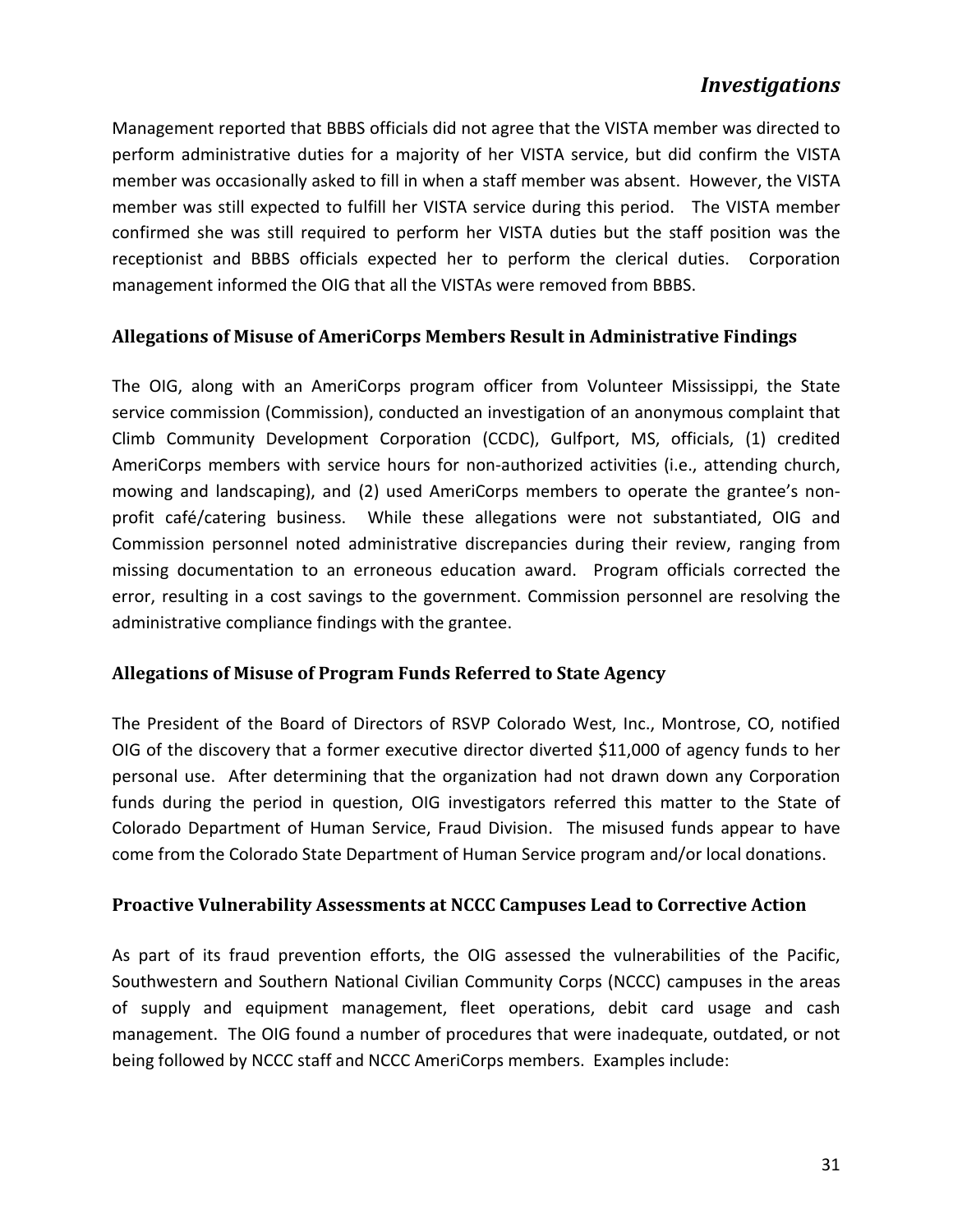- Neither the campuses nor NCCC headquarters could produce a copy of the specific procedures to be used in conducting and documenting the required quarterly audits of debit cards, resulting in an *ad hoc* process without program-wide comparability;
- Contrary to written procedures, NCCC staff allowed members to use their NCCC-issued debit cards for food purchases while not on a deployment (spike);
- Investigators noted substantial discrepancies between General Services Administration (GSA) vehicle logs and the vehicles' mileage, preventing individual accountability and creating a risk of misuse of those vehicles; and
- One campus was unable to validate costs and expenditures related to travel and operations, allegedly because external hard drives crashed, without backup.

Investigators advised NCCC program management of these and other findings and observations. NCCC management responded that it was addressing the findings and recommendations by updating its policies and had implemented new procedures.

#### <span id="page-32-0"></span>**NCCC Employees Violated Agency Acquisition Policy to Pay Catering Costs**

An OIG investigation determined that two NCCC employees violated the Corporation's acquisition policy, as well as an NCCC policy on debit card use, by improperly directing an NCCC team leader to use a Government-issued debit card to pay a caterer \$5,621.97 for a banquet celebrating completion of national service. According to NCCC management, it had terminated the use of debit cards for banquet expenses prior to OIG's investigation, and now requires an approved contract to cover banquet costs, reducing expenses.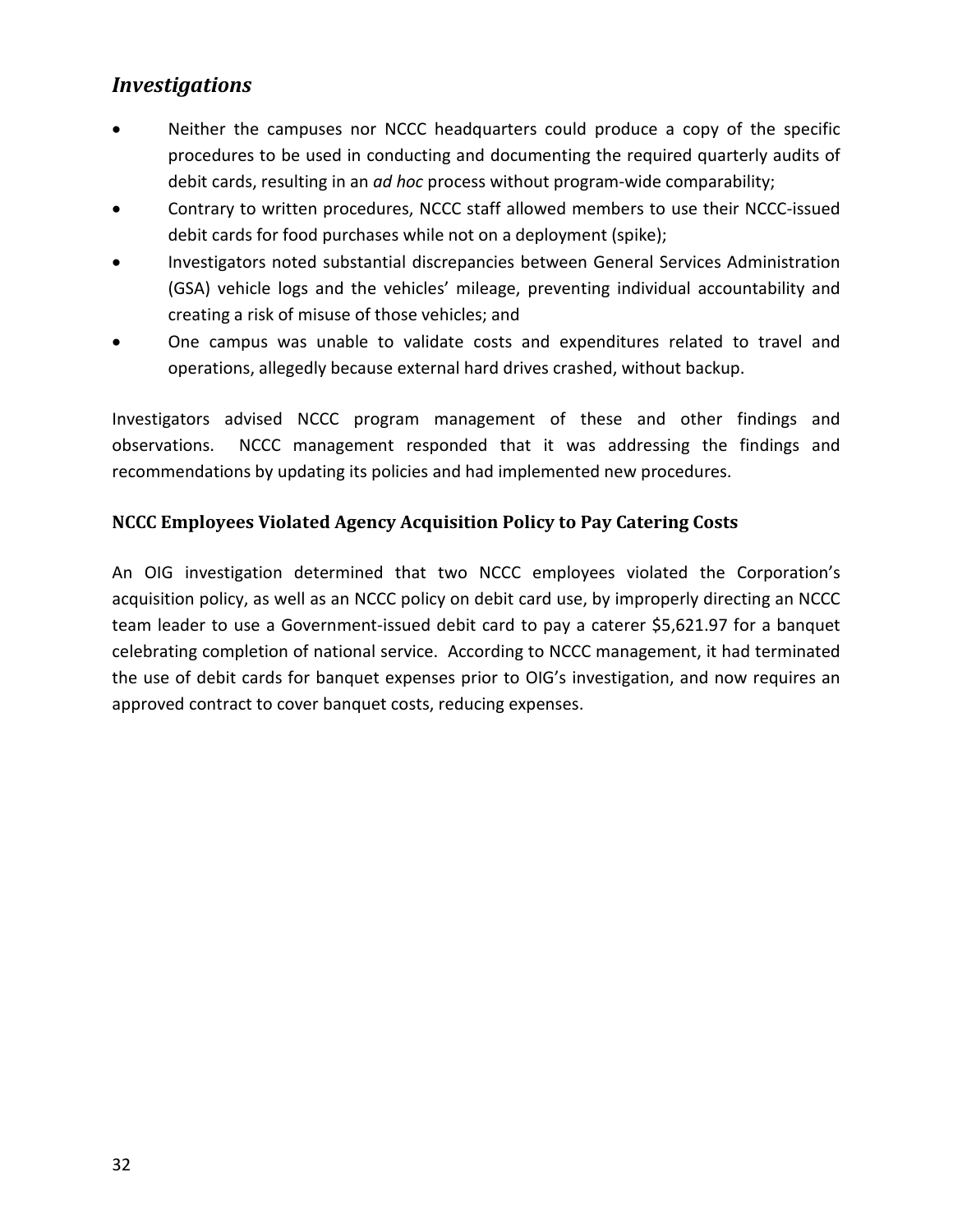| <b>Summary Of Cases</b>                                                              |                |                |             |                |                |  |
|--------------------------------------------------------------------------------------|----------------|----------------|-------------|----------------|----------------|--|
| <b>Fiscal Year</b>                                                                   | <b>FY 2010</b> | <b>FY 2011</b> | FY 2012     | <b>FY 2013</b> | <b>FY 2014</b> |  |
| Investigative actions<br>opened                                                      | 39             | 42             | 22          | 43             | 28             |  |
| Investigative actions<br>resolved and closed                                         | 46             | 35             | 42          | 36             | 34             |  |
| Average monthly caseload                                                             | 32             | 34             | 26          | 23             | 17             |  |
| Investigative matters<br>resolved without opening a<br>separate investigative action | 45             | 39             | 51          | 67             | 64             |  |
| Referrals for prosecution                                                            | 9              | 8              | 4           | $\overline{7}$ | $\Omega$       |  |
| Investigative recoveries <sup>2</sup>                                                | \$634,803      | \$447,854      | \$2,846,203 | \$590,943      | \$429,554      |  |
| Cost avoidance <sup>3</sup>                                                          | \$1,218,178    | \$1,666,294    | \$2,321,521 | \$1,078,316    | \$371,048      |  |
| Administrative or<br>management action taken                                         | 20             | 14             | 17          | 23             | 18             |  |

<sup>2</sup> Includes money received by the Corporation or other government agencies as a result of OIG investigations, including joint investigations with another OIG, Federal, or State investigative element.

<sup>3</sup> When OIG investigative action identifies a systemic practice that has subsequently been stopped or modified due to some type of OIG investigative interdiction, any clear and unmistakable savings to the Corporation are reported as cost avoidance.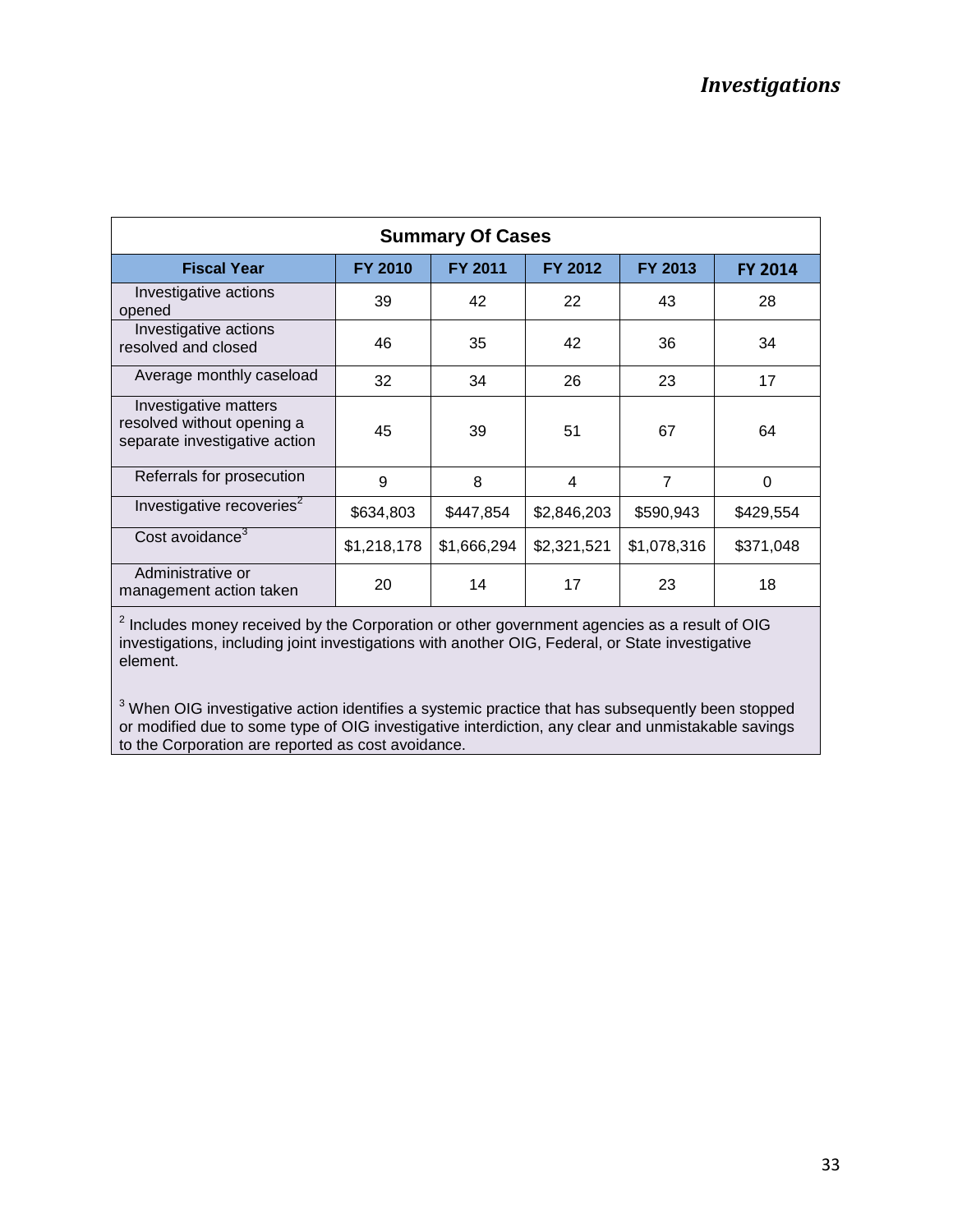

## <span id="page-34-0"></span>*Information Technology*

#### <span id="page-34-1"></span>*Need for IT Modernization Is Urgent*

The adequacy of the Corporation's Information Technology (IT) infrastructure has been a longstanding concern of OIG, and we were pleased that the Corporation engaged MITRE Corporation (MITRE) to conduct an independent evaluation of the Corporation's agency-wide IT strategy and the sufficiency of its modernization plans. MITRE's 102 page report, rendered this spring, confirms that the existing legacy IT systems cannot support the current or future needs of the Corporations programs and do not provide reliable information to inform management's key decisions. Among the highlights:

- There is a substantial and widening gap between the services that the Office of Information Technology (OIT) can currently provide and the increasing business needs of CNCS's expanding mission, greater regulatory and reporting demands and faster operational tempo;
- Current IT assets do not support evidence-based decision-making by CNCS management;
- The IT system does not reliably produce consistent and valid information; assembling basic information requires staff to spend considerable time looking for, compiling and validating information from many sources;
- The IT systems cannot provide data analytics, a basic and increasingly important management tool for comparing performance, identifying patterns and trends, and minimizing fraud and waste;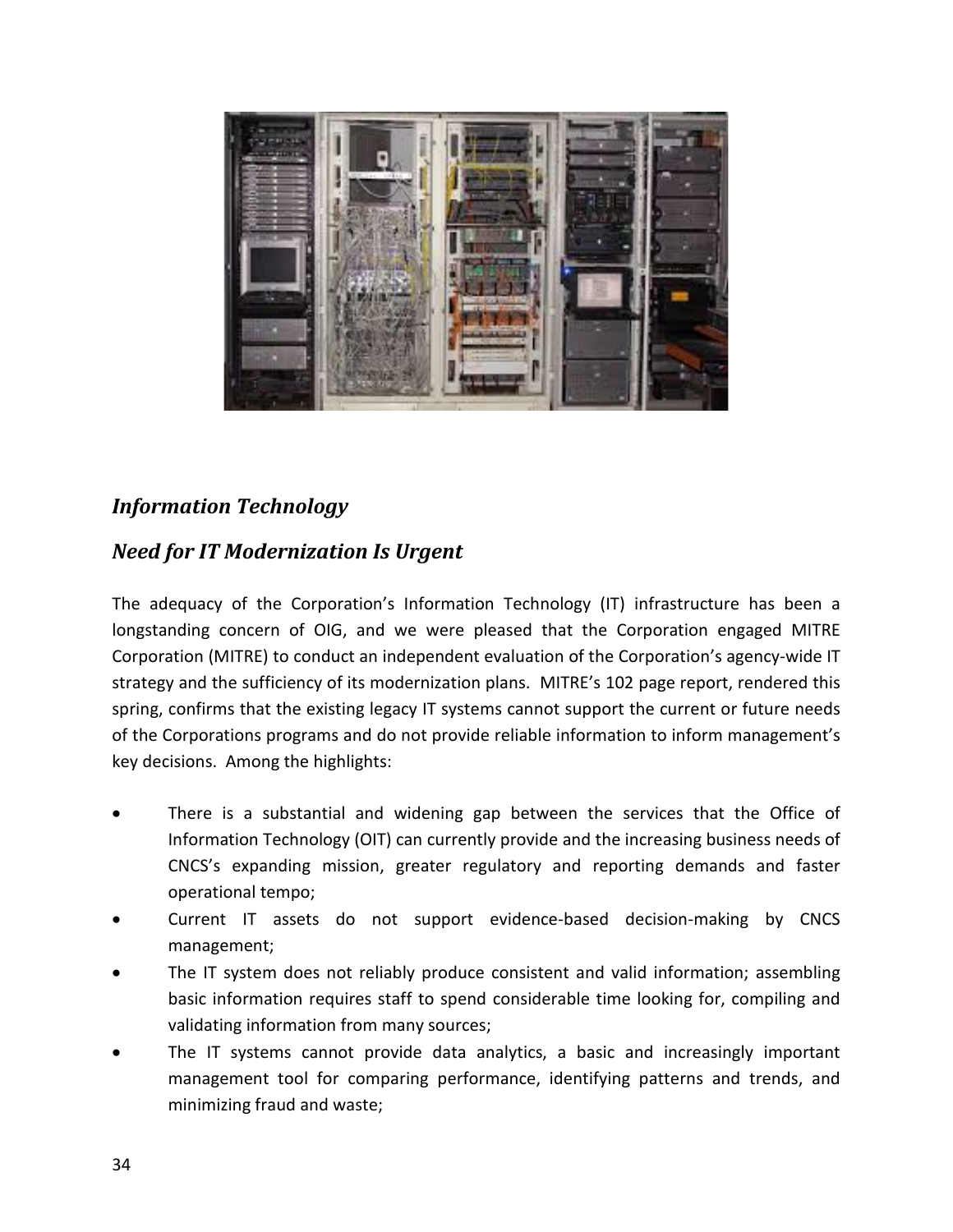- CNCS spends 28 percent less per employee on IT than other federal agencies and 42 percent less than financial institutions;
- 98 percent of OIT's budget goes for Operations and Maintenance, which MITRE describes as "keeping the lights on," leaving little or no funding to improve or meet new needs;
- The customized and outsourced IT solutions chosen by CNCS in the past are unduly complicated and expensive and inhibit the Corporation from changing vendors; and
- OIT's proposed modernization plans may make marginal improvements to IT services but will not align IT assets with the Corporation's business and management needs, which is necessary to operate efficiently and meet mission requirements.

We are told that MITRE conducted a detailed briefing for the Corporation's executive leadership that accurately reflected the severity of the deficiencies identified by MITRE. Although OIG was promised the same briefing, we were in fact invited to a separate briefing for program heads, which offered a far more benign summary of MITRE's findings. MITRE's reviewers later told OIG that they compiled the benign version at the request of the Corporation's Chief Information Officer. OIG obtained an accurate picture of MITRE's findings only because we, unlike most Corporation senior staff, obtained and reviewed a copy of the report itself. We notified the Corporation of our concerns but received no explanation.

In the wake of the MITRE report, the Corporation determined to proceed with a modernization of its IT systems and entered into a five-year \$30 million Blanket Purchase Agreement with Planned Systems International for that purpose. The first call was a task order for \$4.7 million awarded on September 29, 2014, for program planning, next generation platform engineering and IT Modernization Phase 1 project implementation. It was awarded as a time and materials contract, which require particularly careful oversight to avoid unnecessary charges.

Neither the solicitation nor the contract included sufficient information security clauses to ensure protection of the Agency's information. These clauses have been promulgated by OMB and NIST and have been referenced in the Federal Acquisition Regulation<sup>7</sup>, to ensure that all new IT initiatives are developed with due regard for the growing threats to government-held information. OIG has identified information security as an area in which the Corporation remains significantly deficient, as our forthcoming audit under the Federal Information Security

 $\overline{a}$ 

 $7$  FAR Section 7.103 "Agency Head Responsibilities"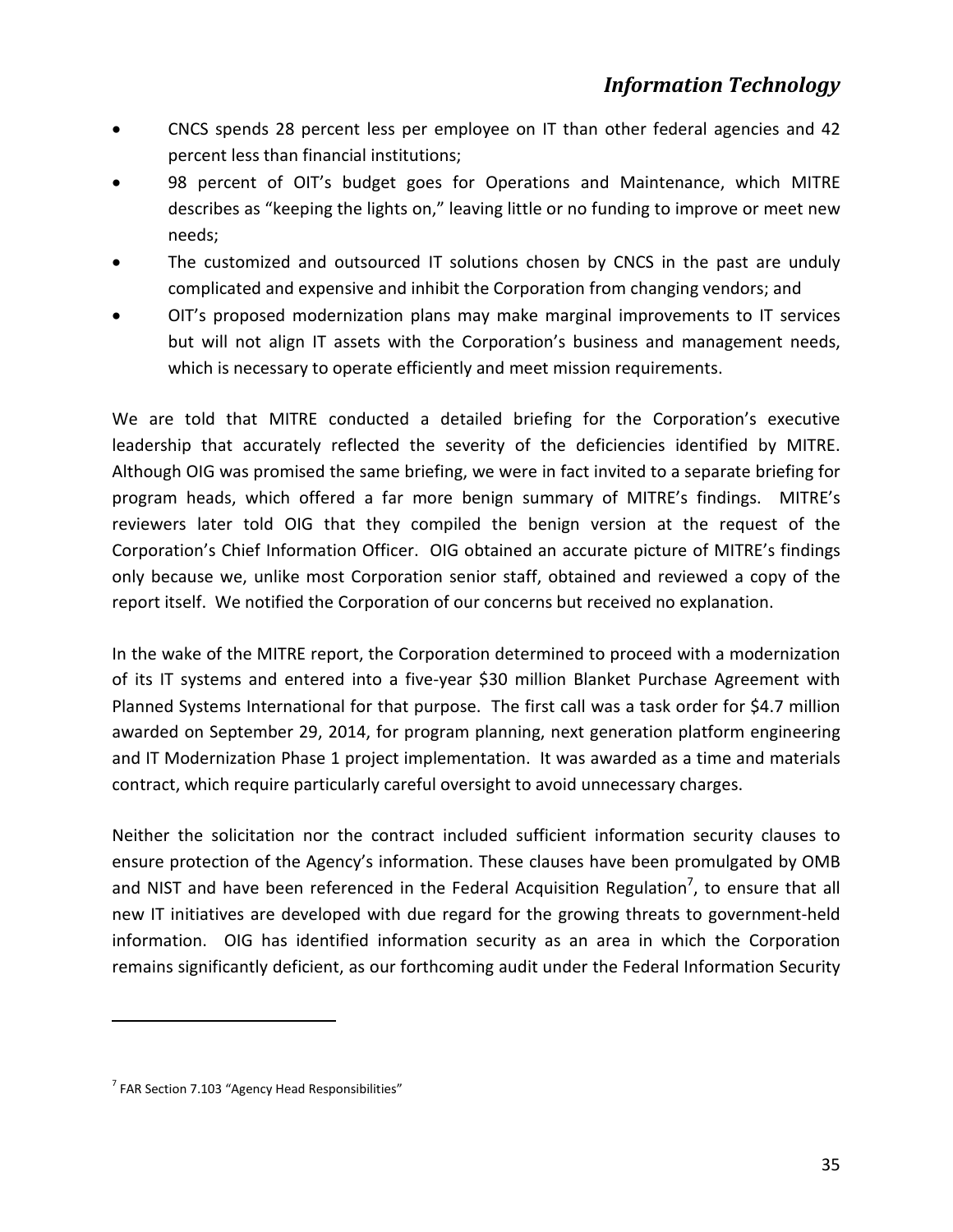#### *Information Technology*

Management Act (FISMA) will show. We have shared our concerns with the Corporation's Chief Operating Officer, who advises that the Corporation is considering whether the new contract represents the best approach to IT modernization.

OIG continues to believe that the lack of adequate information technology impedes efforts to operate the Corporation efficiently. Marginal adjustments to the Corporation's legacy systems will not yield the necessary gains. Instead, the modernization effort should align IT systems with sound business processes, incorporate enterprise risk management principles and support sophisticated analytics, and address the Corporation's future needs, in a secure environment. IT modernization should be part of an integrated effort improve the operation and management of national service for the next 10-15 years. This is a substantial undertaking and will require investment of time, attention, resources and leadership by Corporation executives.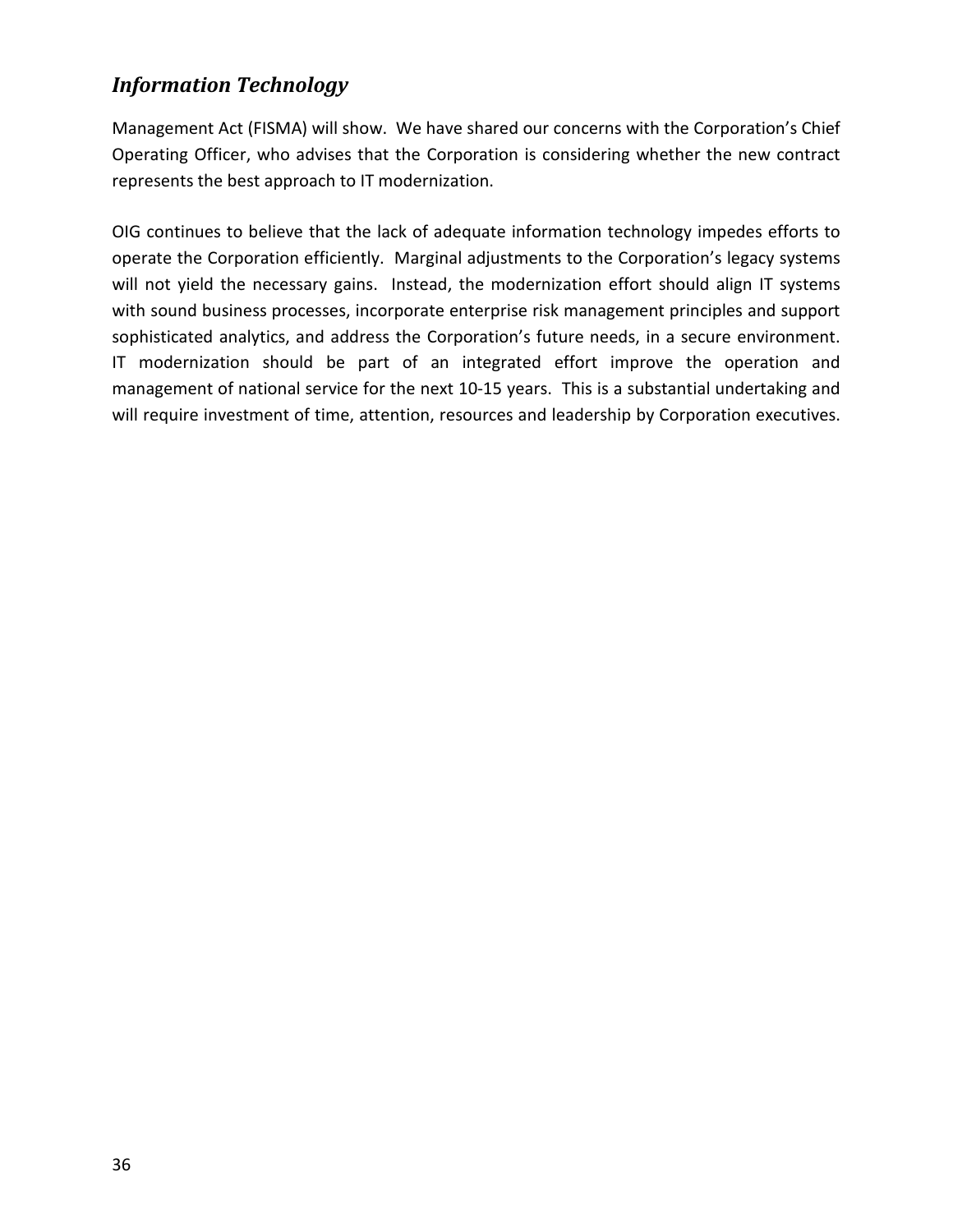

#### <span id="page-37-0"></span>*Suspension and Debarment*

Suspension and debarment are remedies intended to protect the Federal Government from doing business with individuals or entities whose conduct has shown that they cannot be trusted to conduct business reliably, in compliance with the law, rules and regulations and with integrity. When the Office of Inspector General discovers serious misconduct that casts doubt on the present responsibility of a grantee, grantee staff or other party, it recommends that the Corporation impose debarment to prevent future harm to Federal programs and operations. If the Corporation begins suspension or debarment proceedings, the respondent has an opportunity to demonstrate that it should not be excluded from transactions with the government.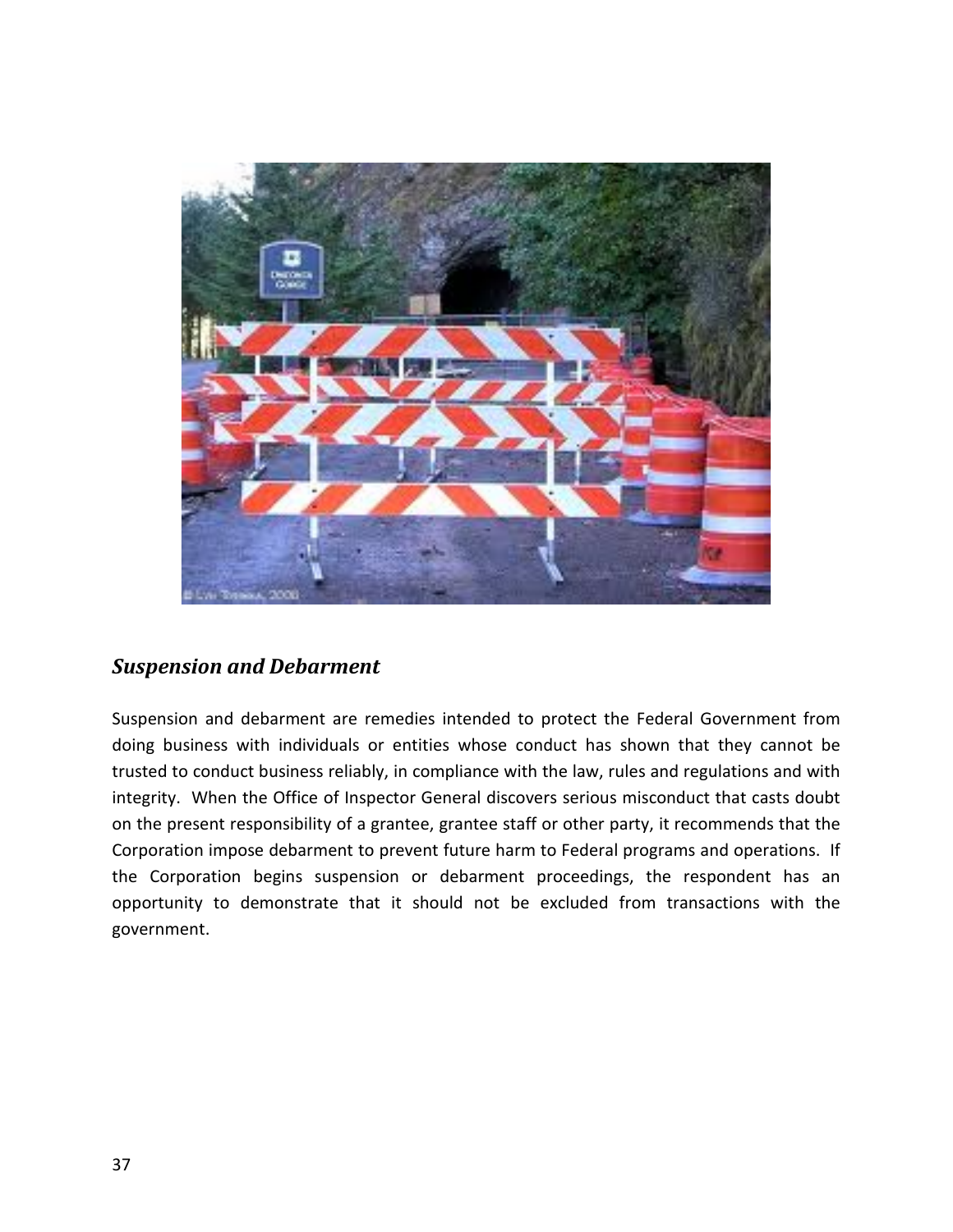#### *Information Technology*

#### <span id="page-38-0"></span>*Recent Activity*

During this reporting period, the Corporation debarred one individual at OIG's recommendation. The debarment arose from a criminal conviction for fraudulent misdirection of Federal grant funds.

#### <span id="page-38-1"></span>**Program Director Debarred for Misuse of AmeriCorps Funds**

Mr. Richard Parks, the former Salt Lake County Resource and Development Division's AmeriCorps Program Director, Salt Lake, UT, pled guilty to Wire Fraud and Theft of Federal Funds in Federal court; he was sentenced to 36 months' probation and required to make restitution in the amount of \$13,907. Working with the Federal Bureau of Investigation, Salt Lake, UT, OIG investigators discovered that Mr. Parks misused more than \$95,000 in Federal program funds when he enrolled ineligible individuals and falsified member time sheets for non-service hours.

Based on the conviction, the Corporation's Suspension and Debarment Official debarred Mr. Parks from doing business with the Federal Government for a period of three years.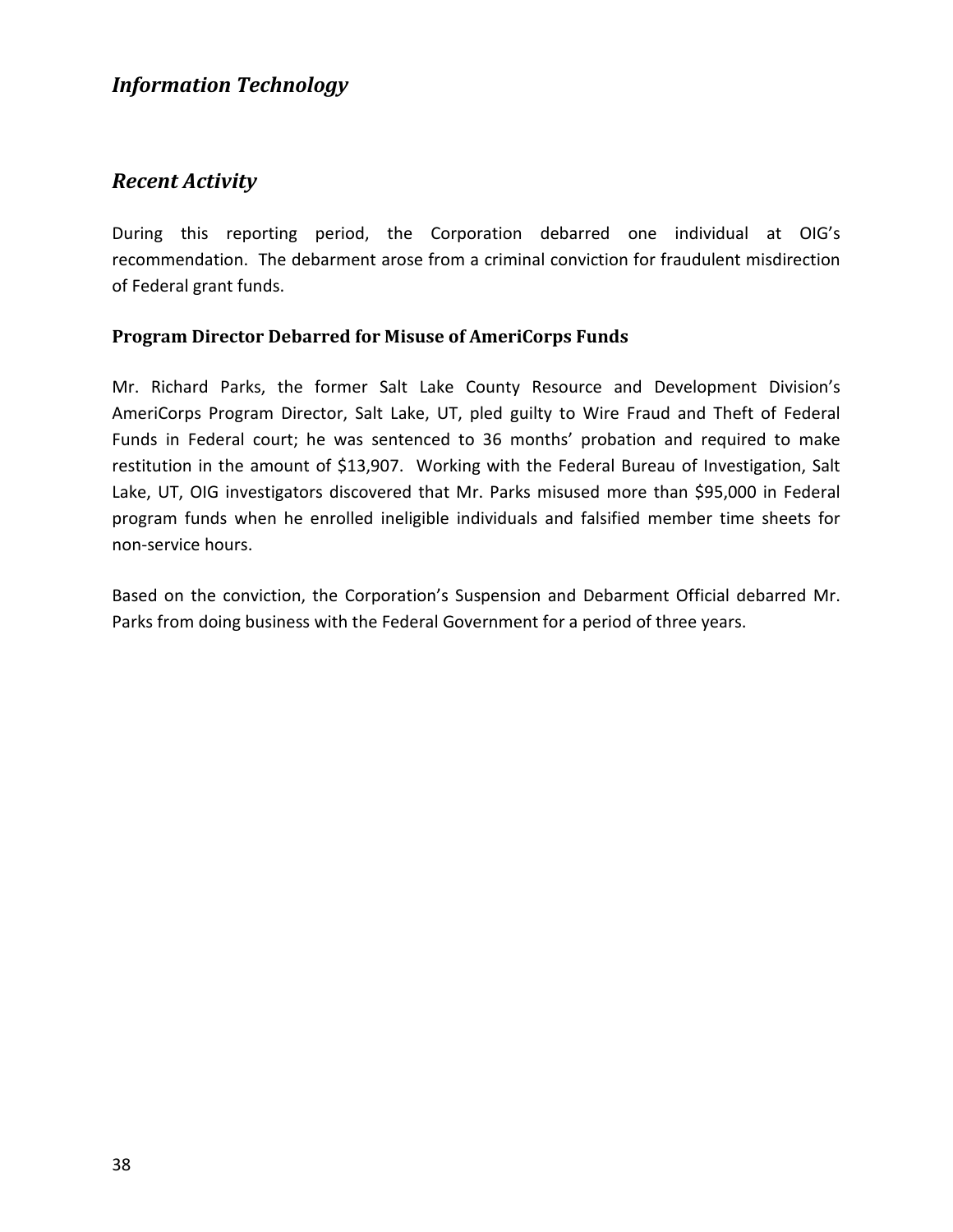

#### <span id="page-39-0"></span>*Peer Review*

Offices of Inspector General (OIG) are required to include in their semiannual reports to Congress the results of peer reviews of their offices, as well as outstanding and not fully implemented recommendations from peer reviews the OIG received from another OIG, and outstanding and not fully implemented recommendations the OIG made in any peer review it performed for another OIG. The specific statutory requirements for this reporting is contained in Section 989C of Public Law 111-203, which amended Section 5 of the Inspector General Act of 1978.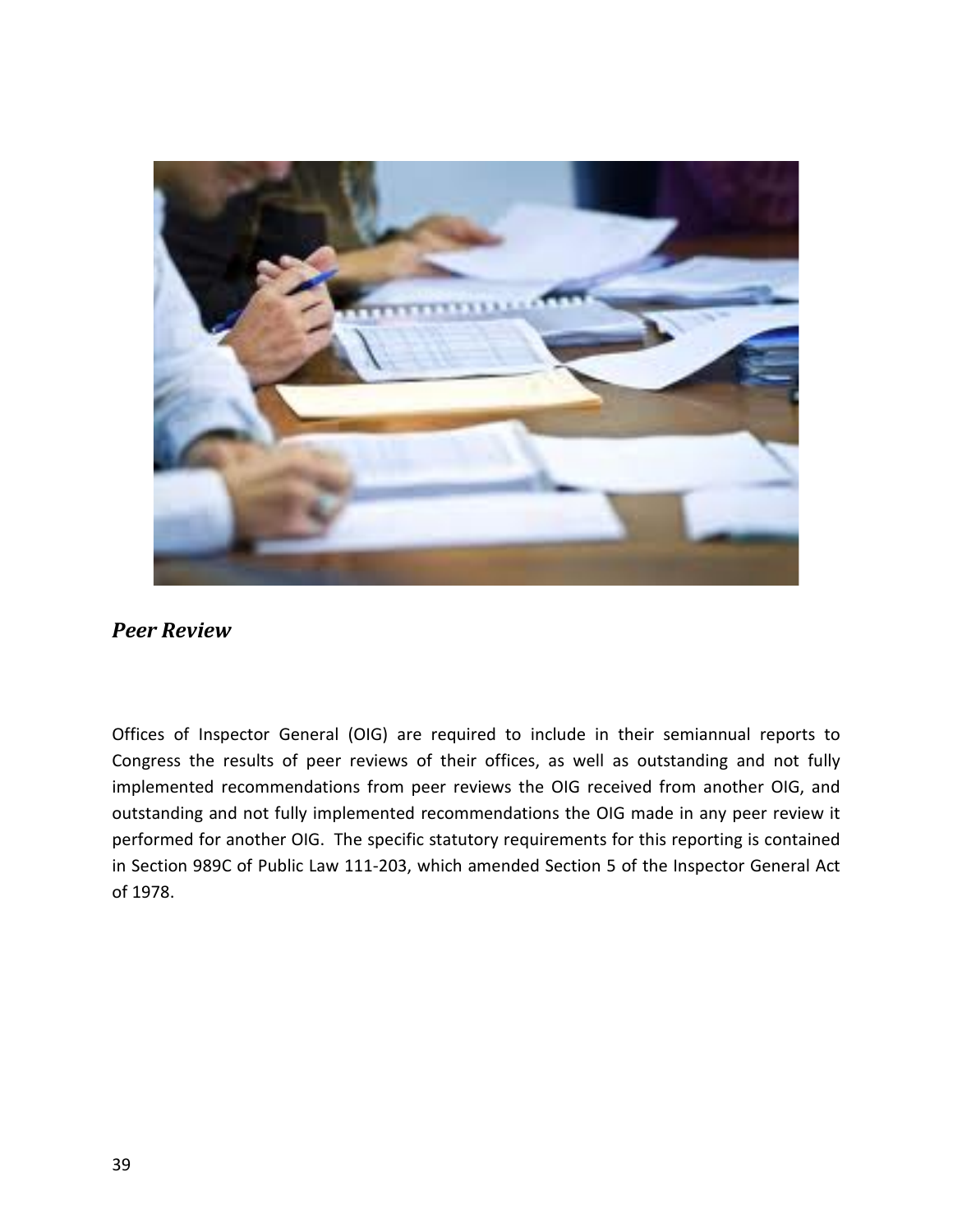#### *Information Technology*

## <span id="page-40-0"></span>*Peer Review of Federal Labor Relations Authority Office of Inspector General*

During this reporting period, we conducted a quality control review of the audit operations of the Office of Inspector General, Federal Labor Relations Authority (FLRA). External peer reviews are conducted within the OIG community to evaluate the audit organization's system of internal quality control and to ensure that it complies with generally accepted government auditing standards (the GAO Yellow Book).

As part of the peer review, we evaluated the FLRA OIG's staff qualifications, their independence, training, monitoring of contracts with Independent Public Accounting firms (IPAs) and quality control procedures. Our modified peer review found the policies and procedures for the audit function were current and relevant, and its IPA monitoring procedures were adequate. The results of this peer review can be found at [http://www.flra.gov/OIG.](http://www.flra.gov/OIG)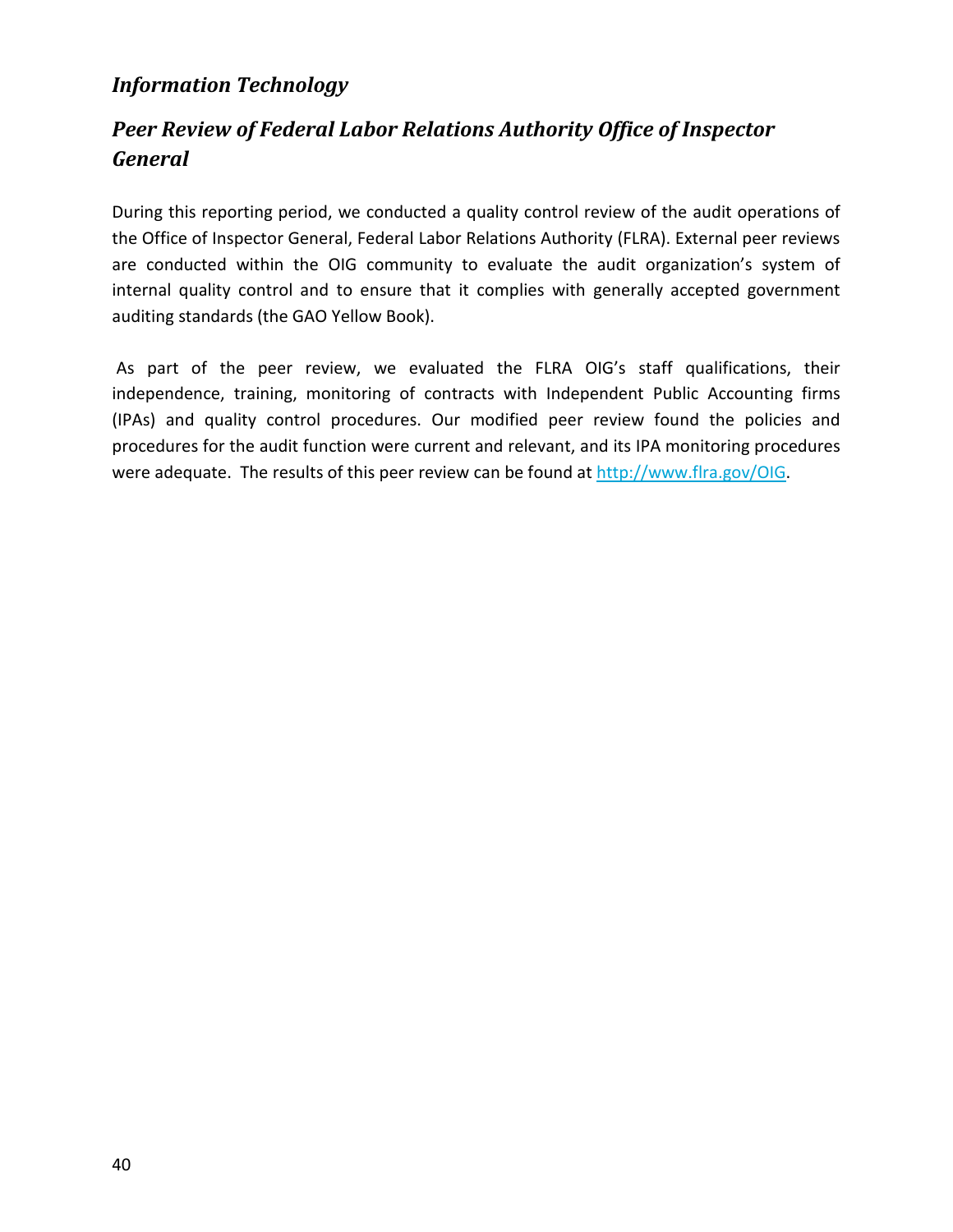

#### <span id="page-41-0"></span>*Review of Legislation and Regulations*

Section 4(a) of the Inspector General Act directs the Office of Inspector General to review and make recommendations about existing and proposed legislation and regulations relating to the Corporation's programs and operations. The Office of Inspector General reviews legislation and regulations to determine their impact on the economy and efficiency of the Corporation's administration of its programs and operations. It also reviews and makes recommendations on the impact that legislation and regulations may have on efforts to prevent and detect fraud and abuse in Corporation programs and operations. The Office of Inspector General draws on its experience in audits and investigations as the basis for its recommendations.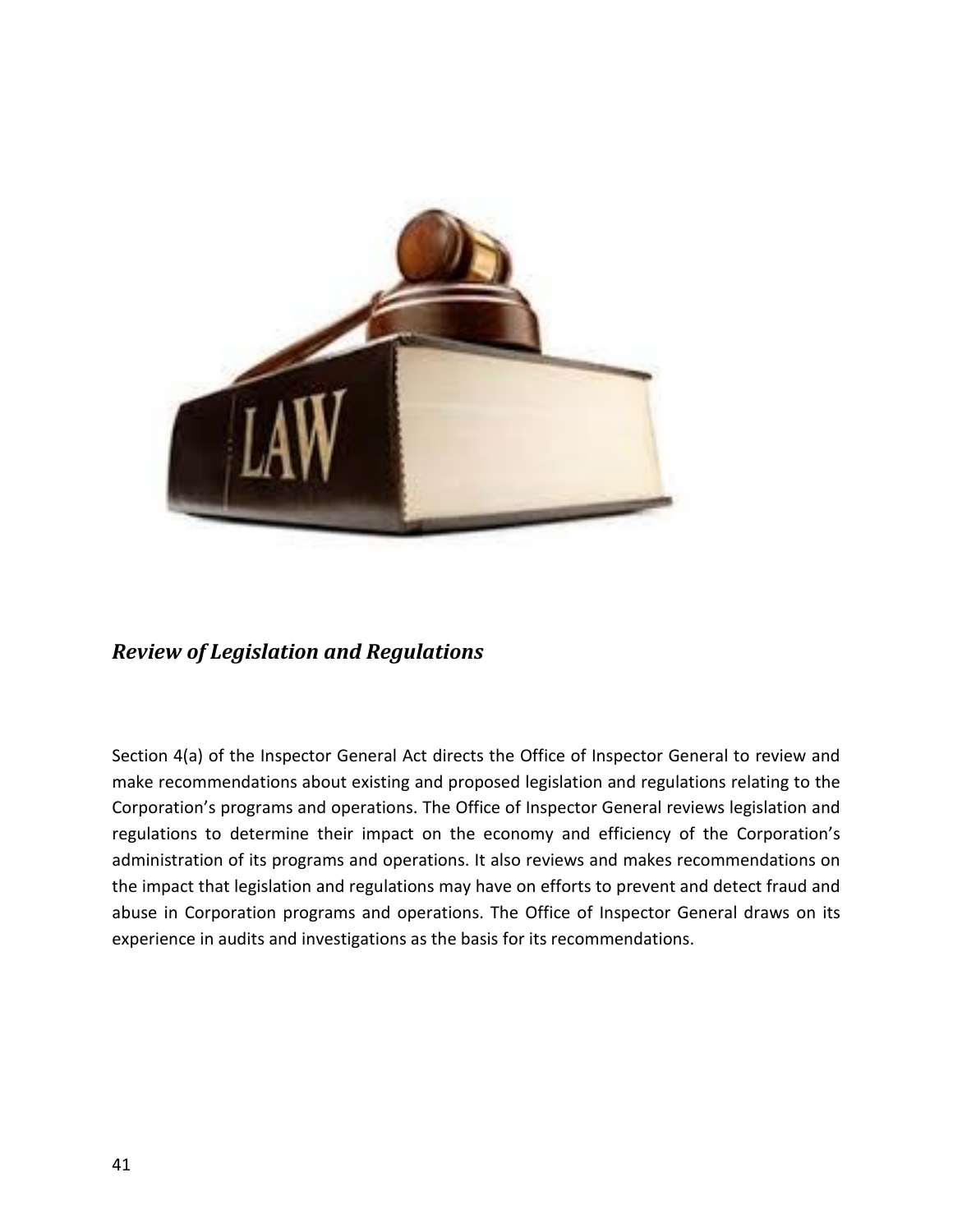#### *Legislation and Regulations*

#### <span id="page-42-0"></span>**Grant Provisions Strengthened to Require Grantees to Report Fraud to OIG**

In June the Corporation added a section to the terms and conditions of AmeriCorps grant award which requires AmeriCorps grantees to immediately contact the OIG when they first suspect fraud, waste, and abuse in their program. As noted in our FY 2013 Semiannual Report No. 2. (April 1 to Sept. 30, 2013) the grant award, otherwise known as the AmeriCorps Provisions, had historically required grantees to notify OIG of waste, fraud, abuse, criminal misconduct, loss of Federal funds or property. This section has disappeared over the last decade and was replaced by a section merely encouraging grantees to contact the OIG for undefined criminal violations.

The OIG commends the Corporation for adding the grantee reporting requirement back into the AmeriCorps Provisions. Timely reporting by grantee personnel will enable OIG to investigate dishonesty, fraud, and other misconduct that threatens the integrity of Corporation grants and to ensure that evidence is properly preserved and available in the event of prosecution.

#### <span id="page-42-1"></span>**Corporation Policy Council**

The OIG continued its active participation in the Corporation's Policy Council, which is charged with developing and amending internal policies covering all operations. Based on our audit experience and familiarity with the Corporation's operations and internal controls, the OIG suggested revisions to proposed Corporation policies to strengthen the internal controls and to ensure that Federal funding is appropriately spent.

During this reporting period, the OIG reviewed and provided recommended revisions, of which the Corporation accepted and incorporated, for the following finalized policies:

- Capital Planning and Investment Control (CPIC)
- Communicating with Applicants, Potential Applicants, and Current Grantees during the Grant Application Review Process (GARP)
- Education Award Extensions
- Application Deadlines and Late Submissions
- Change of Duty Station
- Financial Disclosure

Also during this reporting period, the OIG provided comments to the Corporation for the following policy, which is pending revision:

• Structured Systems Development Life-Cycle Methodology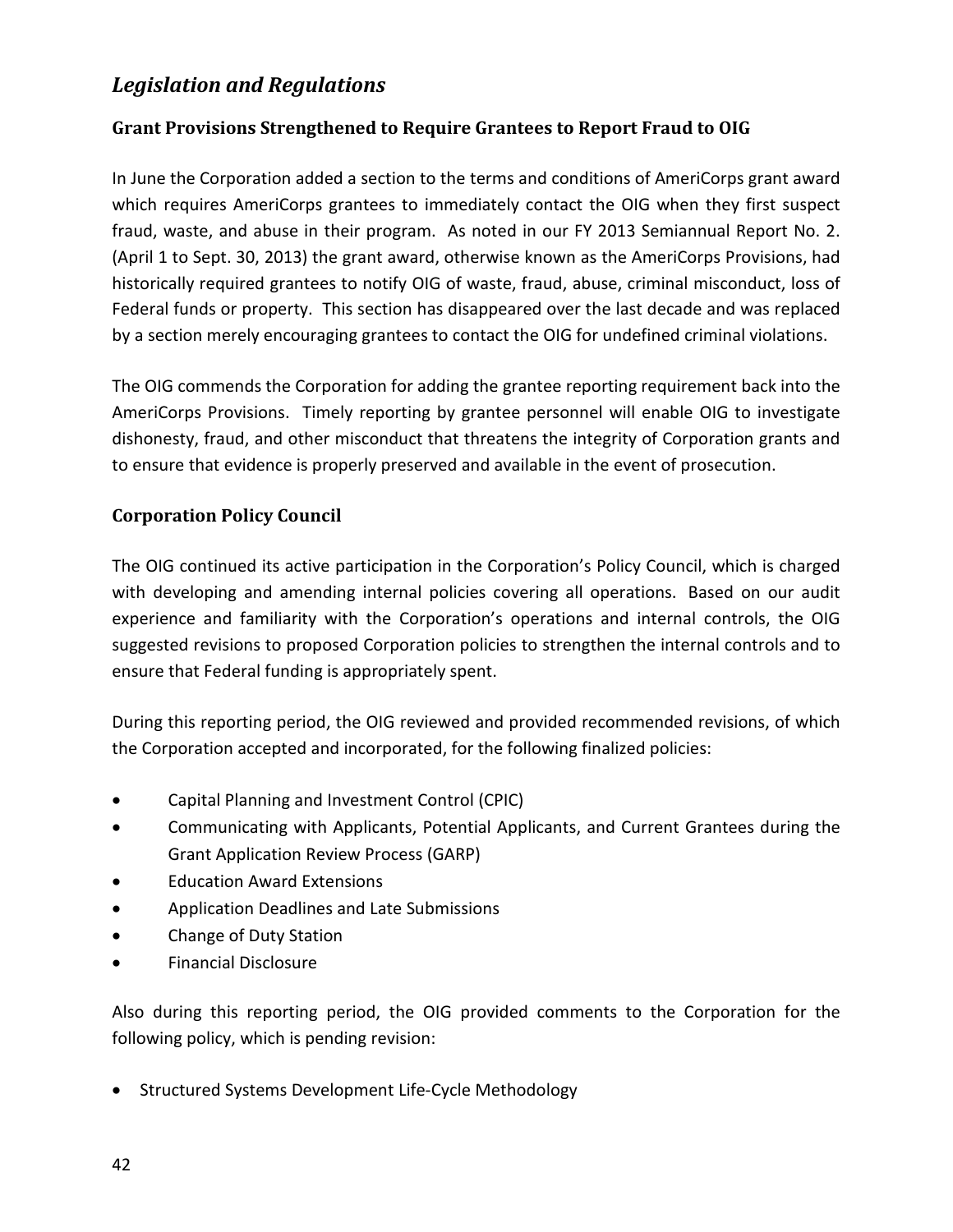## *Legislation and Regulations*

Finally, the OIG recommended revisions to the "CNCS Integrity Framework" document during this reporting period; however, the Corporation did not incorporate majority of the comments nor provide its reasons as to why these comments were not incorporated.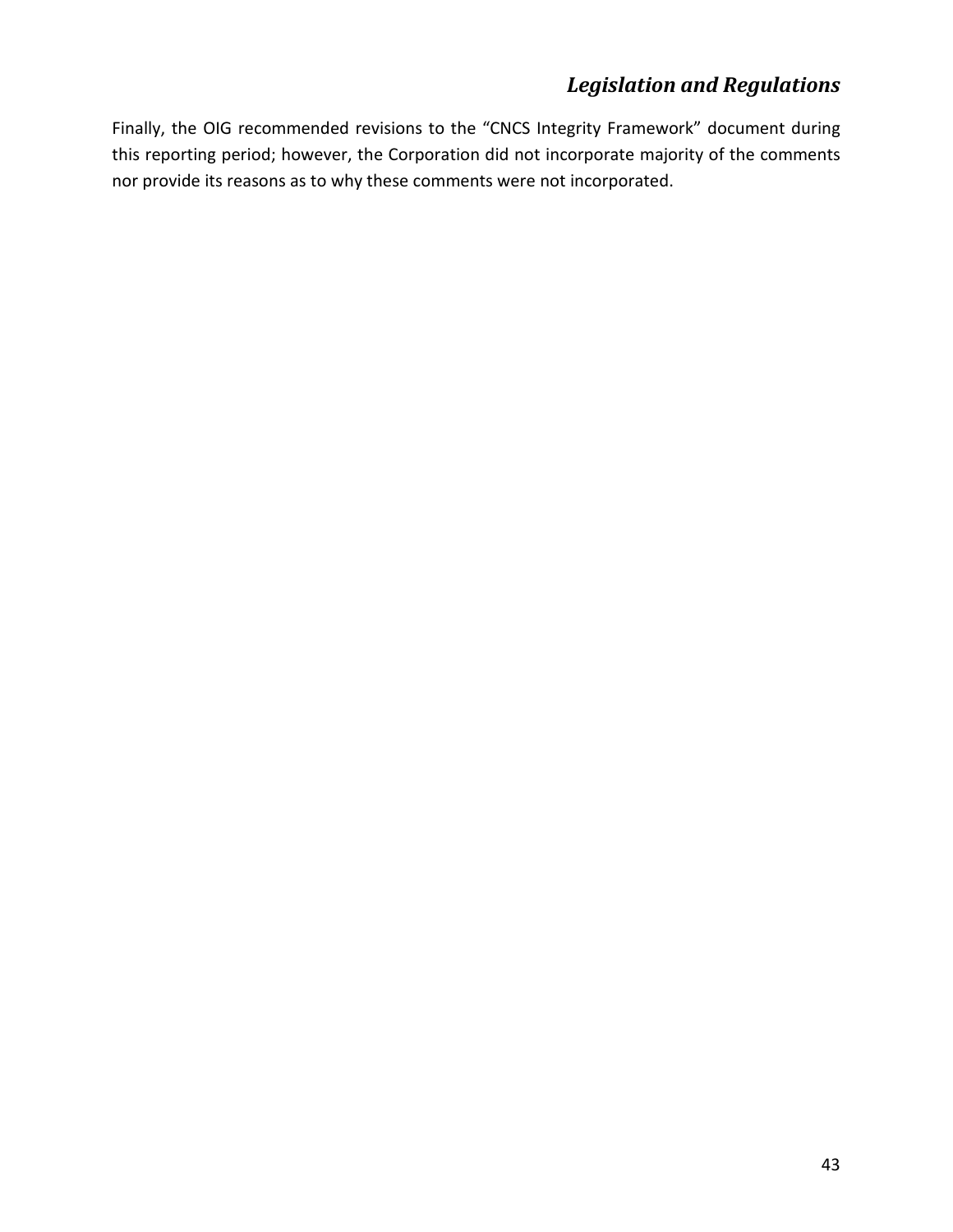#### <span id="page-44-0"></span>*Obstacles Encountered by OIG*

During the past six months, OIG has encountered interference or attempted interference with our independence and information-gathering. We appreciate the commitment of the Corporation's leadership to resolve these issues.

#### <span id="page-44-1"></span>**CEO Promises to Reaffirm Duty to Cooperate with OIG Inquiries after Program Official Threatens to Direct Staff Not to Comply with OIG Information Request**

In September, the IG was invited to speak with members of the Office of Field Liaison (OFL), the program officers for Senior Corps and VISTA. Rather than continuing her past practice of asking questions orally about the attendees' observations and experiences, the IG asked them to complete a survey, to inform OIG's risk assessment and audit planning. The Director of OFL objected and threatened to instruct his staff not to comply with the survey. The IG reminded him that Federal employees are obligated to respond to OIG information requests. Although most of the participants completed the survey, the Director's remarks appear to have biased the results; the survey responses are more benign in certain respects than the views expressed earlier that day by the same group.

CEO Wendy Spencer has promised to make clear to Corporation leaders that, while she disapproved of the unanticipated use of a survey in that forum, all Federal employees are legally obligated to cooperate with OIG information requests and that she expects all of them to do so and to ensure that staff under their supervision do likewise. OIG has asked her to emphasize that it is never permissible for anyone at the Corporation, especially anyone in a leadership role, to direct, or threaten to direct, Corporation or grantee personnel to refuse to cooperate with such inquiries (barring a Fifth amendment privilege). We have also requested that she advise the Director that, whatever the circumstances, his statement was unacceptable. To dispel any uncertainty on this score, OIG has again requested that she issue a statement about cooperation with OIG inquiries in the near future.

#### <span id="page-44-2"></span>**Program Staff Told to Discontinue Vetting Grantees' Proposed Responses to OIG Information Requests**

Certain AmeriCorps State and National (ASN) grantees informed OIG auditors that they had been instructed not to provide requested information and documents directly to OIG. Instead, they were directed to submit their proposed responses to the AmeriCorps Program Office for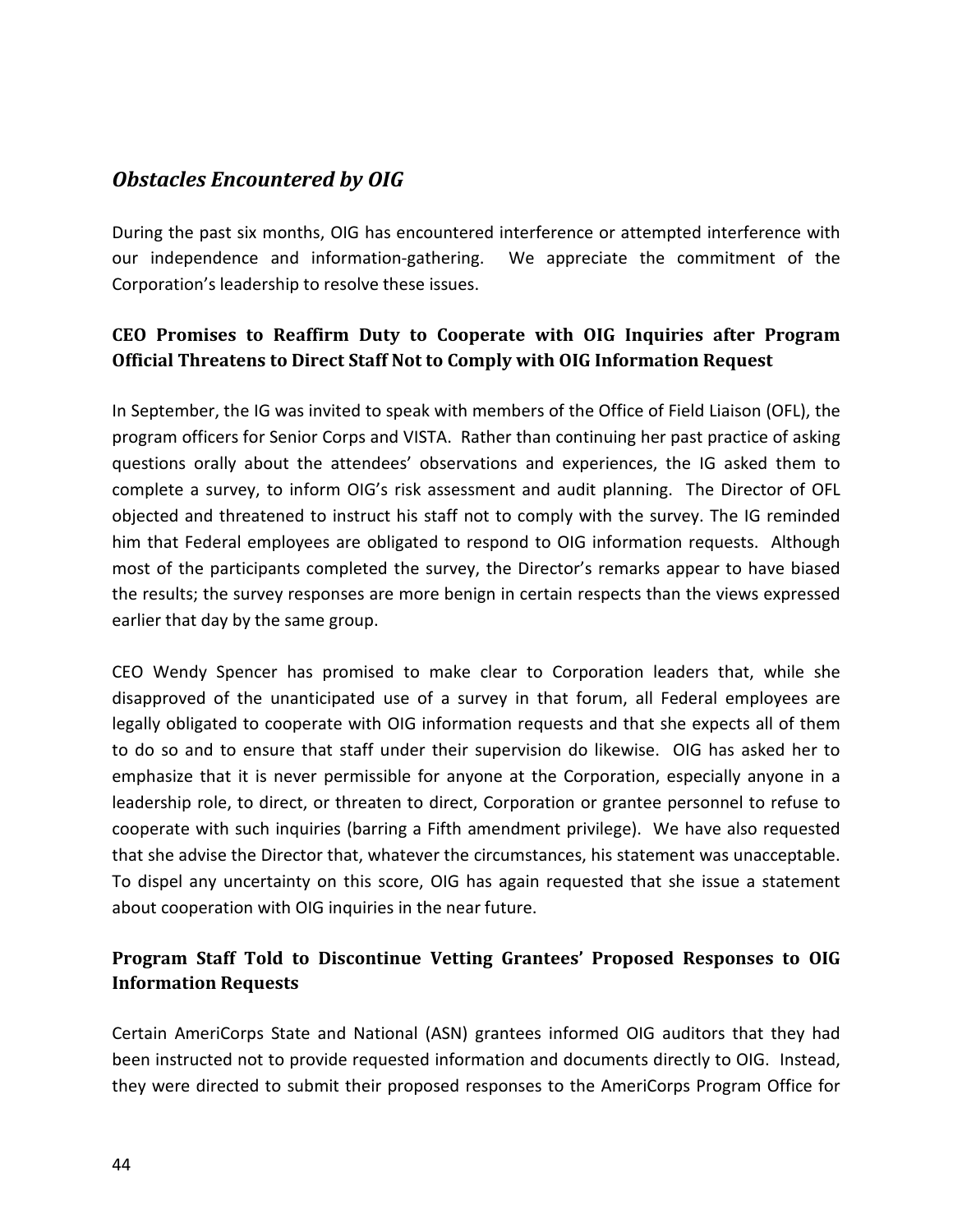## **Obstacles**

 $\overline{a}$ 

review and comment before furnishing any response to OIG. Grantees explained that this requirement prevented them from responding timely to particular requests. The requirement was memorialized in a "protocol" adopted at the direction of a senior AmeriCorps official, with the knowledge of the Corporation's Office of General Counsel.

This practice gives rise to an unacceptable risk that Corporation employees may filter, influence, slant or edit information furnished to OIG or the manner in which it is presented. It delayed OIG's fieldwork and may inhibit grantees from responding candidly or completely. A non-partisan, independent watchdog must have complete, unfiltered and timely access to all information and documents relating to that IG's oversight activities. Corporation staff should not take it upon themselves to advise grantees how to respond to OIG inquiries, other than to be truthful, forthcoming, thorough and prompt and to direct any questions to OIG.<sup>8</sup>

Only when the IG involved the CEO and COO of the Corporation was this "protocol" eventually discontinued. We appreciate their support in protecting OIG work from any form of interference.

 $8$  OIG has no objection to grantees voluntarily providing the program office with copies of the material after submission to the OIG.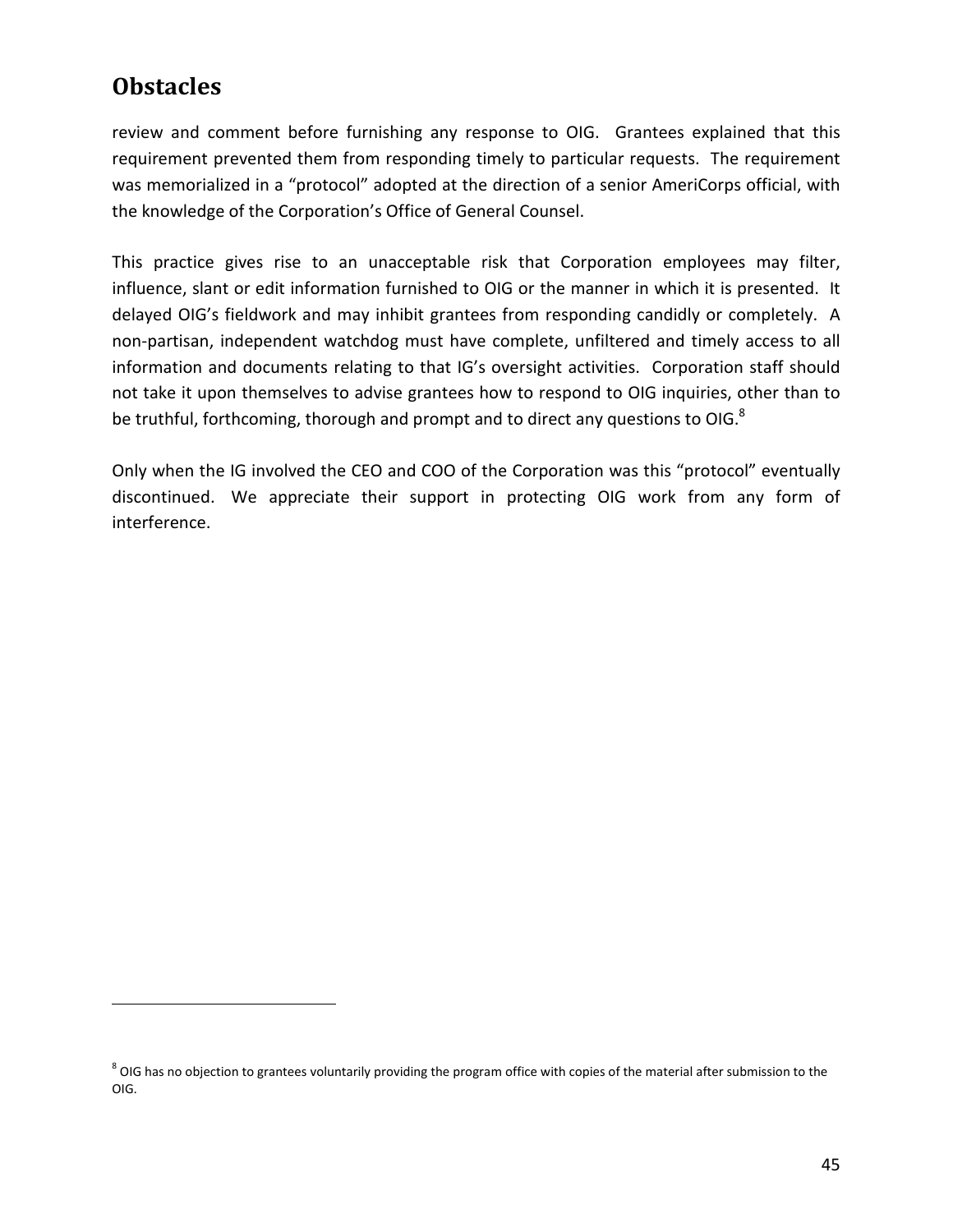

*Statistical and Summary Tables*

<span id="page-46-0"></span>The statistical and summary tables in this section are submitted in compliance with the requirements enumerated in the Inspector General Act.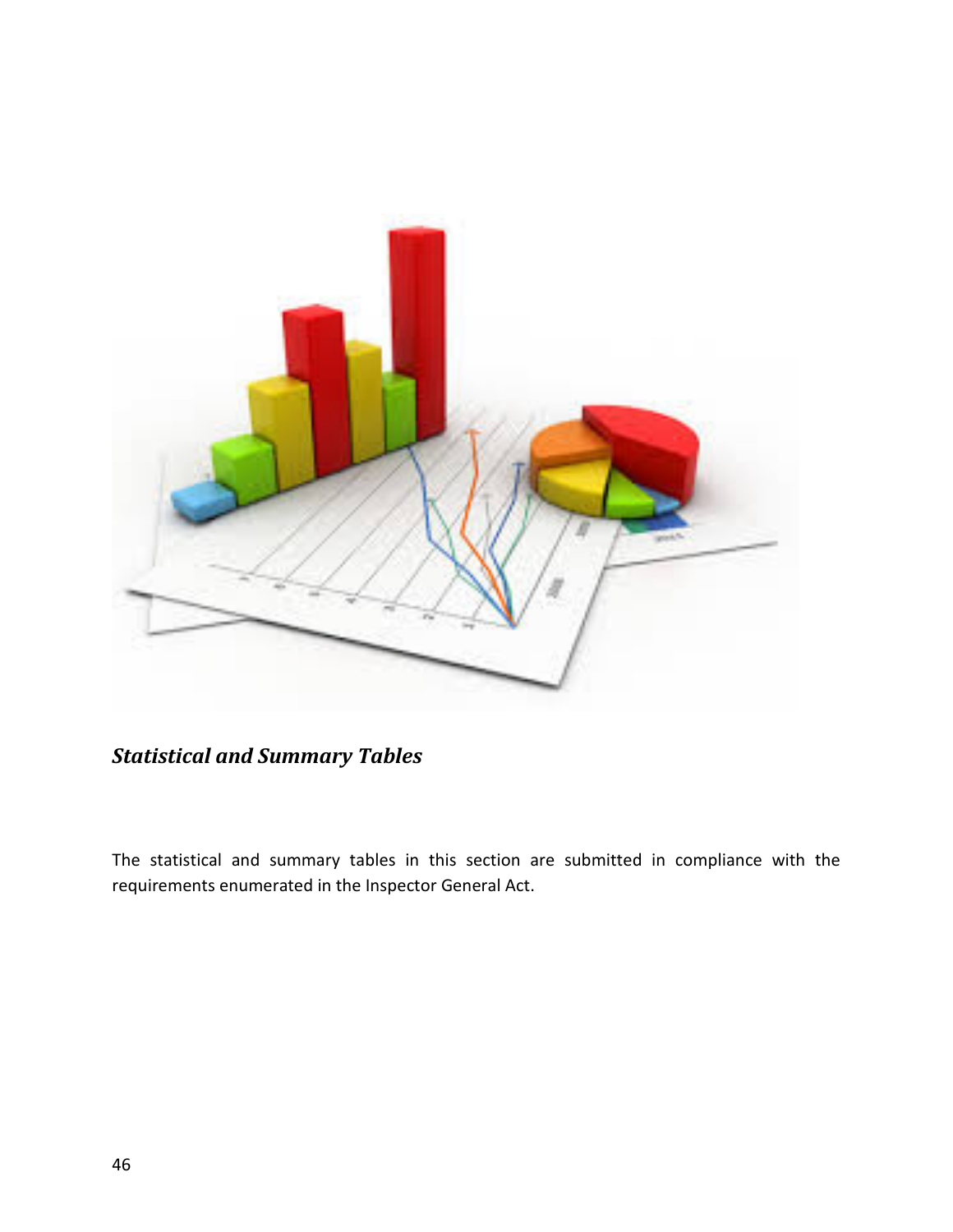## <span id="page-47-0"></span>*I. Reports with Questioned Costs*

|    |                                                                                                             |                | <b>Federal Costs</b> |                        |
|----|-------------------------------------------------------------------------------------------------------------|----------------|----------------------|------------------------|
|    | <b>Report Category</b>                                                                                      | <b>Number</b>  | <b>Questioned</b>    | <b>Unsupported</b>     |
|    |                                                                                                             |                |                      | (Dollars in thousands) |
| А. | Reports for which no management decision<br>had been made by the commencement of<br>the reporting period    | 7              | \$5,534              | \$3,025                |
| В. | Reports issued during the reporting period                                                                  | 2              | \$223                | \$0                    |
| C. | Total Reports $(A + B)$                                                                                     | $\overline{9}$ | \$5,757              | \$3,025                |
| D. | Reports for which a management decision<br>was made during the reporting period                             | 0              | 50                   | \$0                    |
|    | I. Value of disallowed costs                                                                                |                | \$0                  | \$0                    |
|    | II. Value of costs not disallowed                                                                           |                | \$0                  | \$0                    |
| Ε. | Reports for which no management decision<br>had been made by the end of the reporting<br>period (C minus D) | $\overline{a}$ | <u>\$5,757</u>       | \$3,025                |
| F. | Reports with questioned costs for which no<br>management decision was made within six<br>months of issuance | 6              | \$3,795              | \$2,811                |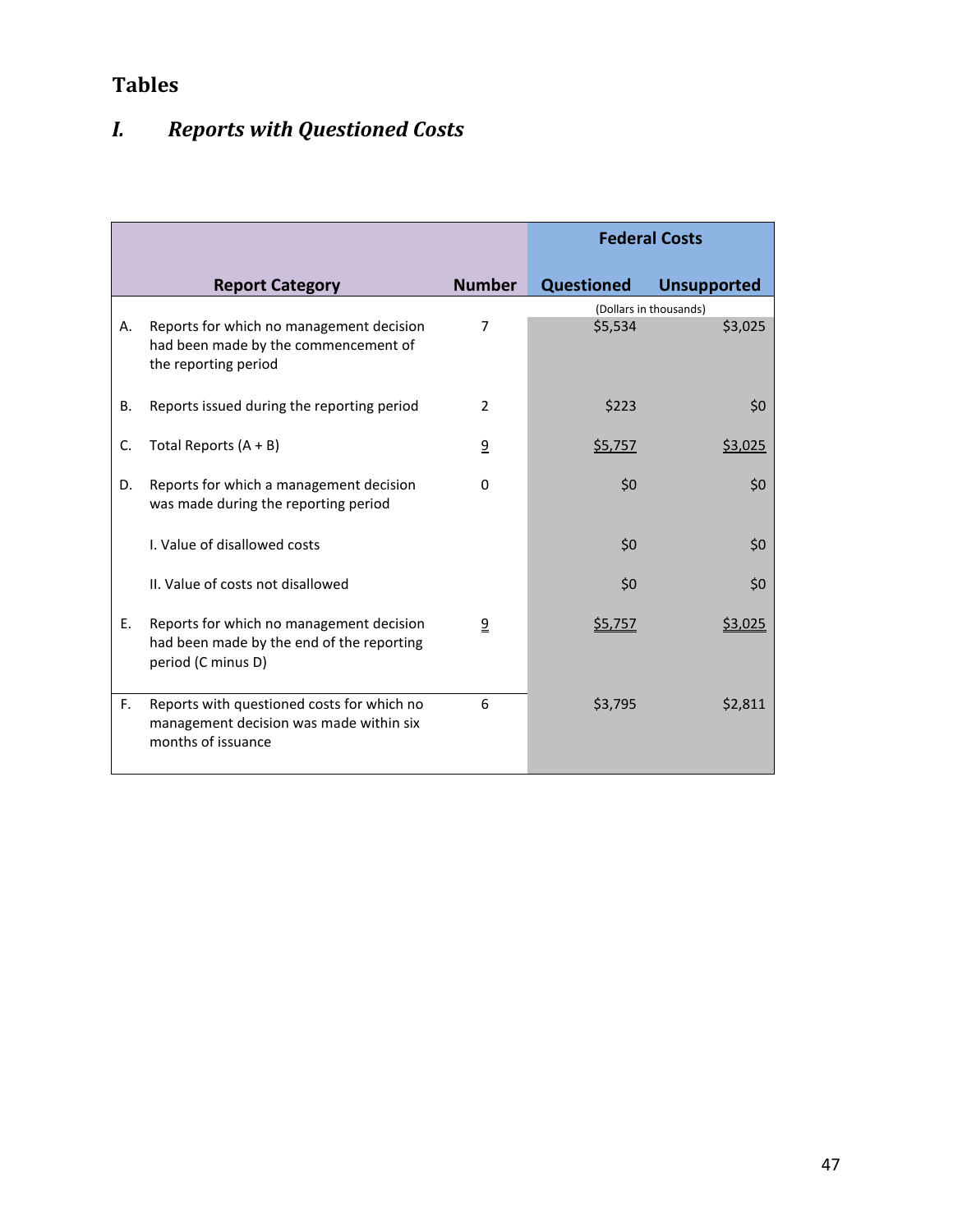|    | <b>Report Category</b>                                                                                      | <b>Number</b>  | <b>Dollar Value</b><br>(In thousands) |
|----|-------------------------------------------------------------------------------------------------------------|----------------|---------------------------------------|
| А. | Reports for which no management decision had<br>been made by the commencement of the reporting<br>period    | 4              | \$3,440                               |
| В. | Reports issued during the reporting period                                                                  | 1              | \$21                                  |
| C. | Total Reports $(A + B)$                                                                                     | $\overline{5}$ | 3,461                                 |
| D. | Reports for which a management decision was<br>made during the reporting period                             | $\Omega$       | \$0                                   |
|    | Value of recommendations agreed to<br>i.<br>by management                                                   |                | \$0                                   |
|    | Value of recommendations not<br>ii -<br>agreed to by management                                             |                | \$0                                   |
| Е. | Reports for which no management decision had<br>been made by the end of the reporting period (C<br>minus D) | $\overline{5}$ | \$3,461                               |
| F. | Reports for which no management decision was<br>made within six months of issuance                          | 4              | \$3,440                               |

## <span id="page-48-0"></span>*II. Reports with Recommendations That Funds Be Put To Better Use*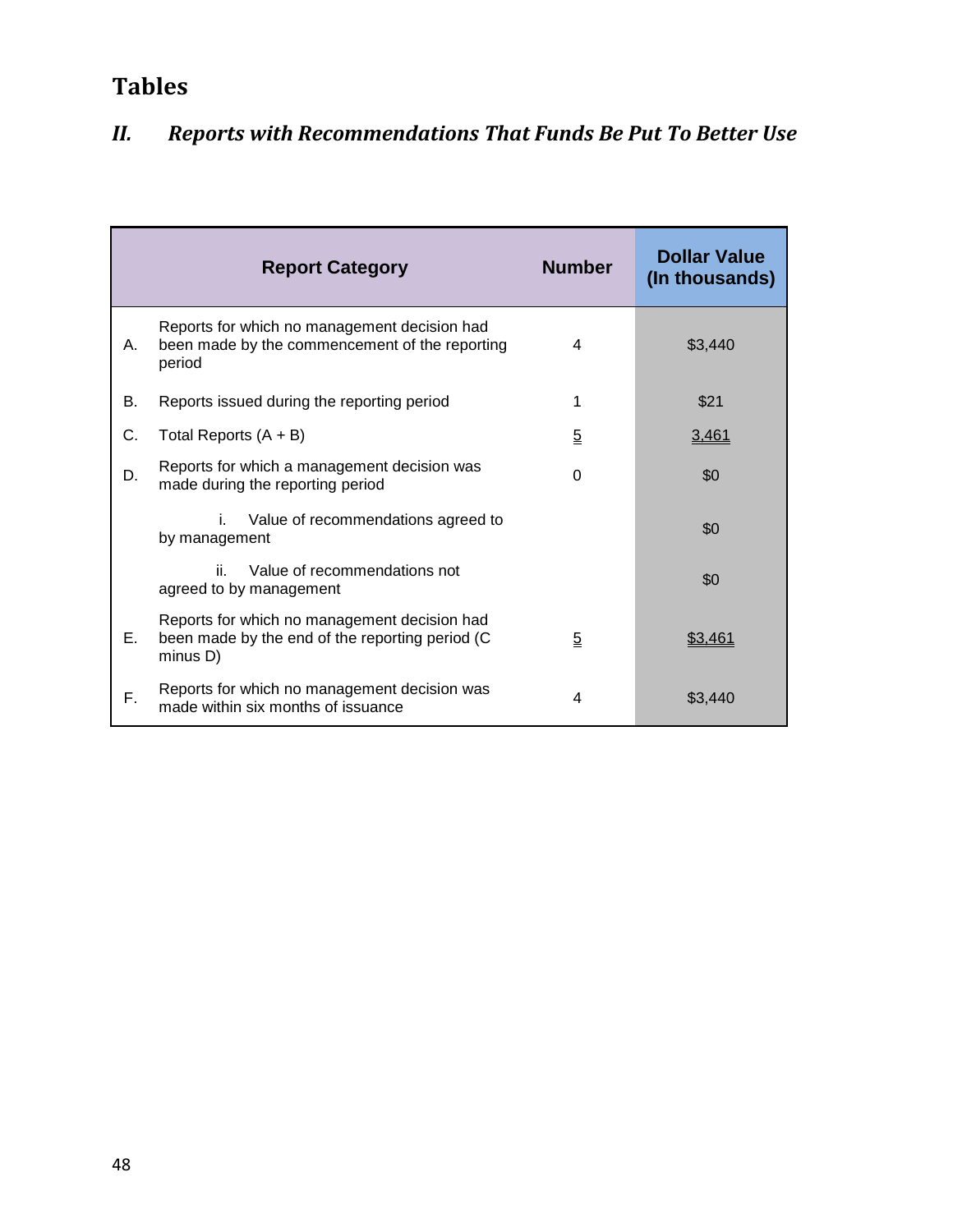## <span id="page-49-0"></span>*III. Summary of Audits with Overdue Management Decisions*

| <b>Report</b><br><b>Number</b> | <b>Title</b>                                                                                                                                          | <b>Federal</b><br><b>Dollars</b><br><b>Questioned</b> | Mgmt.<br><b>Decision Due</b> | <b>Status at End of</b><br><b>Reporting Period</b>                                                  |
|--------------------------------|-------------------------------------------------------------------------------------------------------------------------------------------------------|-------------------------------------------------------|------------------------------|-----------------------------------------------------------------------------------------------------|
|                                |                                                                                                                                                       |                                                       | (Dollars in thousands)       | (09/30/14)                                                                                          |
| 12-04                          | <b>Audit of Earned Education</b><br>Awards Resulting from<br><b>Compelling Personal</b><br>Circumstances                                              | \$0                                                   | 5/9/2012                     | The Corporation has<br>not issued a Draft<br><b>Management Decision</b><br>for this report.         |
| $12 - 13$                      | Agreed-Upon Procedures<br>for Corporation for National<br>and Community Service<br>Grants Awarded to the<br>Oregon Volunteers                         | \$392                                                 | 2/15/2013                    | The Corporation has<br>not issued a Draft<br><b>Management Decision</b><br>for this.                |
| $12 - 15$                      | Agreed-Upon Procedures<br>for Corporation for National<br>and Community Service<br>Grants Awarded to the<br>Operations Reach, Inc.                    | \$560                                                 | 2/28/2013                    | The Corporation<br>issued a Draft<br><b>Management Decision</b><br>for this report.                 |
| $12 - 16$                      | Agreed-Upon Procedures<br>for Corporation for National<br>and Community Service<br>Grants Awarded to the New<br>Jersey Commission                     | \$1,895                                               | 3/27/2013                    | The Corporation<br>issued a Draft<br><b>Management Decision</b><br>for this report on<br>7/8/2014.  |
| 13-05B                         | Supplemental Report of<br><b>Corporation Grants</b><br>Awarded to Atlantic Human<br>Resources, Inc. (AHR)                                             | \$0                                                   | 11/12/2013                   | The Corporation<br>issued a Draft<br><b>Management Decision</b><br>for this report on<br>2/25/2014. |
| 13-06                          | Agreed-Upon Procedures<br>for Corporation for National<br>and Community Service<br><b>Grants Awarded to Edna</b><br><b>McConnell Clark Foundation</b> | \$348                                                 | 12/6/2013                    | The OIG responded to<br>the Draft<br><b>Management Decision</b><br>for this report on<br>6/30/2014. |
| 14-04                          | Agreed-Upon Procedures<br>for Corporation Grants<br>Awarded to the Arkansas<br><b>Service Commission</b>                                              | \$206                                                 | 5/14/2014                    | The Corporation<br>issued a Draft<br><b>Management Decision</b><br>for this report on<br>9/12/2014. |
| 14-06                          | Audit of Corporation for<br><b>National and Community</b><br>Service Grants Awarded to<br><b>Penquis Community Action</b><br>Program                  | \$394                                                 | 8/4/2014                     | The Corporation has<br>not issued a Draft<br><b>Management Decision</b><br>for this report.         |
|                                | <b>Total</b>                                                                                                                                          | \$3,795                                               |                              |                                                                                                     |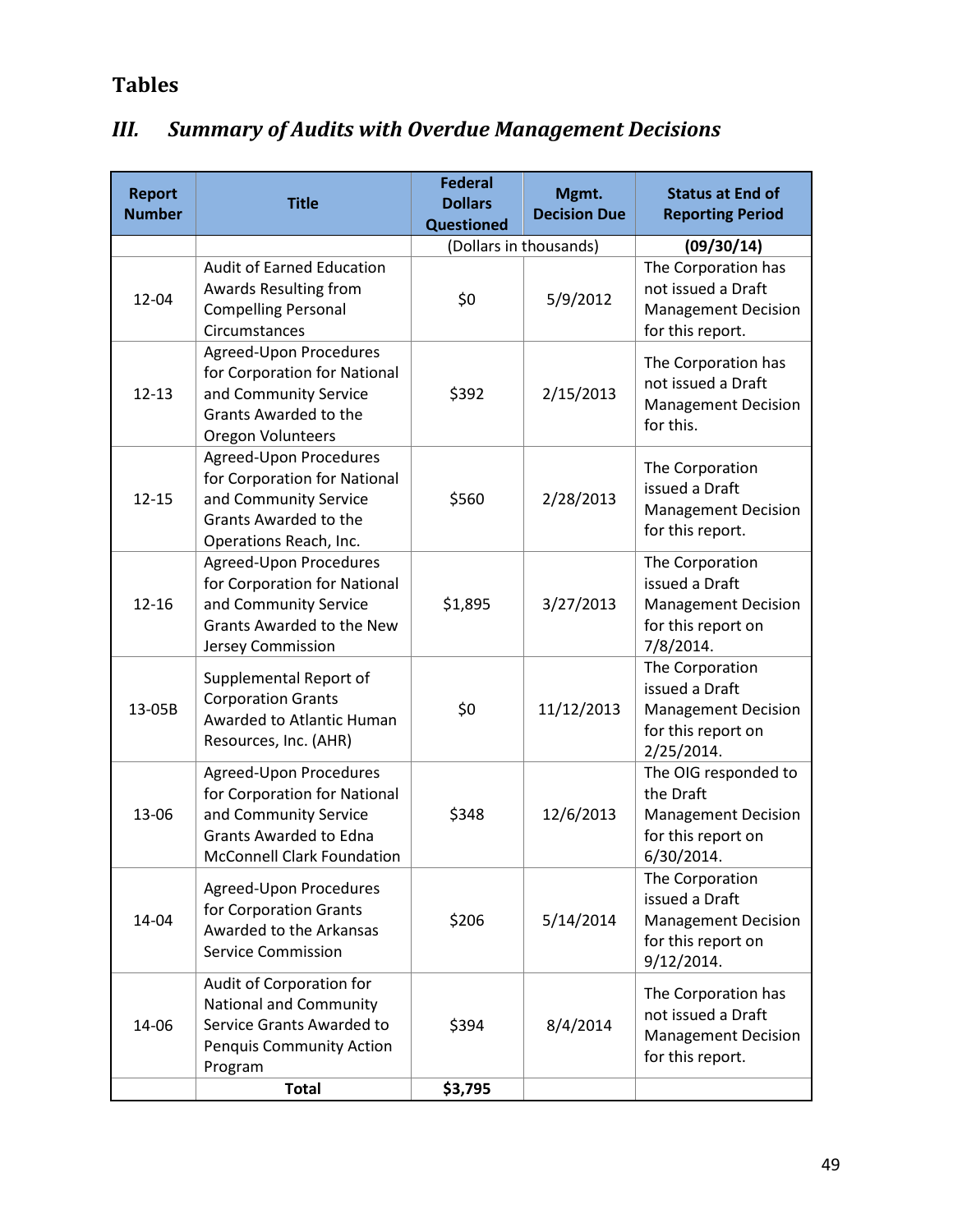## <span id="page-50-0"></span>*IV. Reports Described in Prior Semiannual Reports without Final Action*

| <b>Report</b><br><b>Number</b>                                                                                                                                                                                                                                                               | <b>Title</b>                                                                                                                                              | <b>Date</b><br><b>Issued</b> | <b>Final Action</b><br>Due* |  |
|----------------------------------------------------------------------------------------------------------------------------------------------------------------------------------------------------------------------------------------------------------------------------------------------|-----------------------------------------------------------------------------------------------------------------------------------------------------------|------------------------------|-----------------------------|--|
| 12-04                                                                                                                                                                                                                                                                                        | <b>Audit of Earned Education Awards</b><br>Resulting from Compelling Personal<br>Circumstances                                                            | 11/9/2011                    | 11/9/2012                   |  |
| $12 - 13$                                                                                                                                                                                                                                                                                    | Agreed-Upon Procedures for<br>Corporation for National and<br><b>Community Service Grants Awarded to</b><br>Oregon Volunteers                             | 8/15/2012                    | 12/15/2013                  |  |
| $12 - 15$                                                                                                                                                                                                                                                                                    | Audit of Corporation for National &<br><b>Community Service Grants Awarded to</b><br>Operations Reach, Inc.                                               | 8/28/2012                    | 11/28/2013                  |  |
| $12 - 16$                                                                                                                                                                                                                                                                                    | Agreed-Upon Procedures for Grants<br>Awarded to New Jersey Commission on<br>National and Community Service                                                | 9/27/2012                    | 12/15/2013                  |  |
| 13-05B                                                                                                                                                                                                                                                                                       | Supplemental Report of Corporation<br><b>Grants Awarded to Atlantic Human</b><br>Resources, Inc. (AHR)                                                    | 5/9/2013                     | 5/9/2014                    |  |
| 13-06                                                                                                                                                                                                                                                                                        | Agreed-Upon Procedures for<br><b>Corporation for National and</b><br><b>Community Service Grants Awarded to</b><br><b>Edna McConnell Clark Foundation</b> | 6/6/2013                     | 6/6/2014                    |  |
| $13 - 07$                                                                                                                                                                                                                                                                                    | Inadequate Internal Controls Prevent<br>the Corporation from Mitigating<br>Significant Risks Inherent in the Fixed<br><b>Amount Grants Program</b>        | 9/30/2013                    | 9/30/2014                   |  |
| *Under section 6009 of the Federal Acquisition Streamlining Act of 1994, as amended,<br>a final management decision must be made within six months of the issuance of the<br>the contract of the contract of the contract of the contract of the contract of the contract of the contract of |                                                                                                                                                           |                              |                             |  |

final report and corrective actions must be completed within one year.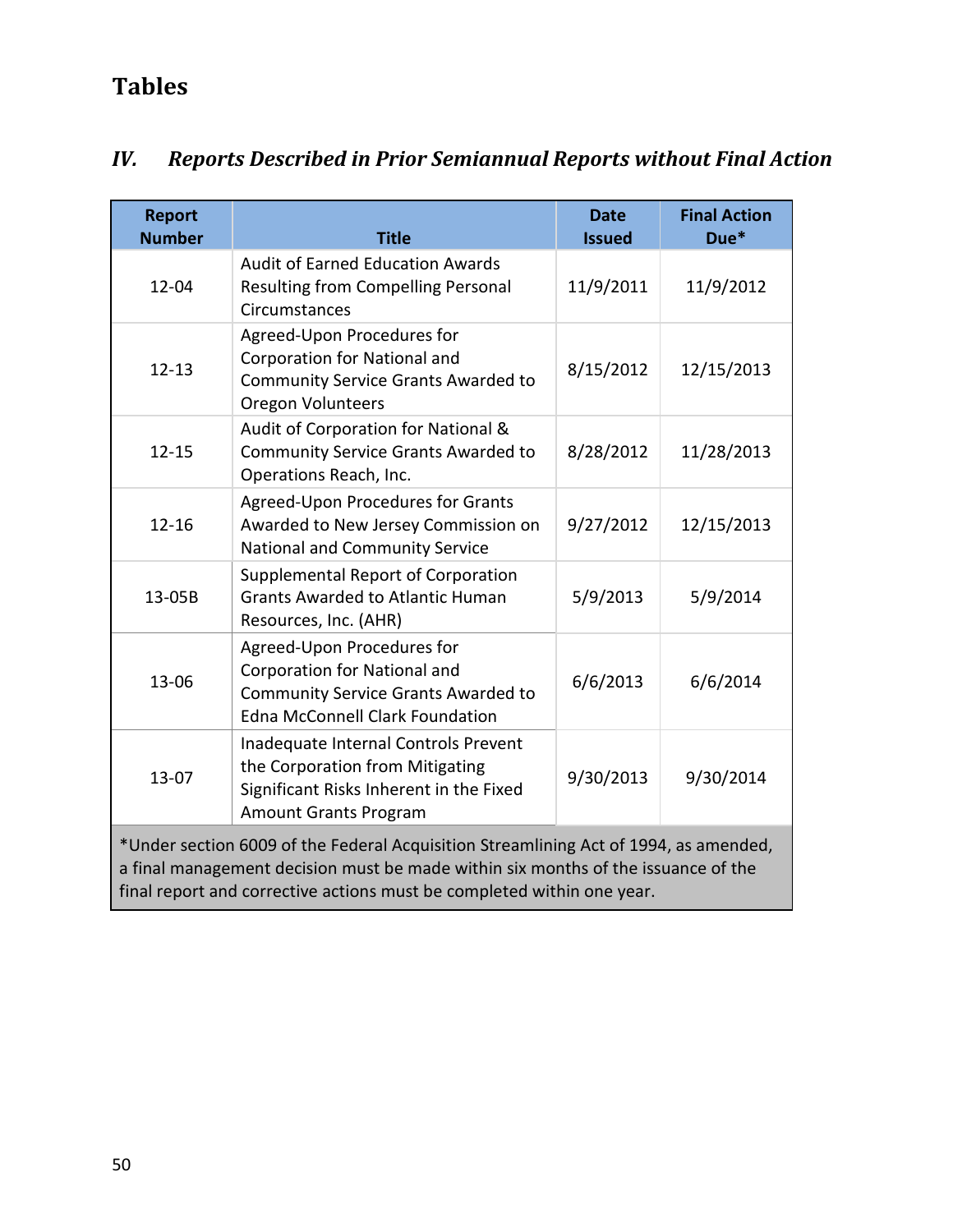F

## <span id="page-51-0"></span>*V. Audit Reports Issued*

| October 1, 2013-March 31, 2014 |                                                                                                      |                              |                                      |                                          |  |
|--------------------------------|------------------------------------------------------------------------------------------------------|------------------------------|--------------------------------------|------------------------------------------|--|
| Report<br><b>Number</b>        | <b>Report Name</b>                                                                                   | <b>Dollars</b><br>Questioned | <b>Dollars</b><br><b>Unsupported</b> | <b>Funds Put To</b><br><b>Better Use</b> |  |
|                                |                                                                                                      |                              | (Dollars in thousands)               |                                          |  |
| $14 - 08$                      | Agreed-Upon Procedures for<br><b>Corporation Grants Awarded to</b><br>Nevada Volunteers              | \$141.760                    | \$0                                  | \$20,793                                 |  |
| 14-09                          | <b>Audit of Blanket Purchase</b><br><b>Agreements for Professional</b><br><b>Consulting Services</b> | \$81.331                     | \$0                                  | \$0                                      |  |
|                                | TOTAL                                                                                                | \$223.091                    | \$0                                  | \$20.793                                 |  |